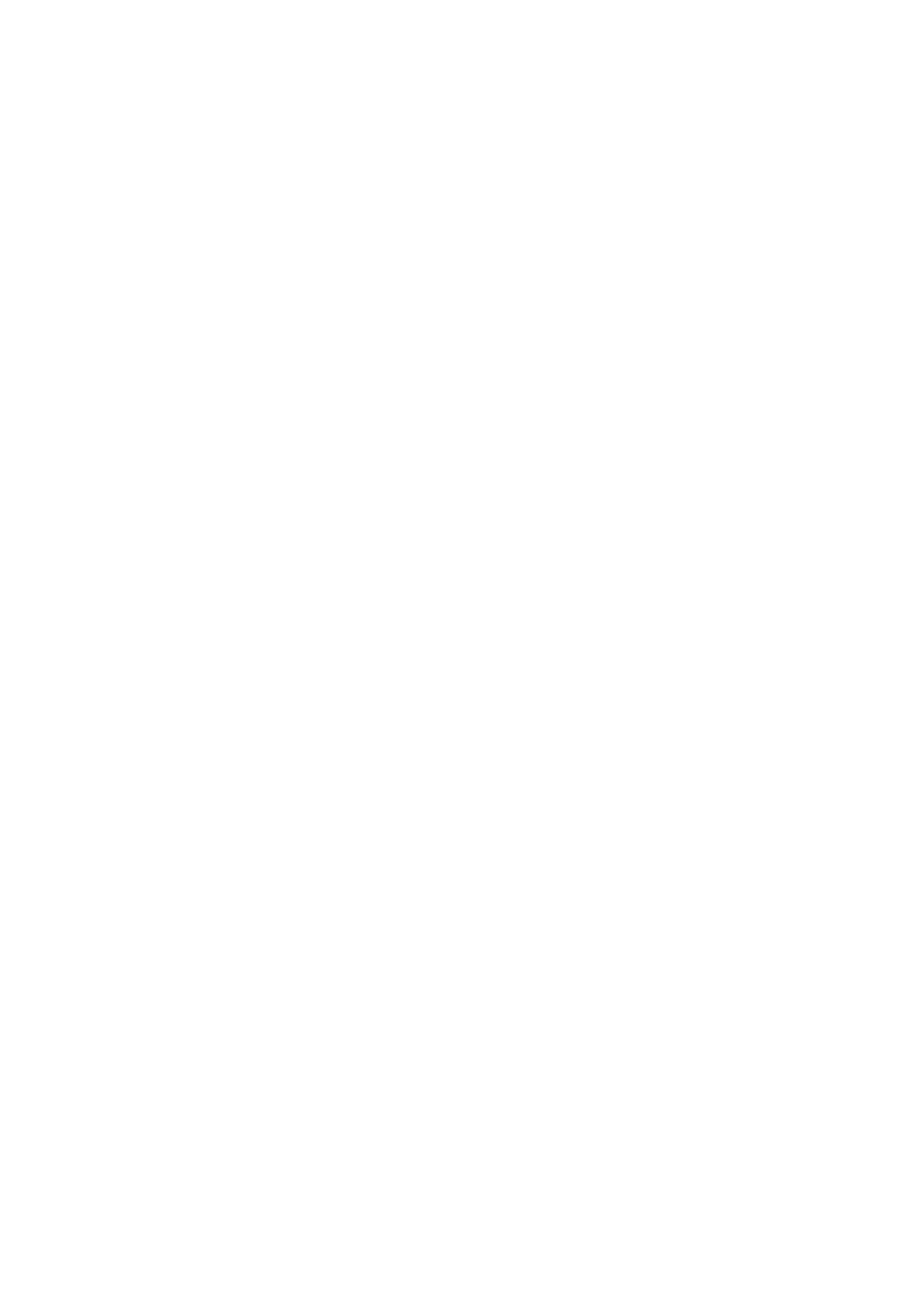### Shape recognition via Wasserstein distance To appear in Quarterly of Applied Mathematics

Wilfrid Gangbo

School of Mathematics- Georgia Institute of Technology Atlanta- GA gangbo@math.gatech.edu

Robert J. McCanny

Department of Mathematics- Brown University ri e contra la contra la contra la contra la contra la contra la contra la contra la contra la contra la contra mccann@math.brown.edu

February -

The KantorovichRubinsteinWasserstein metric denes the distance be tween two probability measures  $\mu$  and  $\nu$  on  ${\bf R}^{n+1}$  by computing the cheapest way to transport the mass of  $\mu$  onto  $\nu$ , where the cost per unit mass transported is a given function  $c(\mathbf{x}, \mathbf{y})$  on  $\mathbf{R}^{-n}$  . Motivated by applications to shape recognition, we analyze this transportation problem with the cost  $c(\mathbf{x},\mathbf{y}) = |\mathbf{x}-\mathbf{y}|^2$ and measures supported on two curves in the plane- or more generally on the boundaries of two domains  $\Omega$ ,  $\Lambda \subset \mathbf{R}^{n+1}$ . Unlike the theory for measures which are absolutely continuous with respect to Lebesgue- it turns out not to be thecase that  $\mu$ -a.e.  $\Lambda \subset U$  is transported to a single image  $y \subset U \Lambda$ , however, we show the images of x are almost surely collinear and parallel the normal to at as it domain domain is strictly contract. The solution that the solution to the solution optimization problem is unique When both domains are uniformly convex- weprove a regularity result showing the images of x - always collinearand both images depend on  $\alpha$  in a continuous and continuously invertible  $\alpha$  in a continuously in way. This produces some unusual extremal doubly stochastic measures.

(c)1999 DIOWH OHIVERSITY.

WG gratefully acknowledges the support of National Science Foundation grant DMS 9022734.

<sup>&</sup>lt;sup>†</sup>RJM gratefully acknowledges the support provided by an American Mathematical Society Centennial Fellowship and National Science Foundation grant DMS -- His current address is Department of Mathematics University of Toronto Toronto Ontario Canada M S G Email mccann@math.toronto.edu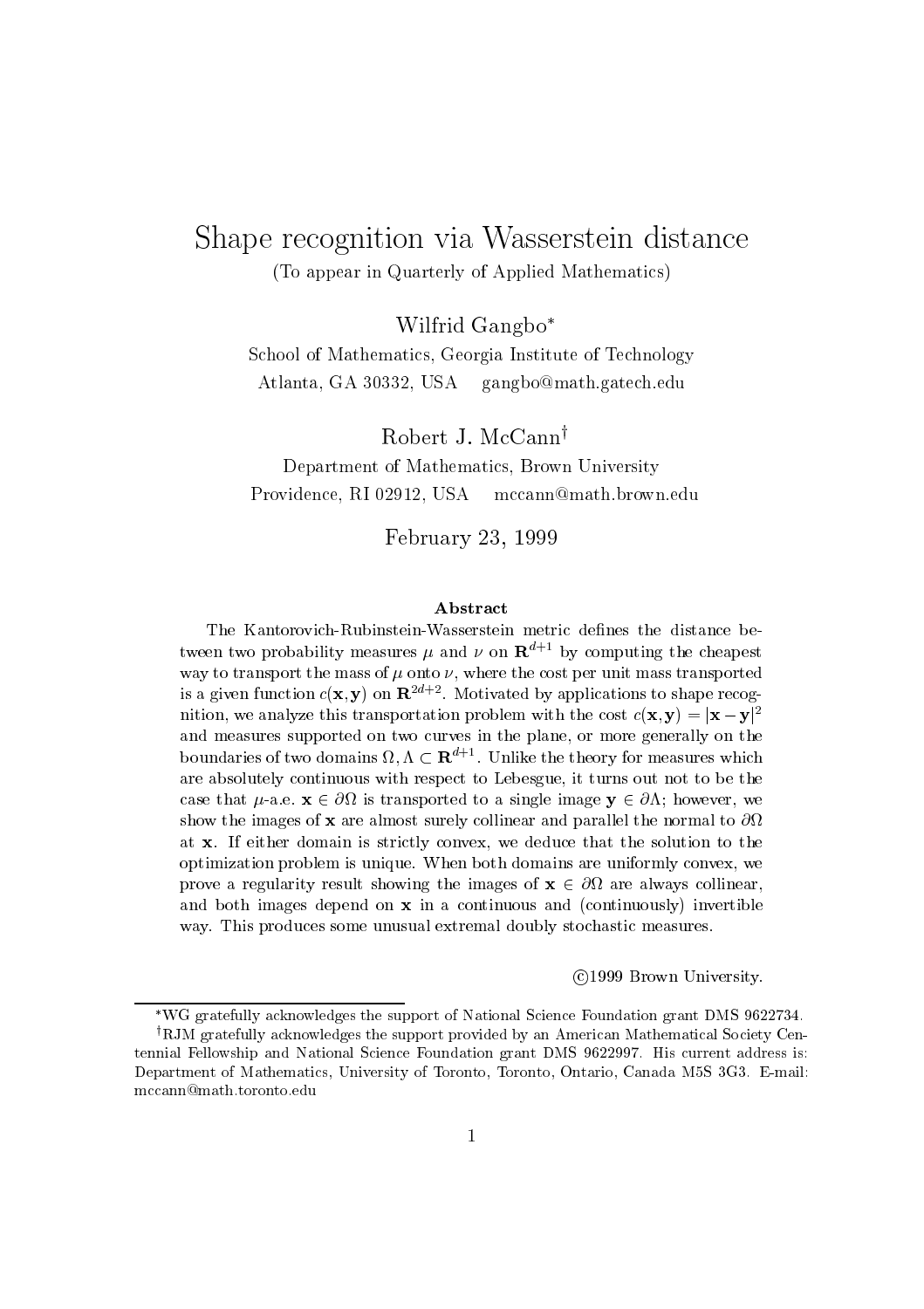### Contents

| Introduction                                     |    |  |
|--------------------------------------------------|----|--|
| 1 Background Theory, General Curves and Surfaces | 9  |  |
| 2 Unique Solutions for Strictly Convex Shapes    | 13 |  |
| 3 Pairs of Maps Between Strictly Convex Curves   | 18 |  |
| 4 Continuous Maps Between Convex Hypersurfaces   | 27 |  |
| A Appendix on Convex Domains                     | 31 |  |
| References                                       | 32 |  |

### Introduction

In thesis-based and thesis-based and thesis-based met with some successive met with some successive met with some successive met with some successive met with some successive met with some successive met with some successi cess in enabling a computer to identify leaves of New England from their outlines  Like many other approaches to shape recognition- this algorithm involved comparing the understandard leaf to a catalog of standard leaves-leave at the standard leaves-leaf after the standard le forded the best fit. The novelty of Fry's approach lay in his criterion for measuring goodness of fit between the unknown sample and the catalog leaves: his proposal (which should be compared with alternatives discussed in Mumford  $[18]$ ) was to distribute unit mass uniformly along each leaf boundary-then calculate the theories the total calculate the total cost of transporting the mass from the boundary of the sample leaf to the speci
ed distribution on the catalog leaf The cost per unit mass transported was expressed as a sum

$$
\left(\begin{smallmatrix} \text{distance} \\ \text{transported} \end{smallmatrix}\right)^2 + \beta \left[1 - \cos(\begin{smallmatrix} \text{angle} \\ \text{rotated} \end{smallmatrix})\right] \approx (\begin{smallmatrix} \text{distance} \\ \text{transported} \end{smallmatrix})^2 + \frac{\beta}{2}(\begin{smallmatrix} \text{angle} \\ \text{rotated} \end{smallmatrix})^2,
$$

weighted by a parameter  $\beta$  measuring the significance of local reorientations relative to translations. Parameterizing the two leaf boundaries by piecewise Lipschitz curves  $\sigma$  and  $\tau$  :  $|0,1| \longrightarrow K^*$  (each having constant speed) in the plane, rrys distance between them is defined by

$$
d_{\beta}^{2}(\sigma,\tau) := \inf_{\tilde{\gamma}} \int_{0}^{1} \int_{0}^{1} \left\{ |\sigma(s) - \tau(t)|^{2} + \frac{\beta}{2} \left| \frac{\dot{\sigma}(s)}{|\dot{\sigma}|} - \frac{\dot{\tau}(t)}{|\dot{\tau}|} \right|^{2} \right\} d\tilde{\gamma}(s,t), \tag{1}
$$

the infimum being taken over all *doubly stochastic* measures  $\tilde{\gamma}$  on the unit square: i.e.  $\gamma$   $B \times$  [0, 1] =  $\pi$  [B] =  $\gamma$  [10, 1]  $\times$  B i for each Borel set  $B \subset [0,1]$ , where  $\pi$  denotes adimensional Hausdorff measure (so  $\mathcal{H}^*$  is Lebesgue measure). Thus each comparison involves computing the solution to a monge measure that the solution problem  $\rho$  is the solution  $\rho$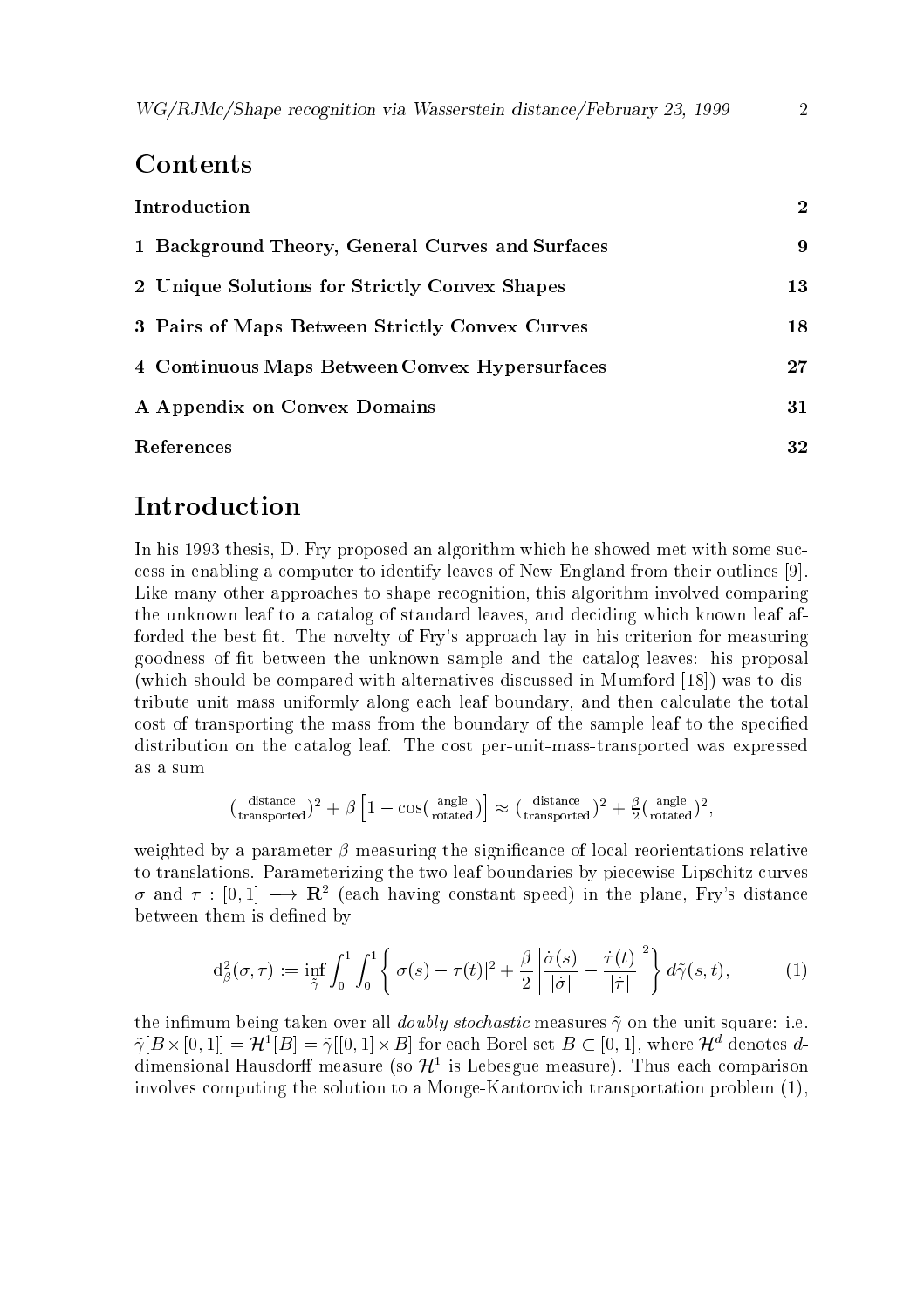che root and the state of the metrizing the distance between leaf the distance between leaf the distance betwe boundaries using the Kantorovich-Kubinstein-Wasserstein  $L^+$  metric  $[14][24]$ , or the Wasserstein distance as it has come to be known in information theory [12].

Motivated by the desire to understand what features of the curves this distance is sensitive to- we analyze the problem by examining the measures which minimize (1). Such  $\tilde{\gamma}$  are called *optimal*. Since the minimization problem amounts to and induced at an interesting at least one optimal is to a complete a programme process control one optimal is to exist the and to be an extreme point in the convex set of double and the convex set of double bly stochastic measures. The geometrical properties of this measure can be studied  $\mathbf{u}$  is denoted specifically in the smallest closed specifically subset  $\mathbf{u}$  $K \subseteq [0,1]$  of the square carrying full mass  $\gamma |K| = 1$ . Having  $(s_o, t_o) \in \text{spf } \gamma$  means it is ecient to transport mass from the point x -so on the 
rst curve to y to on the second one. Our main results establish topological and geometrical properties of this support- and show strict convexity of either curve is enough to ensure unique ness of the optimal measure. We give examples demonstrating some ways in which our hypotheses are necessary and our conclusions sharp Of course- proved important in Frys study of object recognition- but unfortunately remains beyond the scope of our techniques to analyze.

Fixing - it is convenient to dispense with the parameterizations - and and rephrase the transportation problem in terms of the normalized arclength measures and of the two curves in the plane More generally- given two Borel probability measures  $\mu$  and  $\nu$  on  ${\bf K}^{++}$ , the wasserstein distance between them is defined by

$$
d^{2}(\mu, \nu) := \inf_{\gamma \in \Gamma(\mu, \nu)} \int_{\mathbf{R}^{d+1} \times \mathbf{R}^{d+1}} |\mathbf{x} - \mathbf{y}|^{2} d\gamma(\mathbf{x}, \mathbf{y}). \tag{2}
$$

Here  $\Gamma(\mu, \nu)$  denotes the set of all Borel measures on  $\mathbf{R}^{d+1} \times \mathbf{R}^{d+1}$  having  $\mu$  and  $\nu$  as marginals:  $\mu[B] = \gamma[B \times \mathbf{R}^{d+1}]$  and  $\gamma[\mathbf{R}^{d+1} \times B] = \nu[B]$  for each Borel set  $B \subseteq \mathbf{R}^{n+1}$ . When  $\mu = \sigma_{\#} \mathcal{H}^{\perp}$  and  $\nu = \tau_{\#} \mathcal{H}^{\perp}$  measure arclengh along two curves (defined e.g. by using  $(28)$  to *push forward* Lebesgue measure from the interval to the plane-then d and d a silver-then d a silver-then d a silver-then d a silver-then d a silver-then d a silver-th for (1) corresponds to an optimal measure  $\gamma \in \Gamma(\mu, \nu)$  for (2) obtained by pushing  $\tilde{\gamma}$ forward through the map  $(s, t) \longrightarrow (o(s), \tau(t))$  from the square  $[0, 1]^-$  to  $\mathbb{R}^+ \times \mathbb{R}^+$ .

In the more familiar form to which we now restrict ourselves- the Monge Kantorovich problem has begun to be quite well understood after much scrutiny through the past decade; see Brenier [4] or Gangbo  $\&$  McCann [11] for references. One of the initial insights of Brenier - Smith Knott - and Ruschendorf . A construction of the existence of the existence of the existence of the existence of the existence of the existence of the existence of the existence of the existence of the existence of the existence of the existence a convex function  $\psi: \mathbf{R}^{n+1} \to \mathbf{R} \cup \{+\infty\}$  whose subargerential  $\partial \psi \subset \mathbf{R}^{n+1} \times \mathbf{R}^{n+1}$ contains the support of every optimal measure  $\gamma \in \Gamma(\mu, \nu)$ . Support again refers to the smallest closed set  $\text{spt} \gamma \subset \mathbf{R}^{n+1} \times \mathbf{R}^{n+1}$  of full mass, while  $\sigma \psi$  denotes the set of all  $(\mathbf{x}, \mathbf{y}) \in \mathbf{R}^{d+1} \times \mathbf{R}^{d+1}$  satisfying

$$
\psi(\mathbf{z}) - \psi(\mathbf{x}) \ge \mathbf{y} \cdot (\mathbf{z} - \mathbf{x}) \qquad (\forall \mathbf{z} \in \mathbf{R}^{d+1}); \tag{3}
$$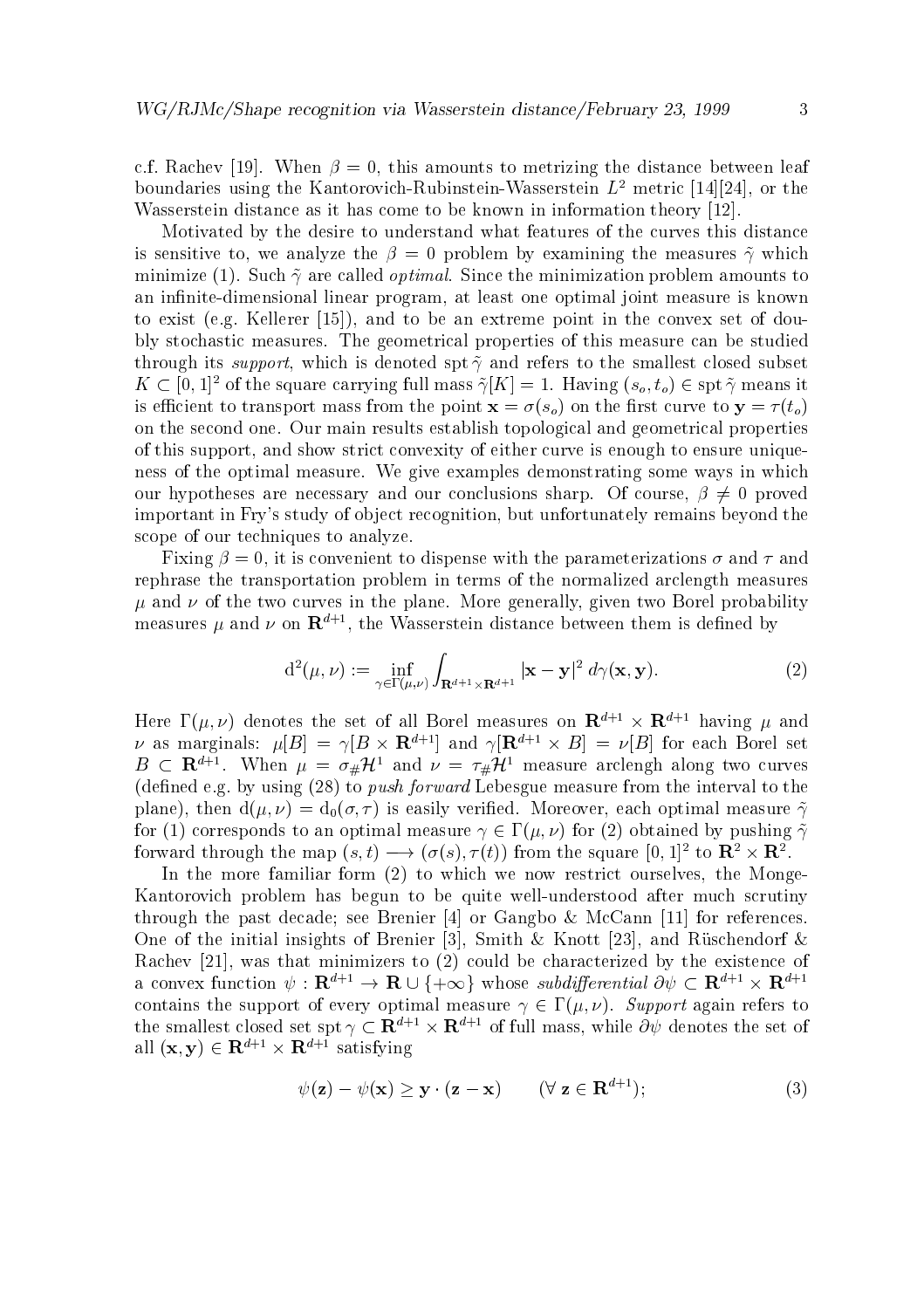each  $(\mathbf{x}, \mathbf{y}) \in \partial \psi$  corresponds to a hyperplane which touches but does not cross the graph of  $\psi$ . The convex function  $\psi$  arises as a Lagrange multiplier to the constraints  $\mu$  and  $\nu$ ; its existence was originally deduced from the duality theory of Kantorovich [13]. For alternative approaches consult Gangbo  $[10]$  or McCann  $[16]$ .

As Brenier also realized- when is absolutely continuous with respect to Lebesgueso  $\psi$  is differentiable on a set dom  $\mathbf{v} \psi \in \mathbf{R}^{n+1}$  of full  $\mu$ -measure, the optimizer  $\gamma$  in (2) will be unique: it full mass lies on the graph  $\{(\mathbf{x}, \nabla \psi(\mathbf{x})) \mid \mathbf{x} \in \text{dom } \nabla \psi\}$  of the  $\alpha$  measure to the matrix measure  $\mu$  must be mapped to the unique destination of the unique destination of  $\mu$  $y = \nabla \psi(x)$  for transportation to be efficient; the Borel map  $t := \nabla \psi$  pushes  $\mu$  forward to - and it does so optimally The same conclusions were subsequently extended to the case where  $\mu$  vanishes merely on all Lipschitz *hypersurfaces* (i.e. surfaces of codimension one) in  $\mathbb{R}^{d+1}$  [16][11]. And when  $\mu$  and  $\nu$  are given by bounded densities on two domains  $\Omega$  and  $\Lambda \subset \mathbf{R}^{n \times n}$ , Canarelli [5][6] exploited connections with the Monge Amp ere equation to show that smoothness of the map t r follows from convexity of  $\Lambda$ .

Nevertheless- for the present application we are interested precisely in the case in which both measures concentrate on hypersurfaces: hamely curves in  $\mathbf{R}^+$ . In this case, Fry's numerical evidence suggested that the support of the optimal measure  $\gamma$  might family to concentrate on the graph of any map  $\mathbb{F}_2$  and  $\mathbb{F}_2$  and  $\mathbb{F}_2$  and  $\mathbb{F}_2$  and  $\mathbb{F}_2$  and  $\mathbb{F}_2$  and  $\mathbb{F}_2$  and  $\mathbb{F}_2$  and  $\mathbb{F}_2$  and  $\mathbb{F}_2$  and  $\mathbb{F}_2$  and  $\mathbb{F}_2$  and  $\mathbb{F}_$ in Fig  $\alpha$  , and the optimal matching the optimal matching between a  $\alpha$ pair of pentagons- depicted as an evolution from the convex to the non convex shape This evolution is obtained by projecting  $\text{spt} \gamma \subset \mathbf{R}^- \times \mathbf{R}^-$  onto the plane though a sequence of nine maps  $\alpha$  y  $\alpha$  ,  $\alpha$  ,  $\beta$  ,  $\beta$  ,  $\beta$  ,  $\beta$  ,  $\beta$  ,  $\beta$  ,  $\beta$  ,  $\beta$  ,  $\beta$  ,  $\beta$  ,  $\beta$  ,  $\beta$  ,  $\beta$  ,  $\beta$  ,  $\beta$  ,  $\beta$  ,  $\beta$  ,  $\beta$  ,  $\beta$  ,  $\beta$  ,  $\beta$  ,  $\beta$  ,  $\beta$  ,  $\beta$  ,  $\beta$  ,  $\beta$ and y  $y \rightarrow y$  certain stretches of boundary seem to discusse into distintegrate into distintegrate into distintegrate into  $y$ two pieces just after time - the two pieces being rearranged into the nal curve when  $\lambda = 1$ . Fry claims this disintegration became finer and finer when the grid size was reduced although this picture may seem pathological-pathological-pathologicalpresence of such phenomena varied with the initial and final shapes  $\Omega$  and  $\Lambda \subset \mathbb{R}^2$ ; for comparison see Fig.  $1(b)$ .

In trying to reconcile the theory with these numerical experiments- we have been led to natural examples in which the optimal measure  $\gamma$  can be proved to be unique. though its support fails to concentrate on the graph of a single map. Even when both curves are smooth and strictly convex perturbations of the same isosceles triangle an optimal map may not exist; see Fig. 2 and the development in Examples  $3.12-3.13$ . where the interesting true is that the images of  $\mu$  will be collinear the theory lies on the collinear the colli an line perpendicular to the model of the curves in Figure 2012 and the curves in Figs of April 2013. and 2. This follows from the tangential differentiability of the Kantorovich potential  $\psi$ almost everywhere along the curve: in those sections which disintegrate into multiple images it is the normal dierentiability of  $\mathcal{M}$  and  $\mathcal{M}$  are not in the normal dierentiability of  $\mathcal{M}$ are strictly convex-strictly convex-strictly convex-strictly convex-shown not only to exist but but  $\mathcal{M}$ to be continuous everywhere (assuming the curves are differentiable). Since each line intersects a strictly convex curve twice at most-at most-point most-most-at most-point  $\mathbf{c}$  is proportional have only two images: denoted  $\mathbf{t}^+( \mathbf{x})$  and  $\mathbf{t}^-( \mathbf{x}) \in \operatorname{spt} \nu,$  they correspond to the two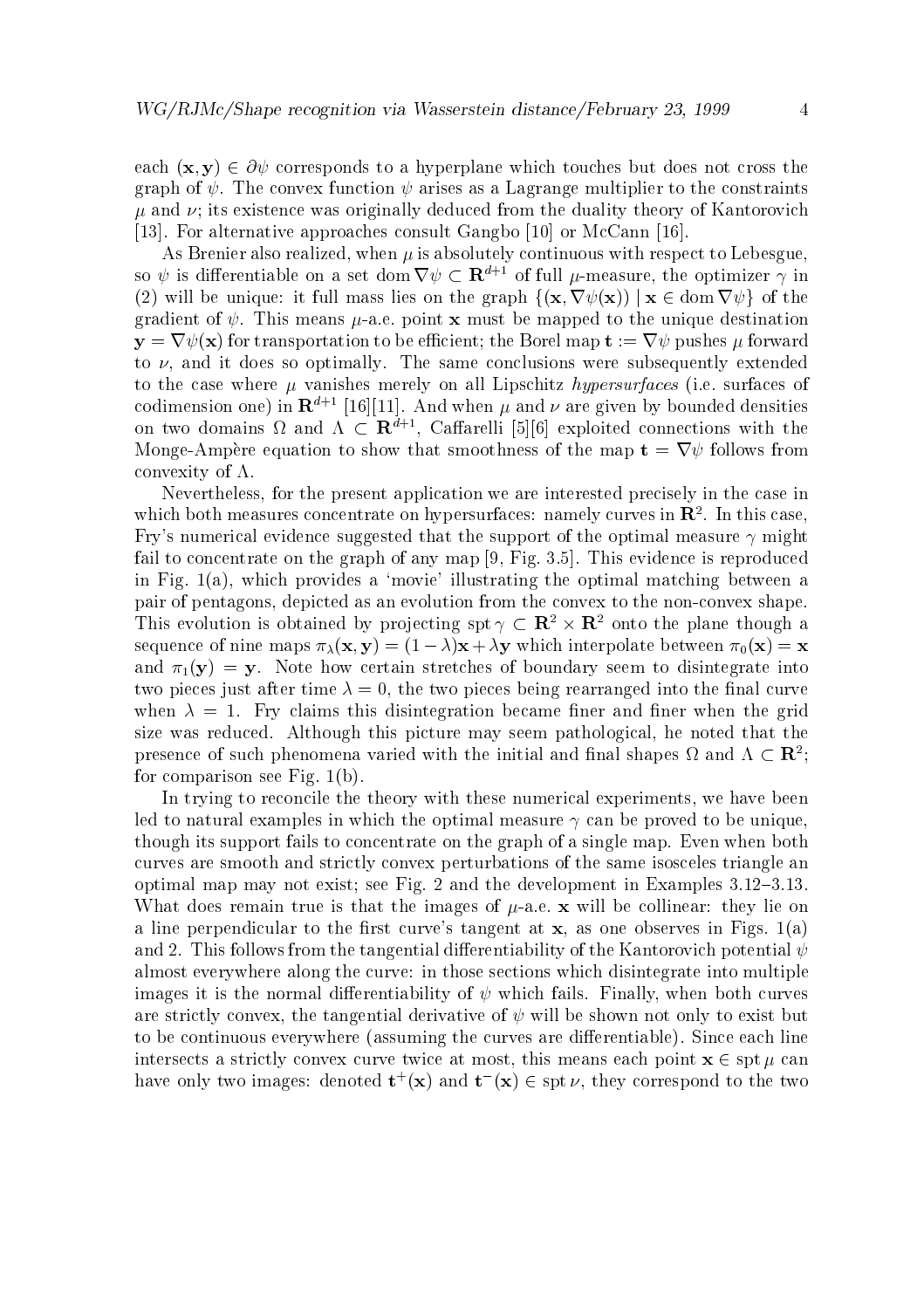limits of rxk obtained as a strong or inside the curve-curve-curve-curve-curve-curve-curve-curve-curve-curve-c The *outer trace*  $t^*$ : spt  $\mu \longrightarrow$  spt  $\nu$  is shown to give a global homeomorphism between the curves, while the *their trace* **t**- is continuous and continuously invertible on the closure of the set  $S_2 := \{ \mathbf{x} \in \operatorname{spt} \mu \mid \mathbf{t}^+(\mathbf{x}) \neq \mathbf{t}^-(\mathbf{x}) \}$  where it differs from  $\mathbf{t}^+$ . Together, the graphs of these two maps cover the support spt  $\gamma$  of the optimal measure. It is interesting that the geometry of the traces determines unambiguously how each bit of the first curve must divide itself among its potential destinations when the curve at **x** splits into two segments of masses  $d\mu_1(\mathbf{x})$  and  $d\mu(\mathbf{x}) - d\mu_1(\mathbf{x})$  whose positions  $(1 - \lambda)X + \lambda V$  (X) and  $(1 - \lambda)X + \lambda V$  (X) evolve toward the second curve with  $\lambda \in [0, 1]$ ; compare with Seetho and Shi#etts theorem  In our case- the rule determining is that if different in Fig. as  $\alpha$  as equations of the set of  $\alpha$  of  $\alpha$  of  $\alpha$  of  $\alpha$  of  $\alpha$  of  $\alpha$  of  $\alpha$  of  $\alpha$  of  $\alpha$  of  $\alpha$  of  $\alpha$  of  $\alpha$  of  $\alpha$  of  $\alpha$  of  $\alpha$  of  $\alpha$  of  $\alpha$  of  $\alpha$  of  $\alpha$  of  $\alpha$  the first curve arrives at the point  ${\bf t}^+({\bf x})$  on the second curve (Lemma 2.5). This rule implies the graph of **t** is covered by spt  $\gamma$ . Uniqueness of the optimal measure is a more important consequence- implying in turn that is extremal in the convex set  $\Gamma(\mu,\nu)$ .

Our results extend to hypersurfaces in all dimensions- where they may also nd application and — except for continuous differentiability of  $\psi$  — are not much harder to prove Thus the general framework we choose involves measures and - each supported on the boundary of a domain  $\Omega \subset \mathbf{R}^{d+1}$  which will be assumed to be bounded- Lipschitz- convex- etc as required Typical examples are the surface mea  $sures \mu = z_1 \pi^* \mid_{\partial \Omega}$  and  $\nu = z_2 \pi^* \mid_{\partial \Lambda}$ , obtained by restricting *a*-dimensional Hausdorn measure to the boundaries of two domains  $\Omega$  and  $\Lambda \subset \mathbf{R}^{d+1}$  and normalizing with constants  $z_1 := 1/\mathcal{H}$  (OM) and  $z_2 := 1/\mathcal{H}$  (OA). However, any Borel probability measures satisfying spt  $\mu \subset \partial\Omega$  and spt  $\nu \subset \partial\Lambda$  may also be considered. In this case one interprets the support of  $\mu$  as a set covered to various depths using a unit volume of painting the Wasserstein distance distance the Wasserstein distance work of minimum work as a minimum work o elastic energy) required to rearrange the paint so as to cover spt  $\nu$  to a depth specified by  $\nu$ . This metric takes into account not only the geometry of the supports but also the weighting of points- thus combining useful aspects of the Hausdor distance and the area (or 'template') metric  $[18][9]$ .

The first section of the paper is devoted mainly to recovering revelant background theory concerning that Monge convexed the Montern (c) mean convex functions  $\mathbf{r} = \mathbf{r}$ before using it to deduce that the images of ae x are collinear provided concen trates no mass on any submanifold of codimension two in  $\mathbb{R}^{d+1}$  (Corollary 1.5). For the images to be perpendicular to the tangent space at  $\sim$  0.11  $\sim$  111  $\sim$  111  $\sim$ iutely continuous with respect to surface measure on the  $Lipschitz$  domain  $\Omega \subset \mathbf{R}^{++}$ , Lipschitz meaning that  $\partial\Omega$  can be parameterized as the graph of a Lipschitz function in suitable coordinates near any point- and therefore has a well de
ned tangent space at  $\pi$  -a.e.  ${\bf x}$  -this condition is verified explicitly for convex domains in (08). We impose the further geometrical restriction on the target that any straight line intersects  $\partial\Lambda$  at most k times when we want to conclude that almost every  $\mathbf{x} \in \partial\Omega$  has finitely many images in Corollary 1.7.

Section 2 establishes uniqueness of the minimizer  $\gamma$  for (2) under the assumption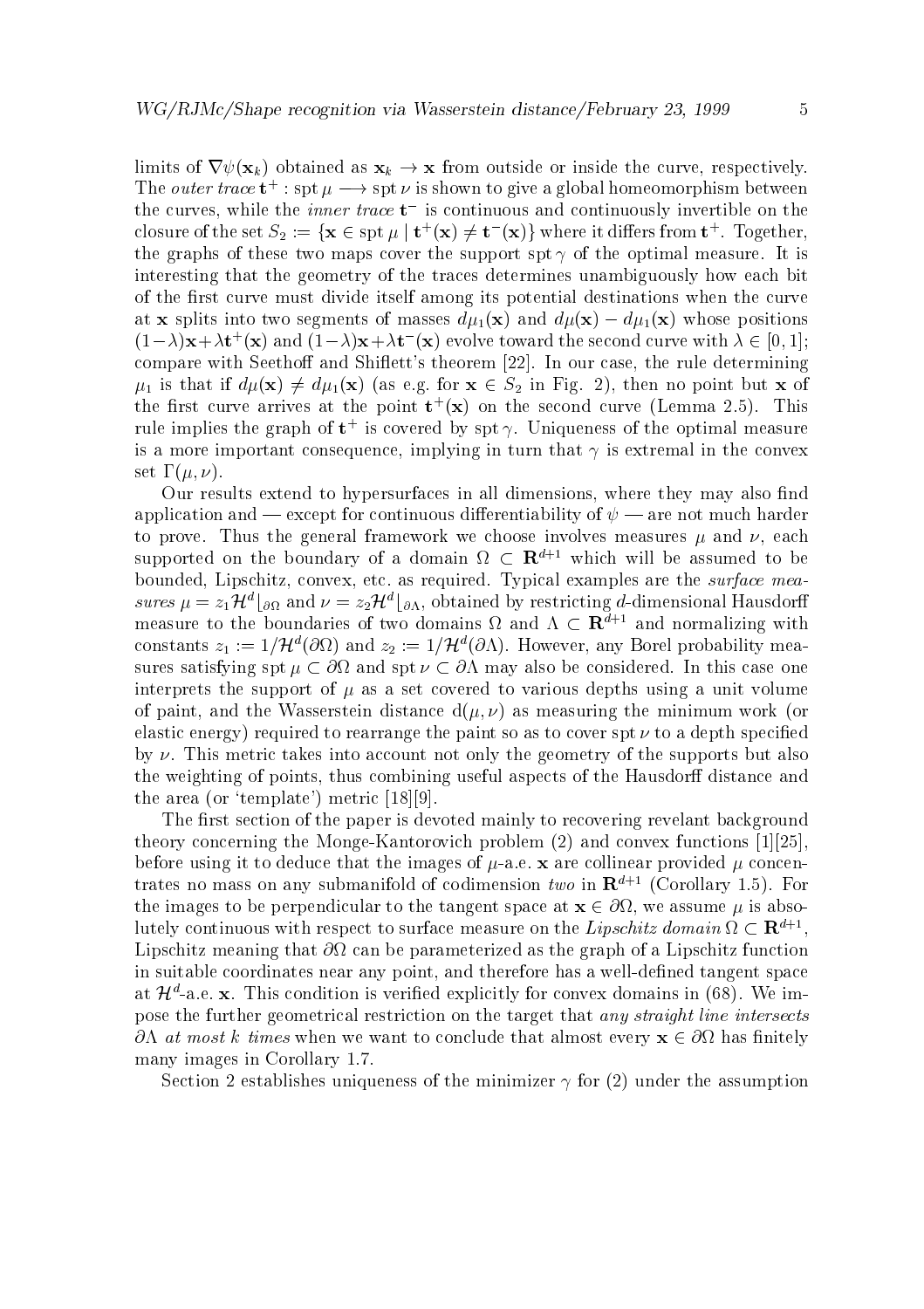that  $\Omega \subset \mathbf{R}^{n+1}$  is strictly convex, and  $\mu$  absolutely continuous with respect to its surface measure  $\boldsymbol{\mathcal{H}}^{\circ}|\partial\Omega$ . The target  $\nu$  can be any Borel probability measure on  $\boldsymbol{\mathcal{K}}^{\circ}$  . A simple example with  $\mu$  and  $\nu$  measuring arclength along two rectangles shows uniqueness can fail without strict convexity: Fig. 3 and Example  $2.1$ .

The third section marks the beginning of a regularity theory: it shows tangential differentiability along  $\partial\Omega$  of the convex function  $\psi$  whose subdifferential  $\partial\psi \supset$  spt  $\gamma$ contains the support of the optimal measure. The proof is carried out for boundary measures on strictly convex domains in the plane- leaving the extension to higher dimensions for Section 4. We assume that  $\mu$  (and  $\nu$ ) are free from atoms — meaning  $\mu$ [{**x**}] = 0 for every  $\mathbf{x} \in \mathbb{R}^{d+1}$  — while  $\partial \Lambda = \text{spt } \nu$  and  $\partial \Omega = \text{spt } \mu$ . The key idea is monotonicity of and the definition of  $\mathcal{N}$  and the definition of definition of and the definition of  $\mathcal{N}$ 

**Definition 0.1** (Monotonicity) The set  $M \subseteq \mathbb{R}^{n \times n} \times \mathbb{R}^{n \times n}$  is monotone if all x y M and x- y- M satisfy

$$
(\mathbf{y}_1 - \mathbf{y}_2) \cdot (\mathbf{x}_1 - \mathbf{x}_2) \ge 0. \tag{4}
$$

A monotone relation is generally viewed as a multivalued mapping on  $\mathbb{R}^{d+1}$  which rotates pairs of points by no more than 90 ; in keeping with this tradition we use the notation  $M(x) := \{y \mid (x, y) \in M\}$  to denote the images of x. We exploit the fact that the subdifferential  $\partial \psi \subset \mathbf{R}^{d+1} \times \mathbf{R}^{d+1}$  is also closed (because our convex functions are continuous) to derive continuity of the maps  $\mathbf{t}^+ : \partial \Omega \longrightarrow \partial \Omega$  and  $\mathbf{t}^- \mid \overline{\mathbf{c}}$ Swhere  $\alpha$  is the spin spin  $\beta$  are said to be monotoned to be monotoned the monotone-  $\alpha$  is the monotoneare monotone subsets of  $\mathbf{R}^{n+1} \times \mathbf{R}^{n+1}$ . They are continuously invertible because of symmetry in  $\mu \leftrightarrow \nu$ . The results of this section and the next are summarized by Theorem - which asserts that the optimal measure satis
es

$$
\{(\mathbf{x}, \mathbf{t}^+(\mathbf{x}))\}_{\mathbf{x}\in \text{spt }\mu} \subset \text{spt } \gamma \subset \{(\mathbf{x}, \mathbf{t}^+(\mathbf{x}))\}_{\mathbf{x}\in \partial\Omega} \cup \{(\mathbf{x}, \mathbf{t}^-(\mathbf{x}))\}_{\mathbf{x}\in S_2},
$$
 (5)

where  $\mathbf{t}^+$  and  $\mathbf{t}^-$  are the traces of  $\mathbf{v} \psi$  on the boundary of  $\Omega$ , and  $S_2 := \partial \Omega \setminus \text{dom } \nabla \psi$ . As we know from the examples studied at the end of Section -  $\mathbb{R}^n$  is the end of Section -  $\mathbb{R}^n$ optimal in the sense that the first containment cannot be replaced by an equality: the full mass of is not contained by any graph On the other hand- we cannot say whether the second containment generally reduces to equality.

The final section contains the key estimate used to prove Theorem 3.8 in dimensions d  $\Gamma$  To estimate and the estimate and the surface and the surface and the surface  $\Gamma$ densities of  $\mu$  and  $\nu$  are uniformly bounded:

$$
\mu < \frac{1}{\epsilon} \mathcal{H}^d \lfloor_{\partial \Omega} \quad \text{and} \quad \nu > \epsilon \mathcal{H}^d \lfloor_{\partial \Lambda} \tag{6}
$$

while

$$
\mu > \epsilon \mathcal{H}^d \lfloor_{\partial \Omega} \quad \text{and} \quad \nu < \frac{1}{\epsilon} \mathcal{H}^d \lfloor_{\partial \Lambda} \tag{7}
$$

for some  $\epsilon > 0$ , where the domains  $\Omega$  and  $\Lambda \subset \mathbf{R}^{n+1}$  both satisfy the definition 0.2 below of *uniform convexity*. Actually, continuity of the maps  $t^+$  and  $t^ \frac{1}{S_2}$  in (5)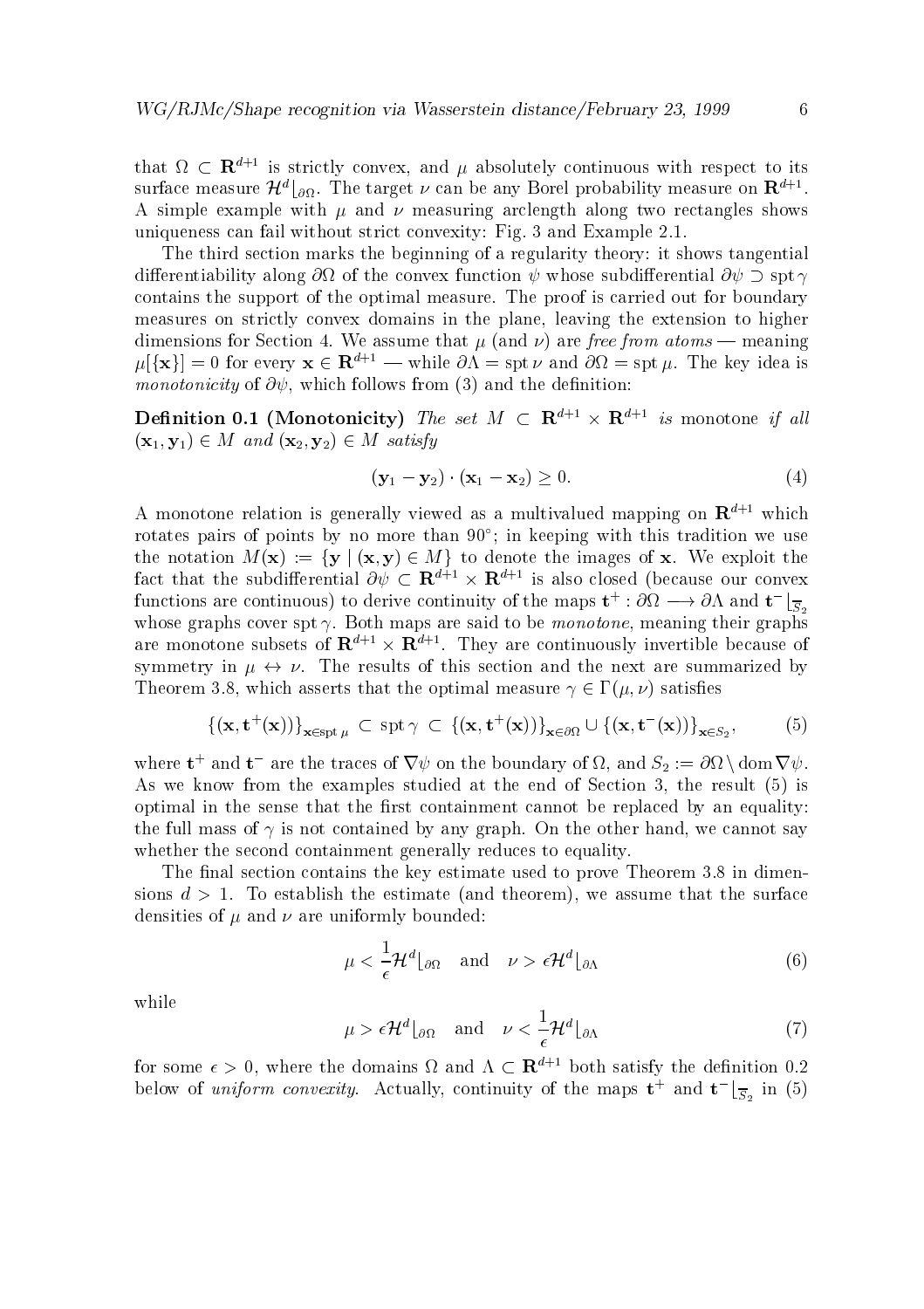follows just from the convexition of the convexity of and strict convexity of her specific the convexity of  $\mathcal{L}_\mathcal{A}$ is only in proving  $t^* : \omega_t \longrightarrow \omega_t$  and  $t^- : \omega_2 \subset \omega_t \longrightarrow \tau_2 \subset \omega_t$  are continuously bijective that (7) and uniform convexity of  $\Lambda$  are employed. The bounds (6-7) are stronger than we required in the plane: the difference between  ${\bf R}^-$  and  ${\bf R}^{n+1}$  in the proof is that any connected subset of  $\sigma_{\Omega} \subset \mathbf{R}^-$  having more than one point contains a relatively open arc-term arc-term of the specific specific specific specific specific specific specific specific without using area estimates to appeal to  $(6)$ .

Before concluding this discussion- we introduce some terminology pertaining to convex sets  $\Omega \subset \mathbf{R}^{n+1}$ , we say that  $\mathbf{n} \in \mathbf{R}^{n+1}$  is a *generalized outward normal* to  $\partial \Omega$ at  $\mathbf x$  if  $\mathbf x$  if  $\mathbf x$  if  $\mathbf x$  if  $\mathbf x$  if  $\mathbf x$  if  $\mathbf x$  if  $\mathbf x$  if  $\mathbf x$  if  $\mathbf x$  if  $\mathbf x$  if  $\mathbf x$  if  $\mathbf x$  if  $\mathbf x$  if  $\mathbf x$  if  $\mathbf x$  if  $\mathbf x$  if  $\mathbf x$  if  $\mathbf x$  if  $\mathbf x$  if  $\mathbf x$  if  $\mathbf x$  i coincides with the classical normal at points where  $\partial\Omega$  is differentiable. Abusing terminology, we drop the prefix "generalized". Observe that convexity of  $\Omega$  yields a non zero normal at every point of unit of unit of unit outward normal at x  $\mathcal{L}_{\mathcal{A}}$  is a set of unit outward normal at  $\mathcal{L}_{\mathcal{A}}$ empty-distribution and denoted National Constantinople and  $\mathbf{r}$  and  $\mathbf{r}$ denoted note and only if  $\mathbf{r}$  is a point of diependix for differentiability for differentiability for differentiability for differentiability for differentiability for differentiability for differentiability for diffe

**Denition 0.2** (Strict vs. Uniform Convexity) A convex domain  $\Omega \subset \mathbb{R}^{n+1}$  is strictly convex if its boundary  $\mathbf{r}$  is uniformly contains no line segments-induced by  $\mathbf{r}$ if for some  $R > 0$ , all  $\mathbf{x} \in \partial \Omega$  and all unit normals  $\hat{\mathbf{n}} \in N_{\Omega}(\mathbf{x})$ , the entire domain  $\Omega \subset \mathbf{B}(\mathbf{x} - R\hat{\mathbf{n}}; R)$  lies inside the ball of radius R having outward normal  $\hat{\mathbf{n}}$  at  $\mathbf{x}$ .

Observe that uniformly convex domains will necessarily be bounded and strictly con vex: any boundary segment would lie outside of a sphere through its midpoint. Another characterization of strict convexity is that each supporting hyperplane touches at a single point thus <sup>x</sup> xo whenever <sup>x</sup> - xo and no N xo satisfy

$$
\mathbf{n}_o \cdot (\mathbf{x} - \mathbf{x}_o) \ge 0. \tag{8}
$$

Further properties of convex sets are summarized in Appendix A

A final feature of Fry's distance (1) worth mentioning is its behaviour with respect to symmetries- which may prove useful in applications where one wants to disregard e.g. translations and/or dilations of the known prototype. The identity

$$
d_{\beta}^{2}(\sigma,\tau+\mathbf{y}) = d_{\beta}^{2}(\sigma,\tau) + |\mathbf{y}|^{2} - 2\mathbf{y} \cdot \int_{0}^{1} [\sigma(s) - \tau(s)]ds
$$
\n(9)

shows  $\mathrm{d}_{\beta}(\sigma,\tau+\mathbf{y})$  to be minimized when the center of masses of the two curves coincide with-best differences with-best differences of the standard leaf of the standard leaf of the standard is easily deduced by computing deduced by computing decisions of the computing decision of the computing decision of the computing decision of the computing decision of the computing decision of the computing decision of t

$$
d_{\beta}^{2}(\sigma,\lambda\tau) = (1-\lambda)\left[\int_{0}^{1} |\sigma(s)|^{2} ds - \lambda \int_{0}^{1} |\tau(t)|^{2} dt\right] + \lambda d_{\beta/\lambda}^{2}(\sigma,\tau). \tag{10}
$$

It is our pleasure to conclude by thanking David Mumford for bringing this prob lem to our attention- and for his ongoing inspiration and advice We are also very grateful to Devil construction for providing from the conversation of the conversation of the Conversation of the C smith for the form of the form the sequence is the form of the permission to reproduce the compact of the compa - Figs and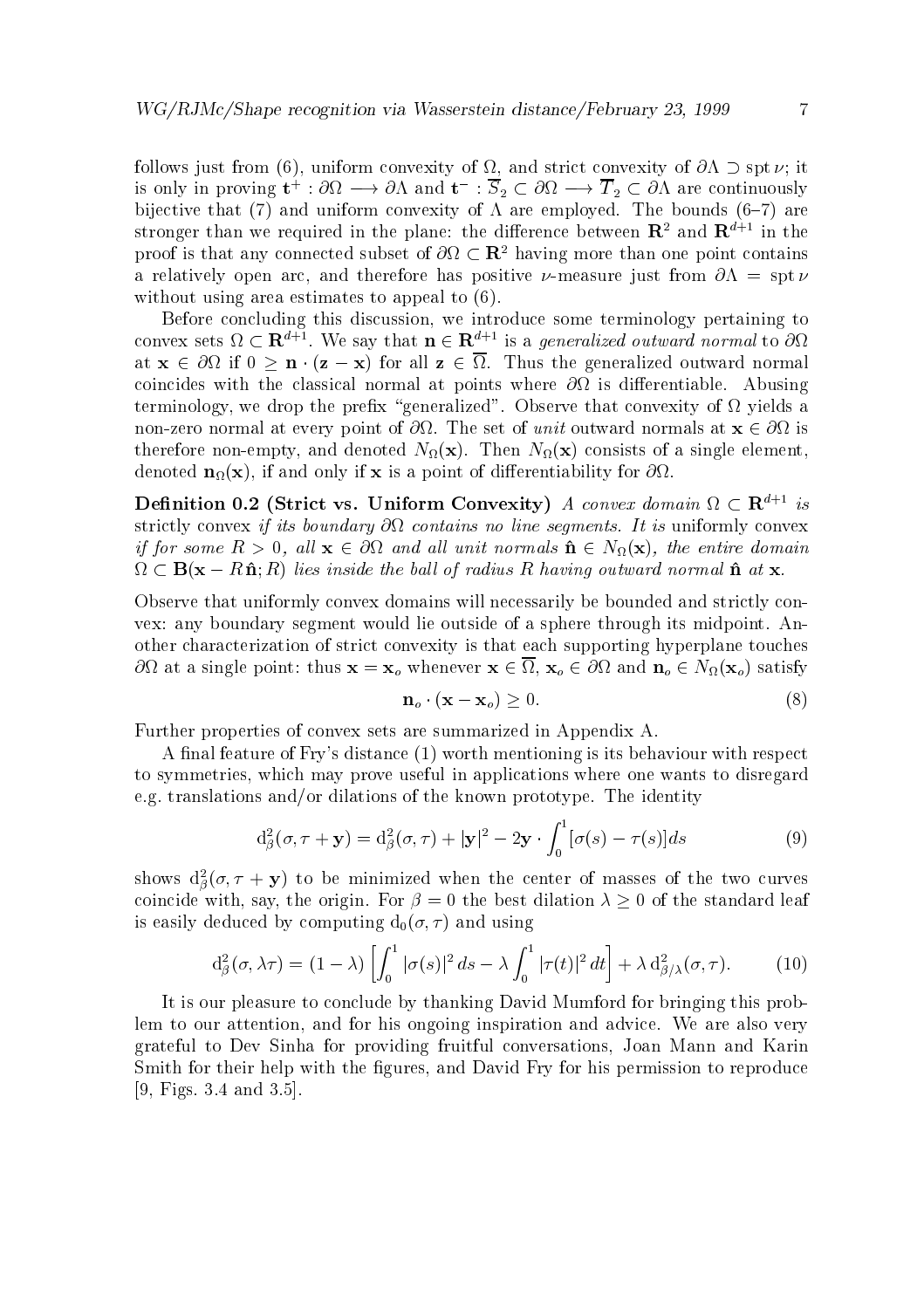#### Notation

For the convenience of the reader we collect together some of the notation introduced throughout the text

- $\bullet$   $\pi$  -denotes *n*-dimensional Hausdorii measure on the Borel *o*-algebra of sets.
- The closed segment joining **x** to  $y \in \mathbb{R}^{d+1}$  is denoted by

$$
[\mathbf{x}, \mathbf{y}] := \{ (1 - \lambda)\mathbf{x} + \lambda \mathbf{y} \mid \lambda \in [0, 1] \}.
$$
 (11)

• If  $\Omega \subset \mathbf{R}^{n+1}$  then  $\Omega$  denotes the closure,  $\Omega^* := \mathbf{R}^{n+1} \setminus \Omega$  the complement, and conv the convex hull of - meaning the smallest convex set containing

 $\mathbf{I} = \mathbf{I} \cdot \mathbf{I} \cdot \mathbf{A}$ unit normals to you at a convexity given subset of the unit spin sphere of the unit sphere of When  $\alpha$  and  $\alpha$  contains only one elements on the sector by notice that unit  $\alpha$  and  $\alpha$ 

 $\bullet$  If  $\psi: \mathbf{R}^{n+1} \to \mathbf{R} \cup \{+\infty\}$  is not identically  $+\infty$ , the Legendre-Fenchel transform of  $\psi$  is the convex, lower semicontinuous function  $\psi^* : \mathbf{R}^{*+1} \to \mathbf{R} \cup \{+\infty\}$  defined by

$$
\psi^*(\mathbf{y}) := \sup_{\mathbf{x} \in \mathbf{R}^{d+1}} \{ \mathbf{x} \cdot \mathbf{y} - \psi(\mathbf{y}) \}. \tag{12}
$$

Hence  $\psi^{**}$  is the greatest lower semicontinuous convex function dominated by  $\psi$ .

 $\bullet$  The set where  $\psi$  is differentiable is denoted by dom  $\mathbf{v} \psi \subset \mathbf{R}^{n \times n}$ .

• The subdimerential of a convex function  $\psi$  :  $\mathbf{R}^{n+1} \to \mathbf{R} \cup \{+\infty\}$  is the set  $\partial \psi \subset \mathbf{R}^{d+1} \times \mathbf{R}^{d+1}$  consisting of all  $(\mathbf{x}, \mathbf{y})$  satisfying

$$
\psi(\mathbf{z}) - \psi(\mathbf{x}) \geq \mathbf{y} \cdot (\mathbf{z} - \mathbf{x}), \qquad (\forall \mathbf{z} \in \mathbf{R}^{d+1}).
$$

If  $(\mathbf{x}, \mathbf{y}) \in \partial \psi$  we may also write  $\mathbf{y} \in \partial \psi(\mathbf{x})$ . Recall  $\mathbf{x} \in \partial \psi^*(\mathbf{y})$  whenever  $\mathbf{y} \in \partial \psi(\mathbf{x})$ . while the converse also holds true if  $\psi$  is convex lower semicontinuous. In that case  $\partial \psi$  is a closed set. Note that  $\mathbf{x} \in \text{dom } \nabla \psi$  precisely when  $\partial \psi(\mathbf{x})$  consists of a single element, namely  $\mathbf{v}\,\psi(\mathbf{x})$ . In general, the set  $\partial\psi(\mathbf{x})\subset\mathbf{R}^{*+1}$  is closed and convex.

• If  $\mu$  is a Borel measure on  ${\bf R}^{n+1}$ , we denote by spt  $\mu$  the support of  $\mu$ , which refers to the smallest closed set K such that  $\mu[\mathbf{R}^{d+1} \setminus K] = 0$ . For  $S \subset \mathbf{R}^{d+1}$  Borel we denote by  $\mu|_S$  the restriction of  $\mu$  to S, defined by  $\mu|_S[B] := \mu[B \cap S]$  for  $B \subset \mathbf{R}^{d+1}$ .

 $\bullet$  Similarly,  $\psi|_{S}$  denotes the restriction of the function  $\psi$  to  $S \subset \mathbf{R}^{n+1}$ .

• If  $\mu$  is a borel measure on  ${\bf R}^{n+1}$  and  ${\bf t}$  :  ${\bf R}^{n+1} \rightarrow {\bf R}^{n}$  is a borel map we define  $\mathbf{t} \# \mu$  to be the Borel measure on  $\mathbf{R}^n$  given by  $\mathbf{t} \# \mu |B| := \mu |\mathbf{t}^{-1}(B)|$  for  $B \subset \mathbf{R}^n$ . We forward to the push of the pushed of the pushed of  $\mu$  and  $\mu$ 

• We denote the identity map  $id(x) = x$  by id.

 $\bullet$  If  $\mu$  and  $\nu$  are two borel measures on on  ${\bf K}^{++}$ , I ( $\mu,\nu$ ) stands for the set of all Borel measures on  $\mathbf{R}^{d+1} \times \mathbf{R}^{d+1}$  having  $\mu$  and  $\nu$  as their marginals:  $\mu[B] = \gamma[B \times \mathbf{R}^{d+1}]$ and  $\gamma |{\bf R}^{n+1} \times B| = \nu |B|$  for an borel sets  $B \subset {\bf R}^{n+1}$ .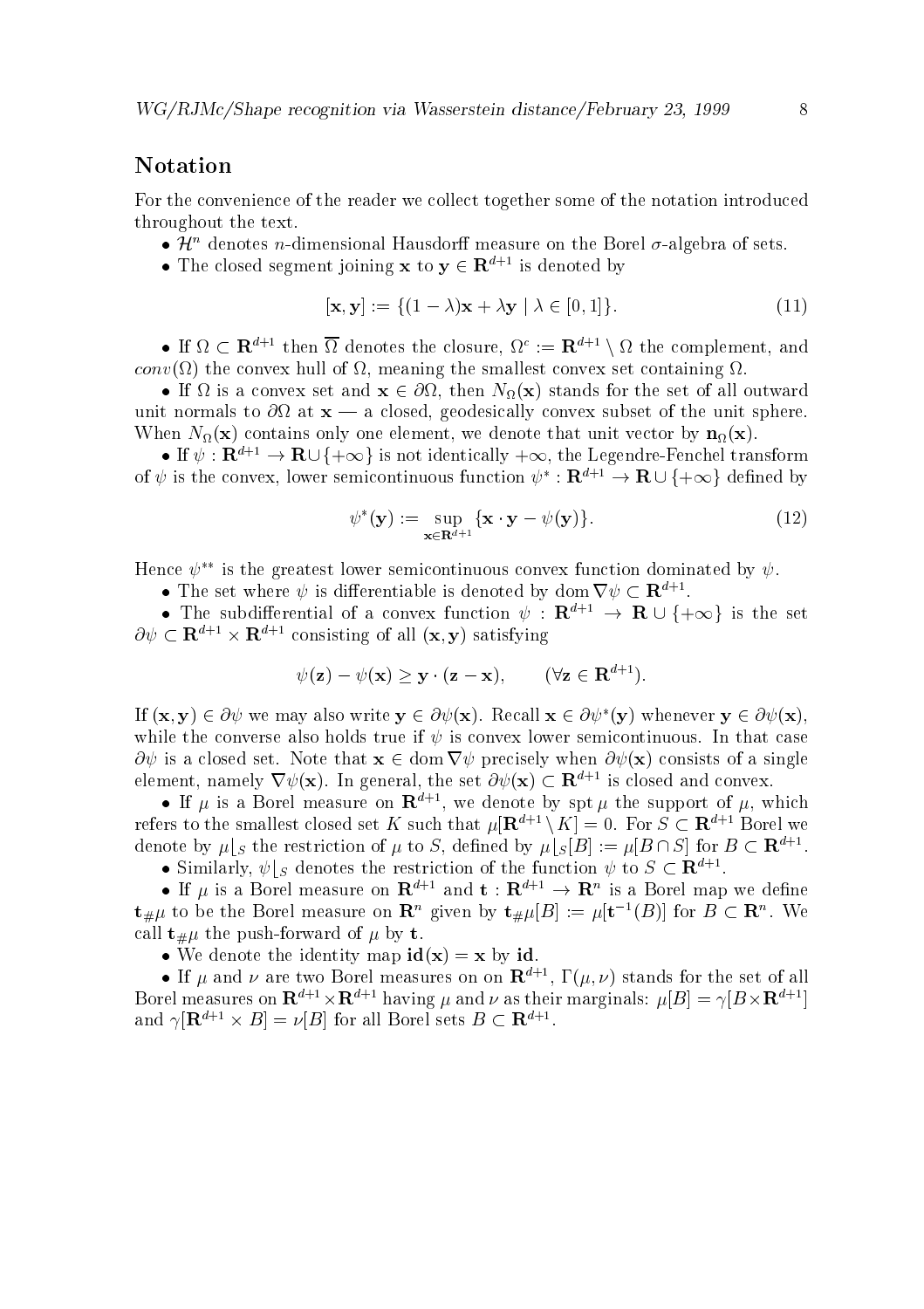#### 1 Background Theory, General Curves and Surfaces

The first goal of the present section is to recall a central result from the theory developed for the special form of the Monge Kantorovich problem by Brenier smith and Knott and Rachev and Rachev Rose and Rachev is the Rachev and Rachev and Andrews It characterizes an the optimal measures  $\gamma \in \Gamma(\mu, \nu)$  via the existence of a convex function  $\psi$  whose subdifferential contains their support. It is the starting point for our study. Although this function will not be unique-do normalize  $\mathbf{u}$  and do normalize  $\mathbf{u}$  and do normalize  $\mathbf{u}$ to spt  $\nu \subset \mathbf{R}^{n+1}$ . Focusing on compactly supported measures thus ensures our convex functions satisfy Lipschitz estimates throughout  ${\bf R}^{++}$ . At the end of the section we shall exploit the theorem to conclude that if  $\mu$  is absolutely continuous with respect to surface measure  $\mathcal{H}^*|_{\partial\Omega}$  on a Lipschitz domain  $\Omega\subset\mathbf{R}^{*,*}$ , then the images  $\partial \psi(\mathbf{x})$   $\cap$  spt  $\nu$  almost surely lie on a line parallel to the normal  $\mathbf{n}_{\Omega}(\mathbf{x})$ . Although the rst theorem is well as well as well as well as  $\mathbf{A}$  and  $\mathbf{A}$  and  $\mathbf{A}$  and  $\mathbf{A}$  and  $\mathbf{A}$ we conveniently sketch a duality based proof following the argument of Brenier

Theorem Optimality Criterion Fix Borel probability measures and of bounded support in  ${\bf R}^{n+1}$ . Then there is a convex function  $\psi: {\bf R}^{n+1} \longrightarrow {\bf R}$  whose subdifferential  $O\psi$  includes the support  $\text{SD}(\gamma) \subset \mathbf{R}^{n+1} \times \mathbf{R}^{n+1}$  of all minimizers  $\gamma \in$ for a series and the series of the series of the species of the species of the species of the species of the s

**Proof:** 1. The factorization  $|\mathbf{x} - \mathbf{y}|^2 = |\mathbf{x}|^2 - 2\mathbf{x} \cdot \mathbf{y} + |\mathbf{y}|^2$  implies that computing our Wasserstein distance  $(2)$  is equivalent to maximizing correlations:

$$
\sup_{\gamma \in \Gamma(\mu,\nu)} \int_{\mathbf{R}^{d+1} \times \mathbf{R}^{d+1}} \mathbf{x} \cdot \mathbf{y} \, d\gamma(\mathbf{x}, \mathbf{y}). \tag{13}
$$

Indeed  $\gamma_o$  is a maximizer for (13) if and only if it minimizes (2). Now the Kantorovich duality principle asserts the infinite dimensional linear program (13) is dual to the minimization

$$
\inf_{(\psi,\phi)\in\mathcal{A}}\int_{\mathbf{R}^{d+1}}\psi(\mathbf{x})\,d\mu(\mathbf{x})+\int_{\mathbf{R}^{d+1}}\phi(\mathbf{y})\,d\nu(\mathbf{y}),\tag{14}
$$

in the sense that the supremum in  $(13)$  and infimum in  $(14)$  coincide; see e.g. [15, 19, 21, 4). Here A denotes the set of all pairs of functions  $(\psi, \phi)$  from  $\mathbf{R}^{n+1}$  into  $\mathbf{R} \cup \{+\infty\}$  which are lower semicontinuous and satisfy

$$
\psi(\mathbf{x}) + \phi(\mathbf{y}) \ge \mathbf{x} \cdot \mathbf{y} \tag{15}
$$

for all  $\mathbf{x},\mathbf{y} \in \mathbf{R}^{n+1}$ . Another way of stating the duality is to say that  $(\psi_o, \phi_o) \in \mathcal{A}$ and  $\gamma_o \in \Gamma(\mu, \nu)$  solve

$$
\int_{\mathbf{R}^{d+1}\times\mathbf{R}^{d+1}} (\psi_o(\mathbf{x}) + \phi_o(\mathbf{y}) - \mathbf{x} \cdot \mathbf{y}) d\gamma_o(\mathbf{x}, \mathbf{y}) = 0
$$
\n(16)

if and only if  $(\psi_o, \phi_o)$  and  $\gamma_o$  optimize (14) and (2) respectively. Note that the inte- $\Omega$  is non-transferred of  $\Omega$  is non-transferred or  $\Lambda$   $\overline{u}$   $\overline{u}$   $\overline{u}$   $\overline{u}$   $\overline{u}$   $\overline{u}$   $\overline{u}$   $\overline{u}$   $\overline{u}$   $\overline{u}$   $\overline{u}$   $\overline{u}$   $\overline{u}$   $\overline{u}$   $\overline{u}$   $\overline{u}$   $\overline{u}$   $\overline{u}$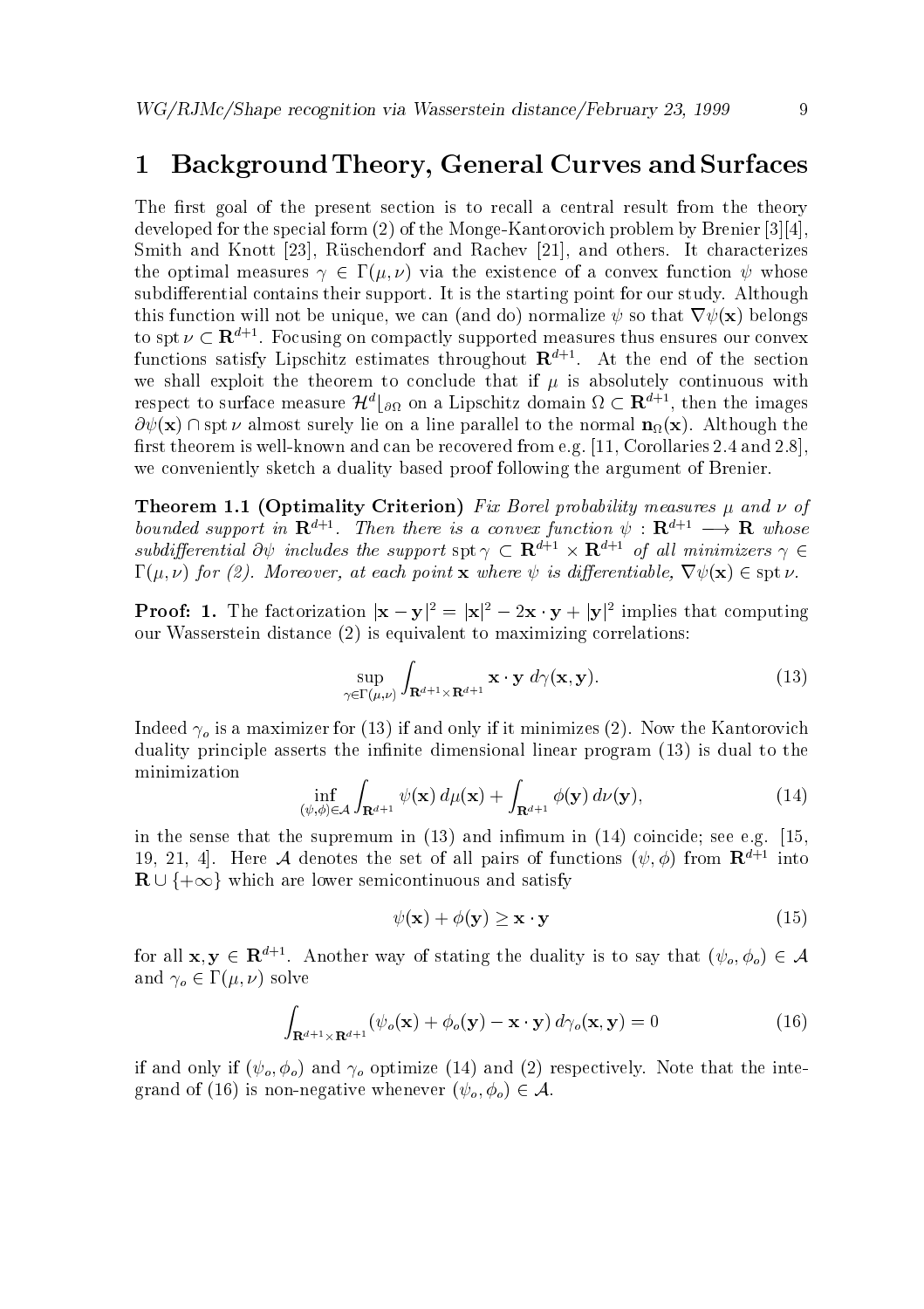since the measures in the measure of the measures in the properties of the support of the continuity of the continuity and compactness principles show that (13) admits a maximizer  $\gamma_0$  and (14) admits a minimizer  $(\psi_o, \phi_o) \in \mathcal{A}$ ; see e.g. Kellerer [15]. Without losing generality we may assume  $\varphi_o(y) = +\infty$  outside spt  $\nu$ , and define its Legendre-Fenchel transform  $\varphi_o$  by

$$
\phi_o^*(\mathbf{x}) := \sup_{\mathbf{y} \in \mathbf{R}^{d+1}} \{ \mathbf{x} \cdot \mathbf{y} - \phi_o(\mathbf{y}) \}.
$$
 (17)

Setting  $\psi := \varphi_o$ , the pair  $(\psi, \varphi_o) \in \mathcal{A}$  continues to be optimal since  $\varphi_o \leq \psi_o$  follows from  $\mathcal{A} = \{ \mathcal{A} \mid \mathcal{A} \in \mathcal{A} \}$  . Since  $\mathcal{A} = \{ \mathcal{A} \mid \mathcal{A} \in \mathcal{A} \}$  , we can consider the convex of  $\mathcal{A} = \{ \mathcal{A} \mid \mathcal{A} \in \mathcal{A} \}$  , we can consider the convex of  $\mathcal{A} = \{ \mathcal{A} \mid \mathcal{A} \in \mathcal{A} \}$  function given by

$$
\psi(\mathbf{x}) = \sup_{\mathbf{y} \in \text{spt } \nu} \{ \mathbf{x} \cdot \mathbf{y} - \phi_o(\mathbf{y}) \}. \tag{18}
$$

 $\mathcal{L}$  . So the compactness of order semicontinuity of order that  $\mathcal{L}$  is and in  $\mathcal{L}$  implying  $\mathcal{L}$  $\nabla \psi(\mathbf{x}_o) \in \text{spt } \nu \text{ at each point } \mathbf{x}_o \text{ where } \psi \text{ is differentiable.}$ 

*Proof of Claim:* Fix any  $x_0 \in \mathbf{R}^{d+1}$  where  $\psi$  happens to be differentiable. Since the maximum value  $\left( -1 \right)$  is attained at some spins  $\left\{ 0 \right.$  is a positive function function functions of  $\left( 0 \right)$ 

$$
\psi(\mathbf{x}) + \phi_o(\mathbf{y}_o) - \mathbf{x} \cdot \mathbf{y}_o \ge 0 \tag{19}
$$

vanishes at xo it is therefore minimized  $\mathcal{U}$  is derivative rate  $\mathcal{U}$ respect to  $\mathbf{x} \in \mathbb{R}^{d+1}$  must vanish. This proves the claim:  $\nabla \psi(\mathbf{x}_o) = \mathbf{y}_o \in \text{spt } \nu$ .

ed by our functions  $\begin{pmatrix} -1 \\ 0 \end{pmatrix}$  for any maximizer of  $\begin{pmatrix} 0 \\ 0 \end{pmatrix}$  for any maximizer of  $\begin{pmatrix} 0 \\ 0 \end{pmatrix}$  $(13)$ . The lower semicontinuous integrand is positive outside of a closed set where it vanishes and which therefore contains spin  $\vert U \rangle$  , therefore  $\vert U \rangle$  , spin  $\vert U \rangle$  and  $\vert U \rangle$  and  $\vert U \rangle$ that (19) is minimized at  $\mathbf{x} = \mathbf{x}_o$ . Thus  $\mathbf{0} \in \partial \psi(\mathbf{x}_o) - \mathbf{y}_o$  and hence  $\mathbf{y}_o \in \partial \psi(\mathbf{x}_o)$ which concludes the proof that spt  $\gamma_o \subset \partial \psi$ .  $\Box$ 

**Remark 1.4 (Symmetry)** Similarly, there is a convex function  $\varphi : \mathbb{R}^+ \to \mathbb{R}$ for which  $\mathbf{x} \in \partial \phi(\mathbf{y})$  whenever  $(\mathbf{x}, \mathbf{y})$  belongs to the support of a minimizer  $\gamma$  for (2). Indeed, we may take

$$
\phi(\mathbf{y}) := \sup_{\mathbf{x} \in \text{spt } \mu} \mathbf{x} \cdot \mathbf{y} - \psi(\mathbf{x}),\tag{20}
$$

in which case  $\nabla \phi \in \operatorname{spt} \mu$  holds at each point of differentiability, while  $\partial \phi(\mathbf{y}) \subset \partial \psi^*(\mathbf{y})$ and  $\partial \psi(\mathbf{x}) \subset \partial \phi^*(\mathbf{x})$  hold for  $\mathbf{y} \in \text{spt } \nu$  and  $\mathbf{x} \in \text{spt } \mu$ .

en and the converse of the subdivision of the subdivision in the subdivision of the subdivision of the subdivis tial  $\sigma \psi$  of any convex function  $\psi : \mathbf{R}^+ \to \mathbf{R}$ , then  $\gamma$  minimizes (2).

Proof of Remarks and We shall prove the second remark rst

Supported on the supported on the subdierential of any convex function  $\mathcal{S}$  $\tau$  . For the concave  $\tau$  ,  $\tau$  ,  $\sigma$  ,  $\sigma$  ,  $\sigma$  ,  $\sigma$  ,  $\sigma$  ,  $\tau$  ,  $\tau$  ,  $\tau$  ,  $\tau$  ,  $\tau$  ,  $\tau$  ,  $\tau$  ,  $\tau$  ,  $\tau$  ,  $\tau$  ,  $\tau$  ,  $\tau$  ,  $\tau$  ,  $\tau$  ,  $\tau$  ,  $\tau$  ,  $\tau$  ,  $\tau$  ,  $\tau$  ,  $\tau$  ,  $\tau$  ,  $\$ maximum value at x = xo since  $\frac{1}{2}$  , you with  $\frac{1}{2}$  , this maximum value  $\frac{1}{2}$  , you this may be a is more commonly denoted by  $\psi^*(y_o)$  as in (12). Setting  $(\psi_o, \phi_o) = (\psi, \psi^*)$  we have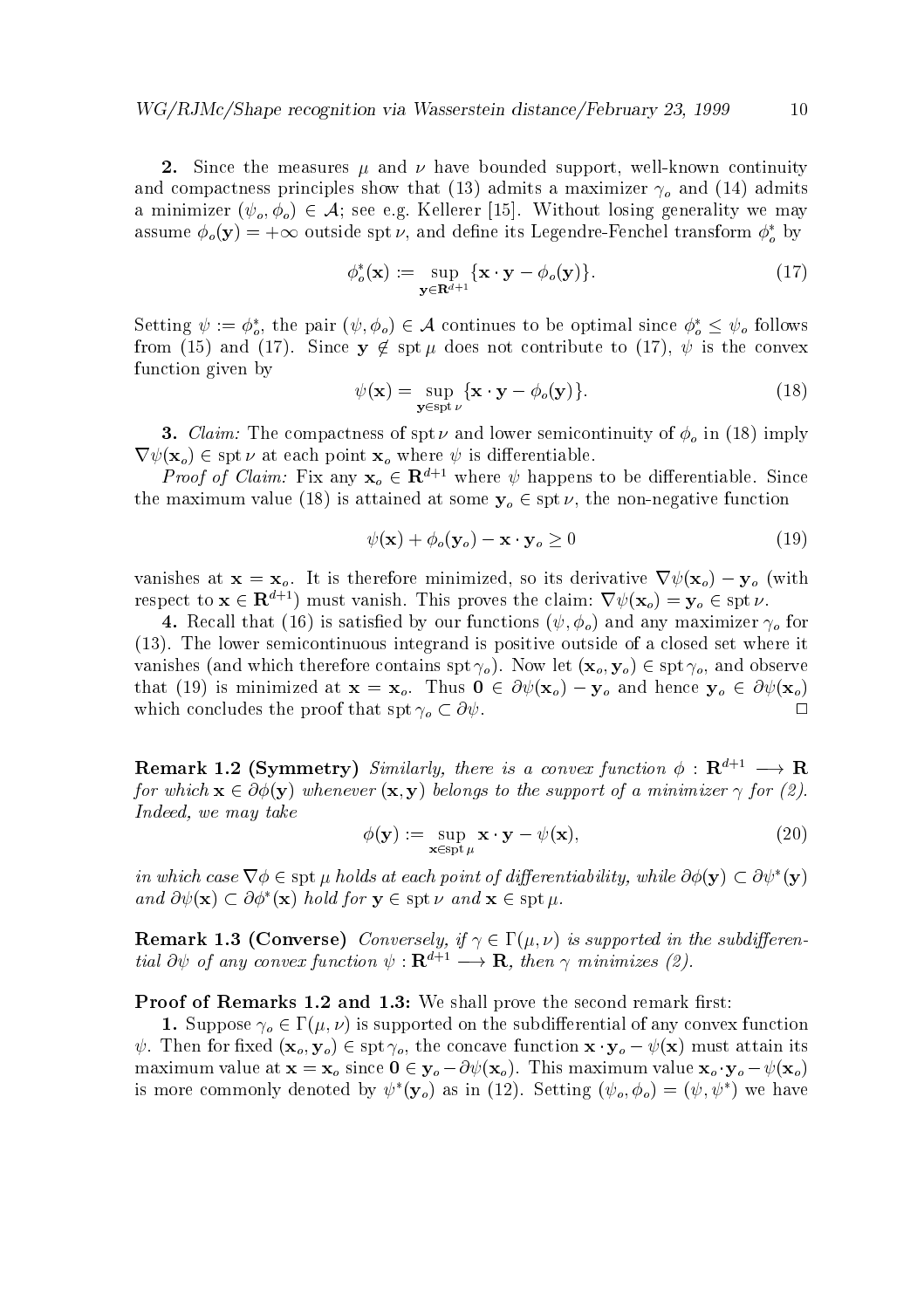just shown that the integrand in (16) vanishes on spt  $\gamma$ . Thus  $\gamma_o$  maximizes (13) – establishing Remark 1.3 — while  $(\psi, \psi^*) \in \mathcal{A}$  minimize the dual problem (14).

 $\sim$  to prove the remaining remaining theorem  $\tau$  is the from Theorem III and the  $\eta$  minimized the  $\eta$ (2). Then spt  $\gamma_o \subset \partial \psi$  so  $(\psi_o, \phi_o) := (\psi, \psi^*) \in \mathcal{A}$  minimizes (14) as we just verified. At this point we can repeat steps 2–4 of the proof of the theorem exchanging  $\psi_o \leftrightarrow \phi_o$ ,  $\mathbf{x} \leftrightarrow \mathbf{y}$  and  $\mu \leftrightarrow \nu$  to conclude that  $\mathbf{x}_o \in \partial \phi(\mathbf{y}_o)$  whenever  $(\mathbf{x}_o, \mathbf{y}_o) \in \text{spt } \gamma$ . Note in particular that  $(18)$  becomes  $(20)$ .

 $\mathbf{d}$ . Comparing (12) with (20) yields  $\psi \geq \varphi$ , we claim equality holds on spt  $\nu$ . Indeed-Compactly supported-compactly supported-compactly supported-compactly supported-compactly supported-compactly supported-compactly supported-compactly supported-compactly supported-compactly supported-compactly suppo  ${\bf x}_o \in {\rm spt}$   $\mu$  such that  $({\bf x}_o, {\bf y}_o) \in {\rm spt}$   $\gamma_o \subset \sigma \psi$ . This implies  $\psi$   $({\bf y}_o) = {\bf x}_o \cdot {\bf y}_o - \psi({\bf x}_o)$ as in 1 above, after which (20) yields  $\psi$  ( $y_o$ )  $\leq \varphi(y_o)$  to establish the equality claim. Reeping  $y_0 \in \text{spf } \nu$ , from 5 we deduce that any  $\mathbf{x} \in \mathit{OQ}(y_0)$  also belongs to  $\mathit{OQ}(y_0)$ because

$$
\psi^*(\mathbf{y}) - \psi^*(\mathbf{y}_o) \ \geq \ \phi(\mathbf{y}) - \phi(\mathbf{y}_o) \ \geq \ \mathbf{x} \cdot (\mathbf{y} - \mathbf{y}_o)
$$

holds for all  $y \in \mathbf{R}$ . Thus  $\partial \varphi(y_o) \subset \partial \varphi(y_o)$ . For  $\mathbf{x}_o \in \text{spf}(\mu)$ , the same computation yields  $\partial \psi(\mathbf{x}_o) \subset \partial \phi^*(\mathbf{x}_o)$  after verifying:

4. *Claim:*  $\varphi > \psi$  noids on  $\mathbf{R}^{-1}$ , with equality on spt  $\mu$ .

*Proof of Claim:* Legendre transforming inequality 5 yields  $\varphi \geq \psi$  =  $\psi$ , where the identity follows from convexity and continuity of  $\psi$  in Theorem 1.1. It remains to check equality on spt  $\mu$ . From (20) one has  $\varphi := \psi_{\infty}$ , where

$$
\psi_{\infty}(\mathbf{x}) := \begin{cases} \psi(\mathbf{x}) & \text{if } \mathbf{x} \in \operatorname{spt} \mu \\ +\infty & \text{otherwise.} \end{cases}
$$
 (21)

Thus  $\psi_{\infty} \geq \psi_{\infty} = \varphi \geq \psi$ , since Legendre transforming twice yields the greatest lower semi-continuous continuous continuous continuous continuous convex function  $\mathcal{N} = \mathcal{N} = \mathcal{N}$ forces equalities throughout spt  $\mu$ .  $\Box$ 

Corollary Extremal Images For the convex function of the theorem and all  $\mathbf{x} \in \mathbf{R}^{n+1}$ , the extreme points of  $\sigma \psi(\mathbf{x})$  will be on spt  $\nu$ .

 $\mathbb{R}$  - x asserts that  $\mathbb{R}$  is the closed convex hull convex hull convex hull convex hull convex hull convex hull convex hull convex hull convex hull convex hull convex hull convex hull convex hull convex hull conv of the set  $S$  of  $\{1,2\}$  , and the form rate form rate for the form rate  $\{1,3\}$  ,  $\{1,4\}$  ,  $\{1,5\}$  ,  $\{1,6\}$  ,  $\{1,6\}$  ,  $\{1,6\}$  ,  $\{1,6\}$  ,  $\{1,6\}$  ,  $\{1,6\}$  ,  $\{1,6\}$  ,  $\{1,6\}$  ,  $\{1,6\}$  ,  $\$  $x_k \in \text{dom } \nabla \psi$  converges to x. Theorem 1.1 asserts that  $S(x) \subset \text{spt } \nu$  and is bounded. Thus  $\partial \psi(\mathbf{x}) = conv\overline{S(\mathbf{x})}$  and its extreme points lie in  $\overline{S(\mathbf{x})} \subset \operatorname{spt} \nu$  as desired.  $\Box$ 

The next corollary states that if  $\mu$  vanishes on all submanifolds of codimension two- the optimal images of ae x will be collinear Though not needed here- should  $\mu$  merely vanish on the Lipschitz submanifolds of codimension  $\kappa+1$  in  ${\bf R}^{++}$  , the same argument yields the images of x almost surely lie in a key and the subspace of the subspace  $\mu$  and  $\mu$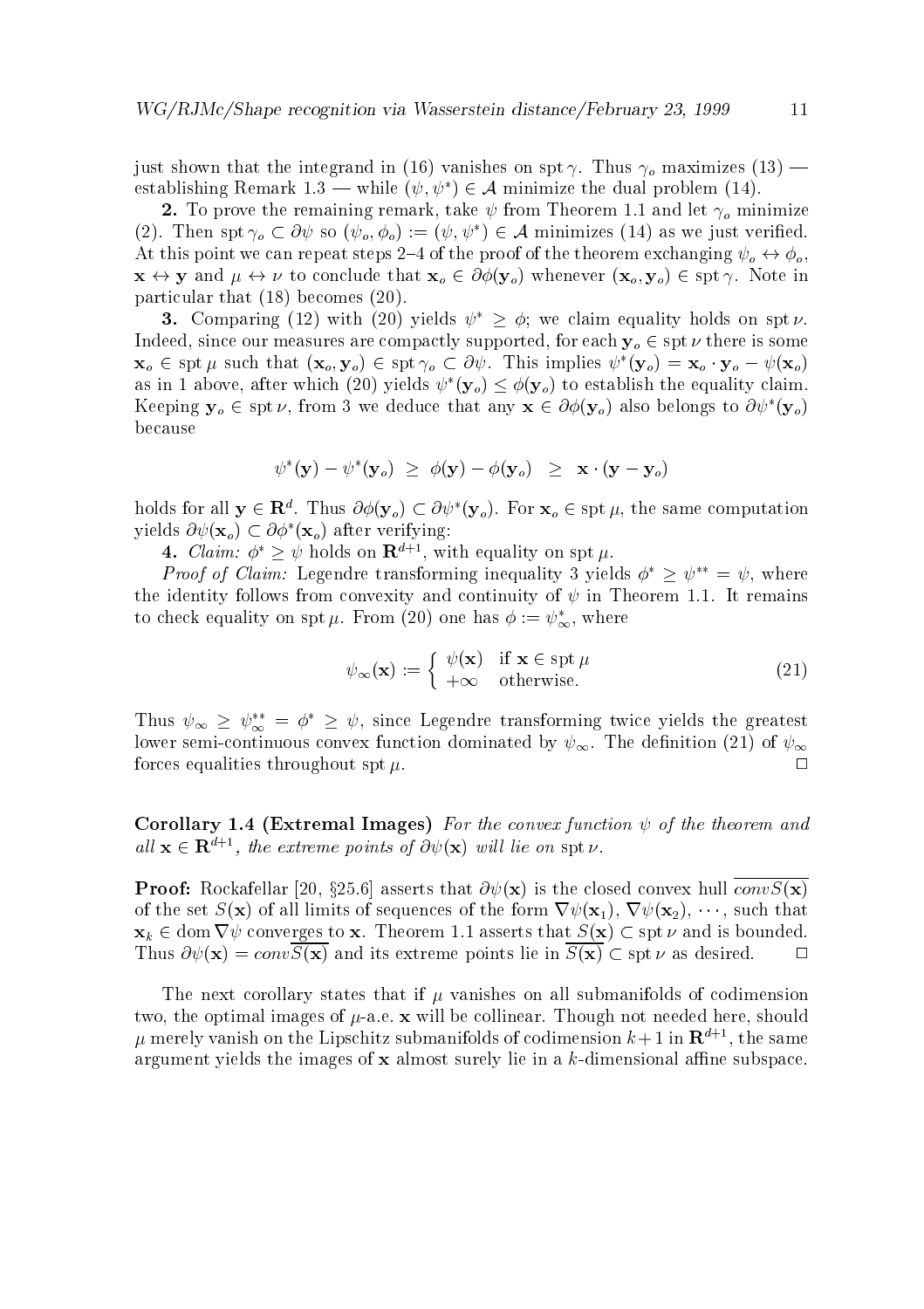restance and the measure  $\alpha$  is the the measure of the theorem vanishes on the theorem vanishes on the theorem Lipschitz submanifold of dimension  $a-1$  in  ${\bf R}^{n+1}$ , the images  $\sigma \psi({\bf X})$  (is spt  $\nu$  of  ${\bf X}$  will be columear for  $\mu$  a.e.  $\mathbf{x} \in \mathbf{R}$ .

**Proof:** Take the convex function  $\psi$  :  $\mathbf{R}^{n+1} \longrightarrow \mathbf{R}$  of the theorem, and let  $Z \subset \mathbf{R}^{n+1}$ denote the set of all **x** such that the convex set  $\partial \psi(\mathbf{x})$  has dimension greater than or equal to two. Then Zajíček  $[25]$  (and also Alberti  $[1]$ ) show the Borel set Z can be covered by countably many Lipschitz submanifolds of dimension  $d-1$ . Thus  $\mu[Z] = 0$ . For any  $\mathbf{x} \in \mathbf{R}^{n+1} \setminus Z$ , which is to say  $\mu$ -almost every  $\mathbf{x}$ , all of the points in  $\mathcal{O}\psi(\mathbf{x})$ must lie on a single line: if even three points failed to be collinear their convex hull would form a two-dimensional triangle inside  $\mathbf{v}$  ,  $\mathbf{v}$  ,  $\mathbf{v}$  and  $\mathbf{v}$  are the since  $\mathbf{v}$  $\partial \psi(\mathbf{x})$  is a bounded convex set in one dimension: at most a line segment.  $\Box$ 

Since we are primarily interested in boundary measures on a domain  $\Omega \subset \mathbf{R}^{n \times n}$ , it is useful to refine this corollary by relating the orientation of the segment to the  $\alpha$  . This is a complete interesting in the following lemma-  $\alpha$  to the following the following  $\alpha$ denote the line segment  $|{\bf y},{\bf z}|:=\{\lambda {\bf y}+(1-\lambda){\bf z}\mid \lambda \in [0,1]\}$  in  ${\bf R}^{n+1}.$ 

Lemma 1.6 (Tangential Differentiability a.e.) Fix a Lipschitz domain  $\Omega \subset \mathbb{R}^{n+1}$ and convex function  $\psi: \mathbf{R}^{n+1} \longrightarrow \mathbf{R}$ . At  $\mathcal{H}^{n}$  a.e. boundary point **x**, the surface  $\phi_{M}$  is aifferentiable and  $\psi$  is tangentially aifferentiable; i.e.,  $\mathcal{O}\psi(\mathbf{X}) = |\mathbf{t}|^2(\mathbf{X}), \mathbf{t}^2(\mathbf{X})|$  parallels the outward normal:  $\mathbf{t} \cdot (\mathbf{x}) = \mathbf{t} \cdot (\mathbf{x}) = \lambda(\mathbf{x}) \mathbf{n}_{\Omega}(\mathbf{x})$  with  $\lambda(\mathbf{x}) \geq 0$ .

**Proof:** Being convex,  $\psi$  is locally Lipschitz throughout  $\mathbf{R}^{\tau+\tau}$ . Thus its restriction  $\psi|_{\partial\Omega}$  is locally Lipschitz with respect to the induced metric on the Lipschitz submanifold  $\partial\Omega\subset \mathbf{R}^{n+1}.$  Kademacher's theorem assures differentiability of  $\psi|_{\partial\Omega}$  and  $\partial\Omega$ except on a borel set  $Z \subset \mathcal{O}_M$  of zero area  $\mathcal{H}^*|Z| = 0$ . At  $\mathbf{x} \in \mathcal{O}_M \setminus Z$  the (Lipschitz) function  $\psi|_{\mathbf{R}^{d+1}}$  is therefore tangentially differentiable along  $\partial\Omega$ ; we claim nothing about normal derivatives. Now the derivative of  $\psi$  in direction  $p \in \mathbf{R}^{d+1}$  is given [20,  $\S 23.4$  by

$$
\nabla_{\mathbf{p}} \psi(\mathbf{x}) := \lim_{\lambda \to 0^+} \lambda^{-1} [\psi(\mathbf{x} + \lambda \mathbf{p}) - \psi(\mathbf{x})] = \sup_{\mathbf{y} \in \partial \psi(\mathbf{x})} \mathbf{y} \cdot \mathbf{p}.
$$
 (22)

Tangential diesember of the contract  $\mathbf{p}$  provided provided provided provided provided provided provided provided provided provided provided provided provided provided provided provided provided provided provided prov For each such p, (22) yields  $\mathcal{O}\psi(\mathbf{X}) \subset B_{\mathbf{p}} := \{ \mathbf{y} \in \mathbf{R}^{n+1} \mid \mathbf{y} \cdot \mathbf{p} = \mathbf{V}_{\mathbf{p}} \psi(\mathbf{X}) \}$ . The intersection of these affine subspaces  $H_p \supset \partial \psi(\mathbf{x})$  is a line parallel to  $\mathbf{n}_{\Omega}(\mathbf{x})$ . Now x is a closed convex subset of this line- and bounded by the Lipschitz constant of  $\psi$  near **x**. Either it must degenerate to a single point  $\partial \psi(\mathbf{x}) = \{ \mathbf{V} \psi(\mathbf{x}) \} = \{ \mathbf{U} \backslash (\mathbf{x}) \} =$  $\{t^-(x)\}$ , or else to a closed segment with endpoints denoted by  $t^+(x)$  and  $t^-(x)$ . Here the superscripts  $\pm$  are assigned so that  $\mathbf{t}_-(\mathbf{x})-\mathbf{t}^+(\mathbf{x})$  is anti-parallel to  $\mathbf{n}_\Omega(\mathbf{x}).$  $\Box$ Setting  $\lambda(\mathbf{x}) := |\mathbf{t} \cdot (\mathbf{x}) - \mathbf{t} \cdot (\mathbf{x})|$  concludes the proof of the lemma.

The map  $t^*$ :  $\partial M \longrightarrow \mathbf{R}^{n+1}$  of the lemma corresponds to the gradient of  $\psi$  as computed from outside the domain  $\Omega$ , while  $\mathbf{t} \to \alpha \Omega \longrightarrow \mathbf{R}^{n+1}$  gives the gradient of  $\psi$  as computed from inside the domain  $\Omega$ . Where  $\psi$  is tangentially differentiable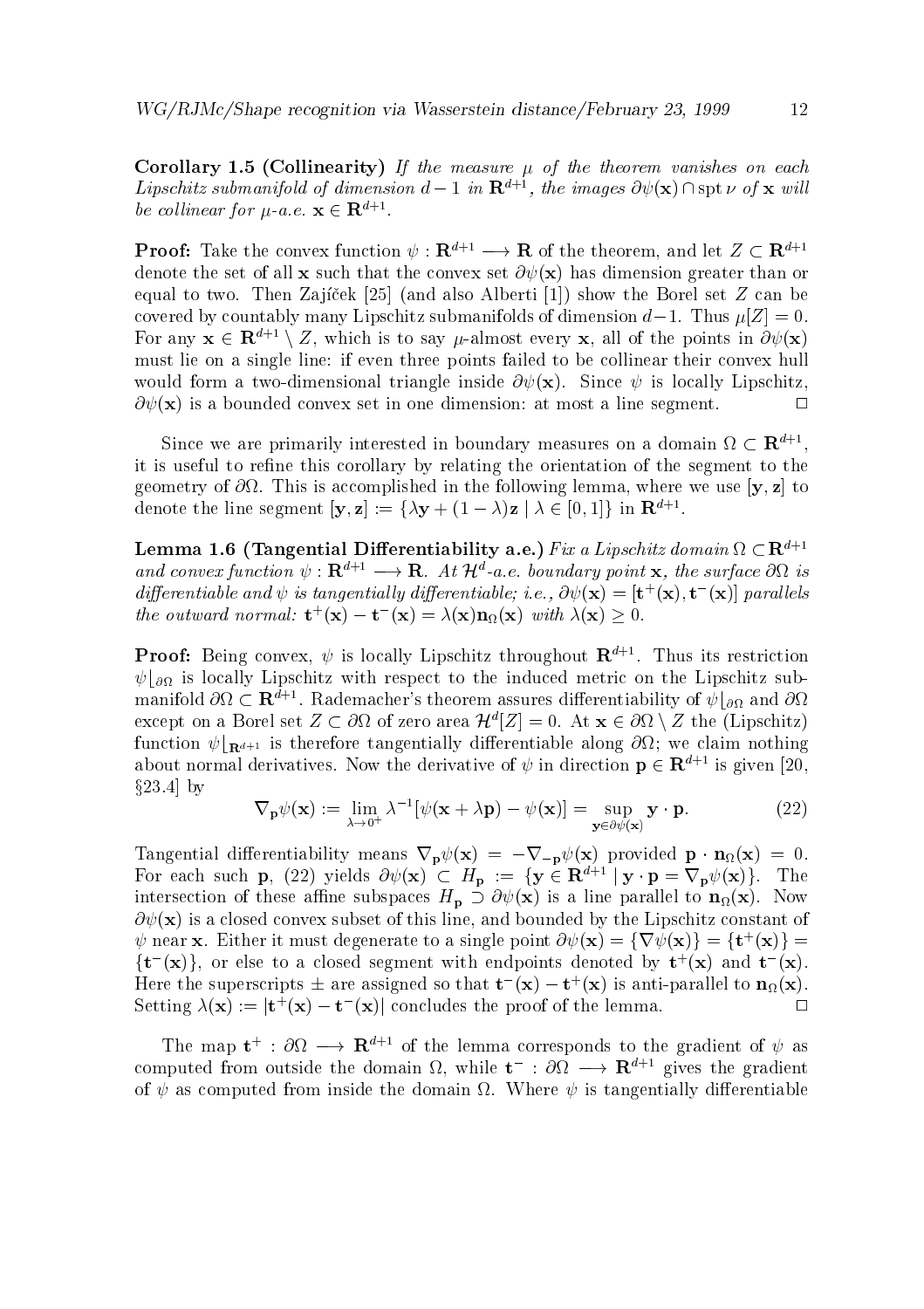along coincide in all all but the second coincide in all but the second coincide in all but the second coincide components shown that the normal components also agree-interesting and a social components and a social compon  $\mathbf{v} \psi(\mathbf{x}) = \mathbf{t}^{\top}(\mathbf{x}) = \mathbf{t}^{\top}(\mathbf{x})$ . This point of view makes it easy to show that  $\mathbf{t}^{\top}$  and  $t$  are borel maps on  $\sigma_{\Omega}$  as claimed in the following section. They shall be referred to as the *outer trace* (**t**) and *inner* trace (**t**) of  $V\psi$  on  $Q\Omega$ .

Now suppose  $\mu$  and  $\nu$  are boundary measures on a pair of domains  $\Omega$  and  $\Lambda$ .  $\sim$  since we are interested in obtaining maps to the collinear theoretically property  $\sim$ motivates the following condition on  $\Lambda$ :

any straight line intersects 
$$
\partial \Lambda
$$
 in at most k points. (23)

Strictly convex domains  $\Lambda \subset \mathbf{R}^{d+1}$  satisfy (23) with  $k = 2$ .

Corollary 1.7 (Tmages a.s. Parallel Normal) Let  $\Omega$  and  $\Lambda \subset \mathbb{R}^{n \times n}$  be bounded domains with probability measures with probability measures in the contract on  $\mathbb{R}^n$ is absolutely continous with respect to surface measure  $\pi^*|_{\partial\Omega}$ , and  $\Lambda$  satisfies (z3). There exist k maps  $\mathbf{t}_1,\dots,\mathbf{t}_k:\partial\Omega\to\partial\Lambda$ , whose graphs  $\bigcup_{i=1}^{\kappa} \{(\mathbf{x},\mathbf{t}_i(\mathbf{x})) \mid \mathbf{x}\in\partial\Omega\}\subset\partial\psi$ carry the full limit of all minimizers is the full carry and all contracts and all minimizes and all contracts has  $\mathbf{t}_i(\mathbf{x}) - \mathbf{t}_{i+1}(\mathbf{x})$  as a (possibly degenerate) outward normal,  $i = 1, \ldots, k - 1$ .

**Proof:** Let  $\psi$  denote the convex function from Theorem 1.1. Lemma 1.6 yields a Dorel set  $Z \subset 0$ M of  $H$  and hence  $\mu$  measure zero, such that  $0M$  is differentiable at each  $\mathbf{x} \notin \mathcal{Z}$  and  $\partial \psi(\mathbf{x}) = [\mathbf{t}^{\top}(\mathbf{x}), \mathbf{t}^{\top}(\mathbf{x})]$  is a segment parallel to  $\mathbf{n}_{\Omega}(\mathbf{x})$ . This segment intersects in at most k places by assumption - and at least by Corollary which the intersection the three states  $\{N\}$  , and the intersection that time  $\{N\}$  , and  $\{N\}$  and  $\{N\}$  , and  $\{N\}$ Thus  $t_i(x) - t_{i+1}(x)$  parallels  $n_{\Omega}(x)$  and is a (possibly degenerate) outward normal at  $\mathbf{x} \in \partial \Omega$ .

 $\mathcal{L}=\{f_1,\ldots,f_n\}$  , we set the space of  $\mathcal{L}=\{f_1,\ldots,f_n\}$  , we set the solution of  $\mathcal{L}=\{f_1,\ldots,f_n\}$ Also spt  $\gamma \subset \partial\Omega \times \partial\Lambda$ . The preceding paragraph shows that  $\partial \psi \cap [\partial\Omega \times \partial\Lambda] \subset$  $\bigcup_{i=1}^{\kappa} \{(\mathbf{x}, \mathbf{t}_i(\mathbf{x})) \mid \mathbf{x} \in \partial\Omega \setminus Z\} \cup [Z \times \partial\Lambda]$ . Since  $\gamma[Z \times \partial\Lambda] = \mu[Z] = 0$ , we conclude that the full mass of  $\gamma$  is carried by the graphs of the  $t_i$ .  $\Box$ 

#### Unique Solutions for Strictly Convex Shapes

when  $\mu$  and  $\nu$  are supported on orthogonal subspaces of  ${\bf R}^{n+1}$ , it is known that the minimizing solution in is not unique On the contrary- every feasible measure  $\gamma \in \Gamma(\mu, \nu)$  has the same cost: each is shown to minimize (2) by constructing a convex function is a subdivision of the spin-dimension of the spin-dimension of the spin-dimension of the spin-dimension takes  $\psi := 0$  on conv(spt  $\mu$ ) and  $\psi := +\infty$  elsewhere. An elaboration this example shows uniqueness continues to fail when  $\mu$  and  $\nu$  measure arclength along a rectangle and its rotation by  $90\,$  ; one can only hope for uniqueness with strictly convex shapes.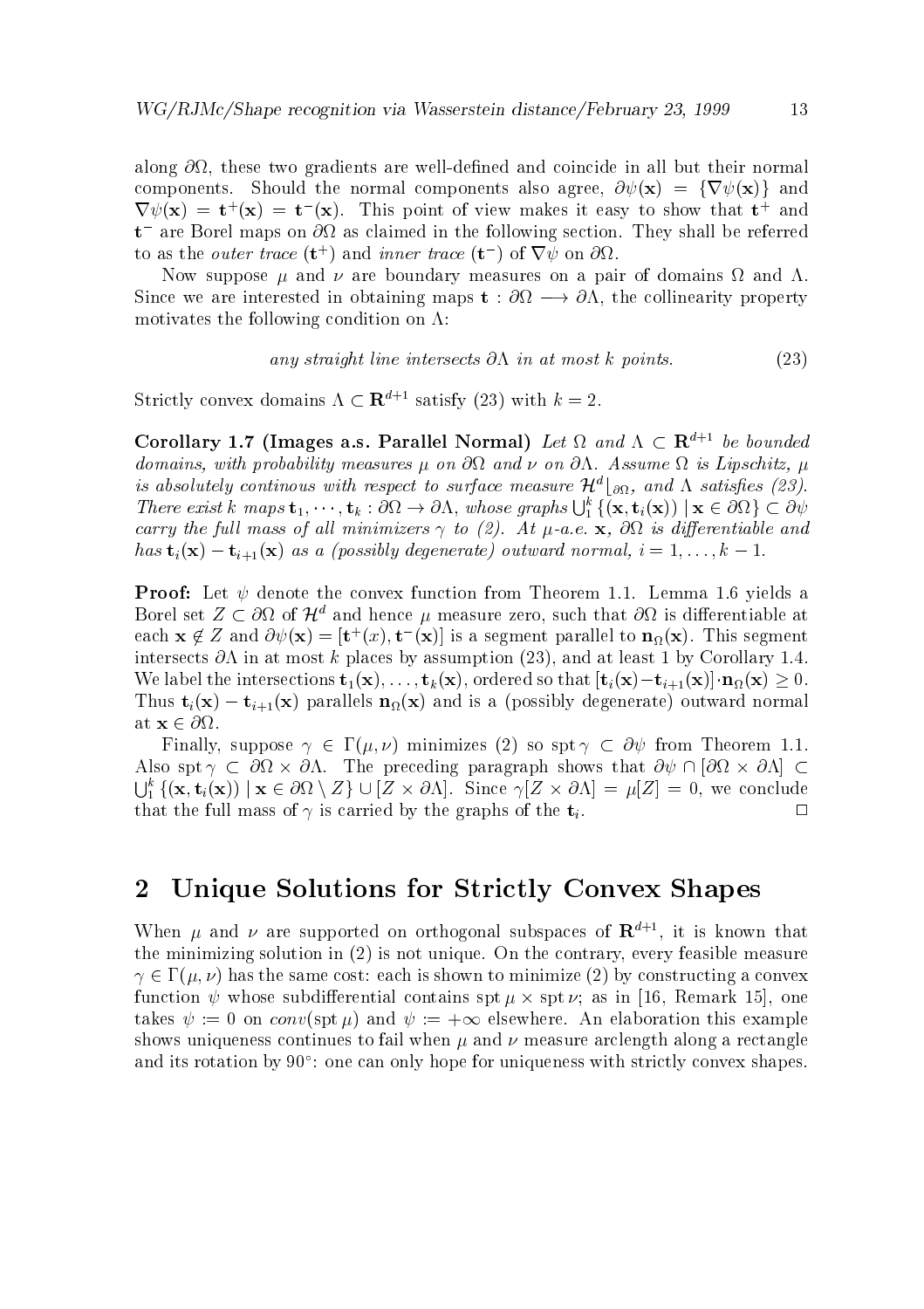**Example 2.1** (Uniqueness Fails for Rectangles) Let  $\Omega \subset \mathbb{R}^+$  be the  $2 \times 6$  rectangle  $H \cup D$ G and  $\Lambda$  its rotation  $A \cup E$   $F \circ y$  y  $0$ . I aking  $\mu := H^{-} \otimes_{\Omega} a$  and  $\nu := H^{-} \otimes_{\Lambda} a$ to measure arclength around their respective boundaries, the optimal measures  $\gamma$  in (2) can be computed explicitly (by checking their supports lie in the subdifferential  $\partial \psi$ of the convex potential and the convex potential and the convex potential and the convex potential and the con

$$
f(s) = g(s) := (s^2 + 5)/2 \qquad \text{where } |s| \le 1,
$$
  
\n
$$
f(s) := |3s|, \qquad g(s) := |s| + 2 \qquad \text{where } |s| \ge 1,
$$
\n
$$
(24)
$$

and invoking Remark - they turn out not to be unique- Indeed for ecient trans portation the line segments  $\overline{AB}$ ,  $\overline{CD}$ ,  $\overline{EF}$  and  $\overline{GH}$  must be mapped to  $\overline{A'B'}$ ,  $\overline{C'D'}$ ,  $E$   $T$  and  $G$   $H$  respectively in the orientation preserving way. The segment  $A$ H must also be transported to  $\overline{A'H'}$ , but this time the map can reverse orientations, preserve them or do anything in between- In fact it need not be a map at al l because every joint measure with marginals  $\mathcal{H}^1[\frac{A}{AH}$  and  $\mathcal{H}^1[\frac{A^{\prime}H^{\prime}}{A^{\prime}H^{\prime}}]$  has the very same cost. Similarly one has the freedom to transport each of the segments  $\overline{BC}$ ,  $\overline{DE}$  and  $\overline{FG}$  to its respective image  $B \cup$ ,  $D E$  or F  $G$  in an arbitrary way. Thus all three intermediate states diepicted in Fig. waars possible and the optimization (by greens its preference). among them, we have them them may be the group is not removed by incorporating with group producing the second  $\beta \neq 0$  for local rotations.

The remainder of this section is devoted to proving that as long as one of the two snapes — say  $\Omega \subset \mathbf{R}^{n+1}$  is strictly convex, and  $\mu$  absolutely continuous with respect to its surface measure  $\pi$  +  $_{\partial\Omega}$ , then the optimal measure  $\gamma \in \Gamma(\mu, \nu)$  is unique. In the context of Lemma  $\sim$  Lemma  $\sim$  . The corollary-state multiple images in the corollary-state images in  $\mathbf{t}_1(\mathbf{x}), \mathbf{t}_2(\mathbf{x}), \cdots, \mathbf{t}_k(\mathbf{x}) \in [\mathbf{t}^{\top}(\mathbf{x}), \mathbf{t}^{\top}(\mathbf{x})].$  The difficulty is to decide what fraction of the mass of  $\mu$  near **x** is transported to each of the  $t_i(\mathbf{x})$ . This issue is resolved by Lemma 2.5, which specifies that when  $\mathbf{t}_i(\mathbf{X}) \neq \mathbf{t}_-(\mathbf{X})$  ho point but  $\mathbf{X}$  on the first surface  $\alpha$  supplies the Indian of time-dimensional order the Jacobian of  $\alpha$  ,  $\alpha$  and  $\alpha$  and  $\alpha$  and  $\alpha$ the density ddHdb at <sup>y</sup> tix then determine what fraction of ddHdb must move from **x** to **y**. And after the images  $\mathbf{t}_i \neq \mathbf{t}_-$  are saturated, any remaining mass at  ${\bf x}$  is moved to  ${\bf t}$  . Unfortunately, the proof as outlined would be complicated by the requirement among other things that ti be dierentiable ae Such technicalities can be avoided in practice by first pushing whatever mass of  $\nu$  is unambiguously destined for  $\mathbf r$  backwards through the map  $\mathbf r$  -to obtain  $\mathbf r$  -to obtain  $\mathbf r$  -to obtain  $\mathbf r$ a measure is the balance of the mass of the mass of the mass of the mass of the mass of the mass of the mass o through the map  $x \longrightarrow t(x)$  to obtain a complete picture of  $\gamma$ . This strategy is used to prove Theorem 2.0. We first heed to verify that the inner trace  $\mathbf{t}^{\top}(\mathbf{x})$  is borel on  $\partial\Omega$  and recall a few facts about *pushing measures forward* through Borel maps: Definition 2.3 and Lemma 2.4.

**Lemma 2.2** (Fraces are Borel) Fix a Lipschitz domain  $\Omega \subset \mathbb{R}^{n+1}$  and convex function  $\psi$  :  ${\bf R}$   $\longrightarrow$   ${\bf R}$ . The outer and inner traces  ${\bf t}$  :  $\partial \Omega$   $\longrightarrow$   ${\bf R}$  and  $\mathbf{u}$  :  $\partial \mathbf{v}$   $\longrightarrow$   $\mathbf{R}^{n+1}$  of  $\mathbf{v} \psi$  on  $\partial \mathbf{v}$  are Boret maps (aenned  $\mathcal{H}^{n}$ -a.e. by Lemma 1.0).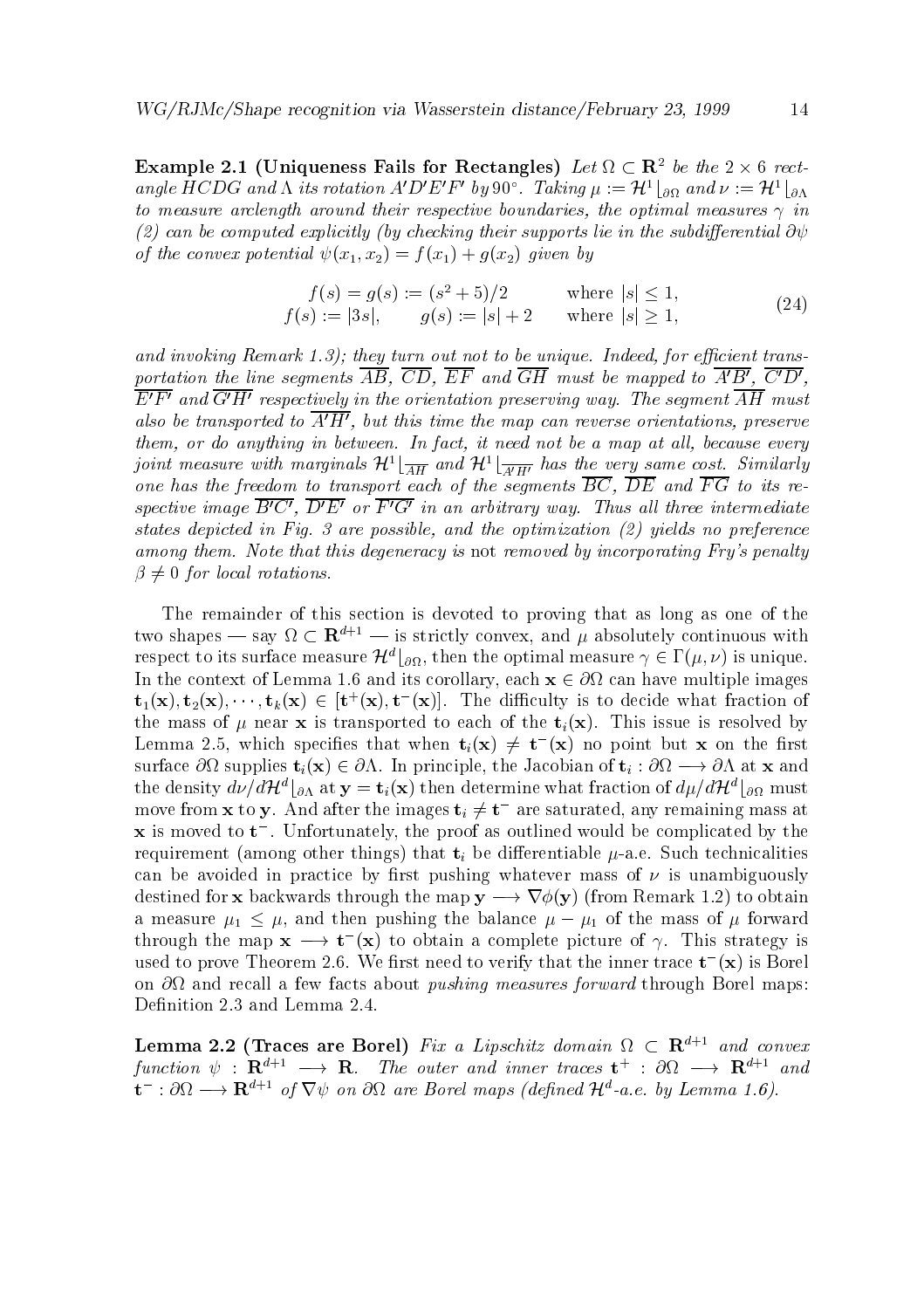Proof Recall that the gradient of a Lipschitz function is de
ned asthe limit of continuous approximants (mittel activities) is the collection of the state and continuous and continuous these limits converge outside a Borel set of measure zero. From this one can readily deduce the well-known fact that the Gauss map  ${\bf n}_\Omega$  :  $\sigma_\Omega$   $\longrightarrow$   $\sigma_1$   $\sigma$   $\sigma_2$   $\sigma_3$   $\rightarrow$   $\sigma_4$   $\sigma_5$   $\rightarrow$   $\sigma_6$ Lipschitz hypersurface is a Dorel map (defined  $\pi$ -a.e.).

 Claim If is dierentiable and is tangentially dierentiable at a point  $\mathbf{x} \in \mathcal{O}\Omega$ , then the *i*-th component of  $\mathbf{t}^+(x) = (t_1^+(x), \ldots, t_{d+1}^+(x))$  is given by  $\overline{\phantom{a}}$ 

$$
t_i^+(\mathbf{x}) = \lim_{\lambda \to 0^+} \lambda^{-1} [\psi(\mathbf{x} + \lambda \mathbf{e}_i) - \psi(\mathbf{x})]
$$
(25)

If  $e_i \cdot n_{\Omega}(x) \geq 0$ , and otherwise by the same limit but with  $\lambda \to 0$  -from below. *Proof of Claim:* From  $(22)$  recall

$$
\lim_{\lambda \to 0^+} \lambda^{-1} [\psi(\mathbf{x} + \lambda \mathbf{e}_i) - \psi(\mathbf{x})] = \sup_{\mathbf{y} \in \partial \psi(\mathbf{x})} \mathbf{y} \cdot \mathbf{e}_i
$$
 (26)

and 
$$
\lim_{\lambda \to 0^-} \lambda^{-1} [\psi(\mathbf{x} + \lambda \mathbf{e}_i) - \psi(\mathbf{x})] = \inf_{\mathbf{y} \in \partial \psi(\mathbf{x})} \mathbf{y} \cdot \mathbf{e}_i.
$$
 (27)

Since Lemma 1.0 forces  $\partial \psi(\mathbf{X}) = |\mathbf{t} \cdot (\mathbf{X}), \mathbf{t} \cdot (\mathbf{X})|$  to be a line segment whose orientation  ${\bf t}^+({\bf x})-{\bf t}^-({\bf x})$  parallels  ${\bf n}_\Omega({\bf x})$ , we may evaluate the supremum and infimum explicitly. Indeed, the supremum (20) is given by  $\mathbf{t}^+(\mathbf{X})\cdot\mathbf{e}_i$  when  $\mathbf{e}_i\cdot\mathbf{n}_\Omega(\mathbf{X})\geq 0,$  while the infimum  $(2i)$  is given by  $\mathbf{t}^+(x) \cdot \mathbf{e}_i$  if  $\mathbf{e}_i \cdot \mathbf{n}_{\Omega}(x) \leq 0$ . This establishes Claim 2.

Now let S is die the Borel set on which is dierentiable and is dierentiable and is dierentiable and is tangent  $\Omega$  , we consider the subset  $\Omega$  in the subset  $\Omega$  in the subset  $\Omega$  in the subset of  $\Omega$  $S_i := S \setminus S_i$  are borel since the Gauss map  $\mathbf{n}_{\Omega}(\cdot)$  was borel in step 1. On  $S_i$ ,  $t_i$  (x) is given by the restriction to  $S_i$  of a limit (25) of continuous functions, nence  $t_i : S_i \longrightarrow \mathbf{R}$  is Borel. Similarly, the second part of Claim 2 gives  $t_i : S_i^{\sim} \longrightarrow \mathbf{R}$  as a measurable limit of continuous functions when  $\lambda \to 0$ . Thus we conclude that each component  $t_i: S \longrightarrow \mathbf{R}$  is Borel measurable and hence  $\mathbf{t}^*: S \longrightarrow \mathbf{R}^{n+1}$  is Borel.

**4.** Interchanging  $\Omega$  with  $\mathbf{R}^{n+1} \setminus \Omega$  corresponds to reversing the directions of the outer unit normal  $\mathbf{n}_\Omega(\mathbf{x})$  along  $\sigma\imath$ , nence to interchanging  $\mathbf{t}^+$  and  $\mathbf{t}^-$ . Thus we conclude from step 5 that  $\mathbf{t} \to \mathbf{S} \longrightarrow \mathbf{R}^{n+1}$  is also Borel. Since the complement of  $\Box$  $S \subseteq O\Omega$  has zero area  $H^{\circ}|O\Omega \setminus S| = 0$ , the proof of the lemma is complete.  $\Box$ 

Denition Pushforward A measure on X <sup>X</sup> and measurable map t X - Yinduce a measure on Y Y cal led the push forward of through t denoted  $\mathbf{t}_{\#}\omega$  and defined by

$$
(\mathbf{t}_{\#}\omega)[B] := \omega[\mathbf{t}^{-1}(B)]\tag{28}
$$

for each set  $B$  and map the map the map the map the map the map the map the map the map the map the map the map the map the map the map the map the map the map the map the map the map the map the map the map the map the of full measure  $\mu[\mathbf{X} \setminus S] = 0$ .

..... it follows for measurable functions for  $\mathcal{S}^{\mathcal{A}}$  ,  $\mathcal{S}^{\mathcal{A}}$  ,  $\mathcal{S}^{\mathcal{A}}$  ,  $\mathcal{S}^{\mathcal{A}}$  ,  $\mathcal{S}^{\mathcal{A}}$  ,  $\mathcal{S}^{\mathcal{A}}$  ,  $\mathcal{S}^{\mathcal{A}}$  ,  $\mathcal{S}^{\mathcal{A}}$  ,  $\mathcal{S}^{\mathcal{A}}$  ,  $\mathcal{S}^{\mathcal{A}}$ that the change of variables formula is satisfied:

$$
\int_{\mathbf{Y}} f(\mathbf{y}) \, d\mathbf{t}_{\#}\omega(\mathbf{y}) = \int_{S \subset \mathbf{X}} f(\mathbf{t}(\mathbf{x})) \, d\omega(\mathbf{x}).\tag{29}
$$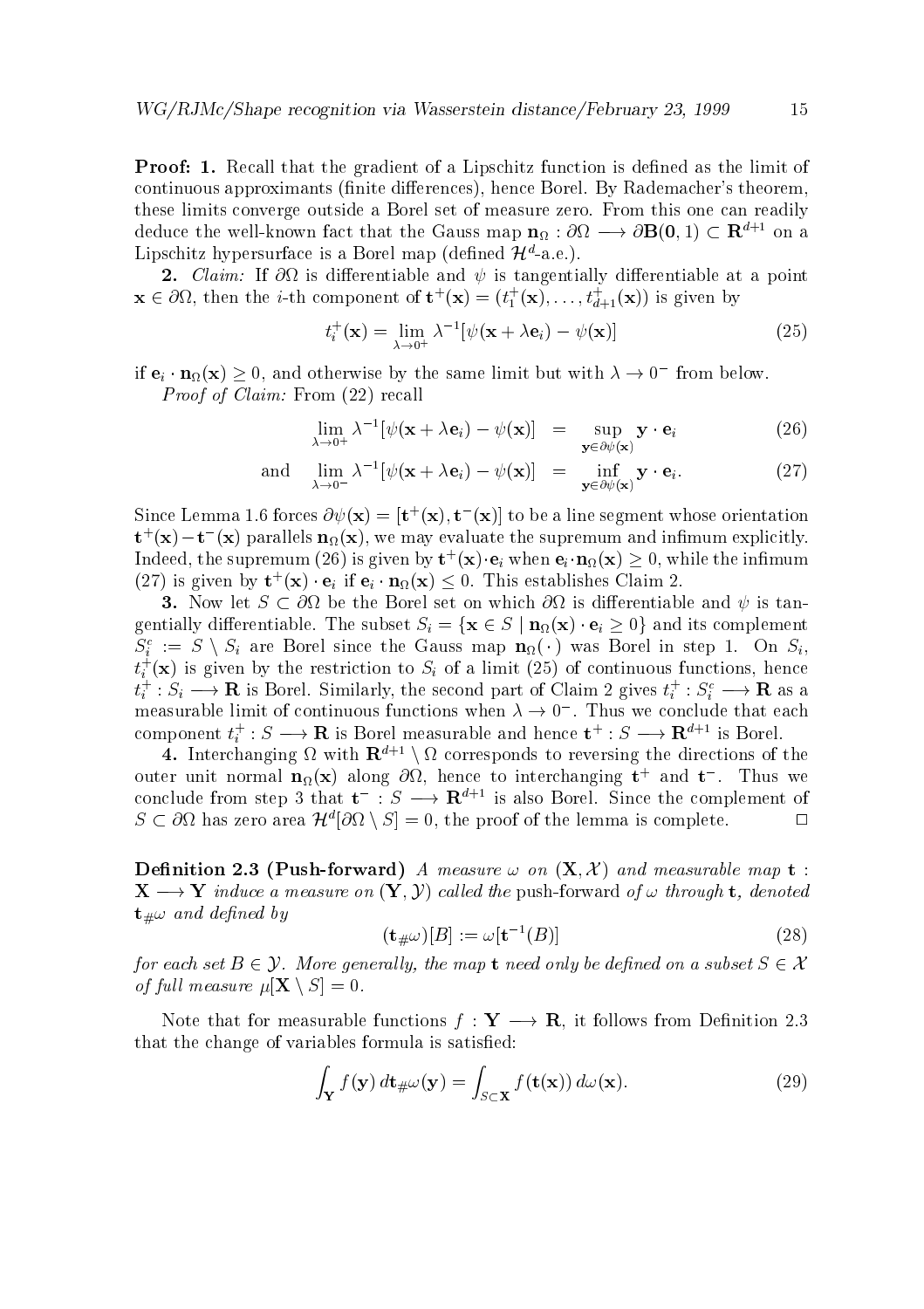The following lemma shows that any joint measure  $\gamma$  supported on the graph of a function fix the function  $\alpha$  is a sequence of the recovered from the sequence  $\alpha$  and  $\alpha$  ,  $\alpha$  ,  $\beta$ pushing  $\mu$  is the map in the map ideas in the map is the map in the map ideas in the map is the map in the map in the map is the map in the map in the map is the map in the map in the map in the map in the map is the ma the identity map. In alternative (Dirac) notation the conclusion is often expressed by writing  $d\gamma(\mathbf{x}, \mathbf{y}) = \delta(\mathbf{y} - \mathbf{t}(\mathbf{x})) d\mu(\mathbf{x}).$ 

Lemma Measures on Graphs are PushForwards Let X d and Y be metric spaces with a Borel measure with  $p$  and Borel measure in the  $\sim$   $\sim$   $\sim$   $\sim$   $\sim$   $\sim$ a Borel subset S (September measure In September 1997) was subseted by the second measurement of the second co  $\gamma$  on the product space  $\mathbf{X} \times \mathbf{Y}$  has left marginal  $\mu$  and satisfies

$$
\int_{\mathbf{X}\times\mathbf{Y}} \rho(\mathbf{t}(\mathbf{x}), \mathbf{y}) d\gamma(\mathbf{x}, \mathbf{y}) = 0,
$$
\n(30)

then  $\gamma = (\mathbf{id} \times \mathbf{t})_{\#} \mu$ .

 $\mathbf P$  argument generalizes the proof of  $\mathbf P$  argument generalizes the proof of  $\mathbf P$ that the measure  $(id \times t)_{\#}\mu$  coincides with  $\gamma$  on products  $U \times V$  of Borel sets  $U \subset X$ and V Y the semi algebra of such products generates the Borel sets in X Y Observe that the graph  $G := \{(\mathbf{x}, \mathbf{t}(\mathbf{x})) \mid \mathbf{x} \in S\}$  coincides with the zeros in  $S \times Y$  of the measurable function  $\rho(\mathbf{t}(\mathbf{x}), \mathbf{y})$ . This graph must therefore be a Borel set of full  $\gamma$  measure by (30). Since

$$
(U \times V) \cap G = ((U \cap {\mathbf{t}}^{-1}(V)) \times {\mathbf{Y}}) \cap G
$$

it follows that

$$
\gamma[U \times V] = \gamma[(U \cap \mathbf{t}^{-1}(V)) \times \mathbf{Y}]
$$
  
=  $\mu[U \cap \mathbf{t}^{-1}(V)]$   
=  $((\mathbf{id} \times \mathbf{t})_{\#}\mu)[U \times V],$ 

which proves that  $\gamma = (\mathbf{id} \times \mathbf{t})_{\#} \mu$ .

For boundary measures on convex domains- the next proposition implies that  ${\bf x} \in \omega$  alone supplies destinations in the half-open segment  $[{\bf t}^+({\bf x}),{\bf t}^-({\bf x})] \subset \partial \psi({\bf x}).$ On a non convex domain- a similar lemma would hold at exposed points of conv

**Lemma 2.5 (Sole Supplier)** Fix a strictly convex aomain  $\Omega \subset \mathbb{R}^{n+1}$  and convex function  $\psi$  :  ${\bf R}^{n+1} \longrightarrow {\bf R}$ . At  ${\bf x} \in \partial M$ , let  $\partial M$  be afferentiable and  $\psi$  tangentially  $a$ ifferentiable. Then if  $(\mathbf{x}, \mathbf{y}) \in O\psi$ , either (1)  $\Omega$   $\Omega(\mathbf{y}) = \{ \mathbf{x} \}$  or else (11)  $\mathbf{y} = \mathbf{t}$   $(\mathbf{x})$ , where  $\mathbf{t}$  -denotes the inner trace of  $\mathbf{v} \psi$  on  $\mathbf{v} \mathbf{u}$  defined in Lemma 1.0.

**Proof:** Recall that  $\mathcal{O}\psi(\mathbf{X}) = [\mathbf{t}^+(\mathbf{X}), \mathbf{t}^-(\mathbf{X})]$  with  $\mathbf{t}^+(\mathbf{X}) = \mathbf{t}^-(\mathbf{X})$  parallel to  $\mathbf{n}_\Omega(\mathbf{X})$  by Lemma 1.0. Thus when (ii) fails,  $\mathbf{t}^-(\mathbf{x}) = \mathbf{y} \neq \mathbf{0}$  is antiparallel to  $\mathbf{n}_\Omega(\mathbf{x})$ . Assuming (ii) fails, take  $z \in \Omega \cap \partial \psi$  (y). Monotonicity of  $\partial \psi$  then yields  $(z - x) \cdot (y - t^2(x)) \geq 0$ so z  $\alpha$  and  $\alpha$  is the strict convexity of  $\alpha$  in  $\alpha$  in  $\alpha$  in  $\alpha$  as in  $\alpha$ unless  $\Omega \cap U\psi$  (y) is empty, which cannot happen since  $(y, x) \in U\psi$  was a hypothesis.  $\Box$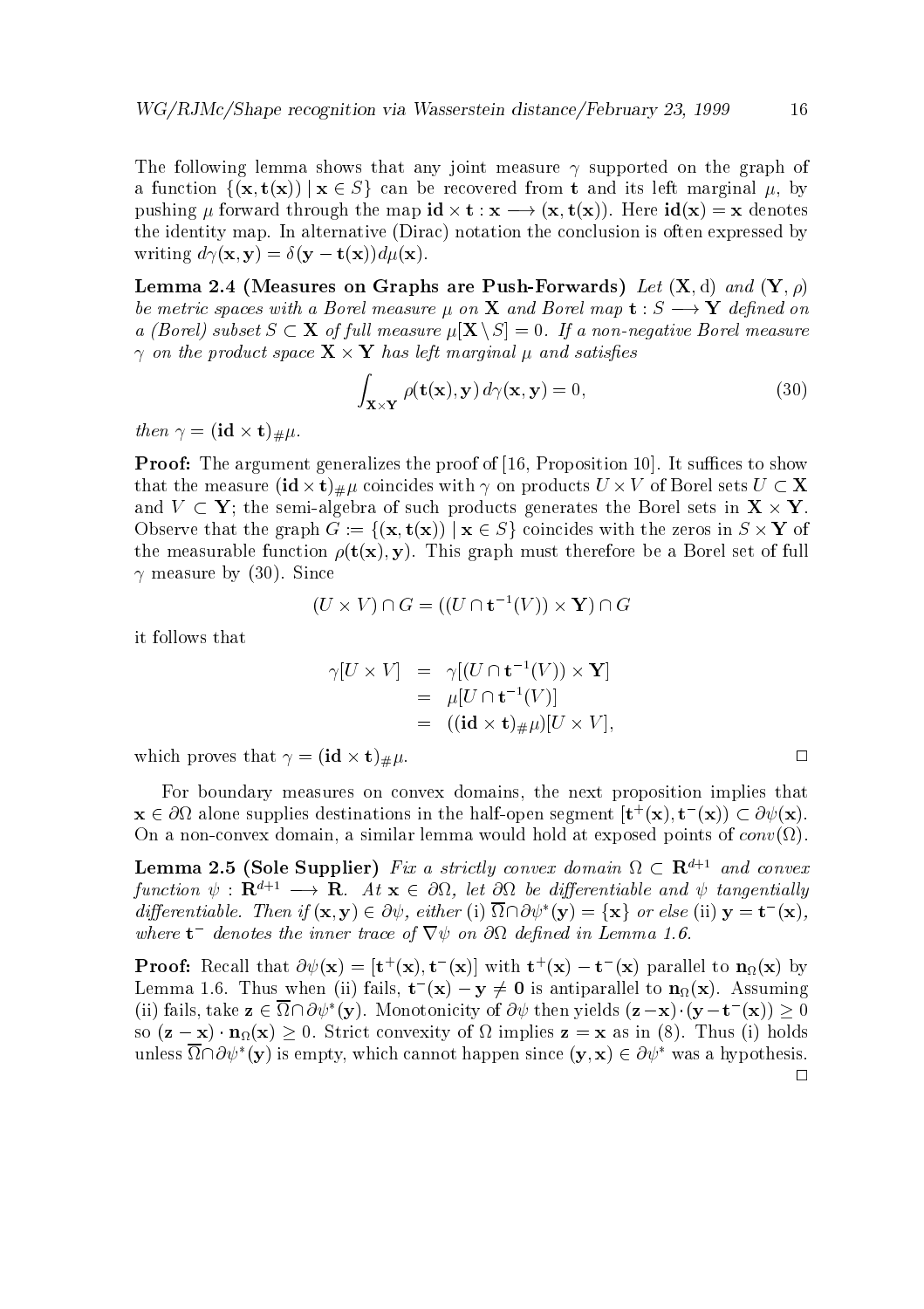Theorem Uniqueness of Correlation with a Strictly Convex Shape Fux Borel probability measures  $\mu$  and  $\nu$  of bounded support in  ${\bf R}^{n+1}$ . If  $\mu$  is absolutely continuous with respect to the surface measure  $\mathcal{H}^d|_{\partial\Omega}$  of a strictly convex domain  $\Omega$   $\subset$   ${\bf R}^{n+1}$ , then the infimum (2) is uniquely attained. Thaeed the unique optimal measure in the contract of the contract of  $\mathcal{U}$  is a structure of the contract of the contract of the contract of the contract of the contract of the contract of the contract of the contract of the contract of the con

$$
\gamma_1 = (\nabla \phi \times \mathbf{id})_{\#} \nu_1 \quad \text{and} \quad \gamma_2 = (\mathbf{id} \times \mathbf{t}^-)_{\#} \mu_2,\tag{31}
$$

 $\nu_1 := \nu_{\text{dom } \nabla \phi}$  is the restriction of  $\nu$  to the subset of  $\mathbf{R}^{n+r}$  where  $\phi$  is differentiable,  $\mathbb{P}^n$  and  $\mathbb{P}^n$  are the convex functions of  $\mathbb{P}^n$  and  $\mathbb{P}^n$  are the convex functions of  $\mathbb{P}^n$  and  $\mathbb{P}^n$ **Theorem 1.1, while**  $\mathbf{t} \to \infty$  **is the inner trace of**  $\mathbf{v} \psi$  **on**  $\omega_{\Omega}$ **.** 

Proof At least one optimal measure exists according to- eg Givens Shortt 

 $\mathcal{L}$  is a the independence in the interesting the interesting the Borel set of  $\mathcal{L}$ where  $\varphi$  is differentiable by  $T := \text{dom } V \varphi \subset \mathbf{R}^{n+1}$ , let us define  $\gamma_1 := \gamma_{\mathbf{R}^{d+1} \times T}$  and reference to derivation is derivative to derivative and the complete-term is complete-term in the complete-ter will have been established since expresses completely in terms of - - and  $\phi$  (which depend only on  $\mu$  and  $\nu$  in Theorem 1.1 and not on  $\gamma$ ).

**2.** The rehection  $\gamma_1 := \mathbb{R} \# \gamma_1$  or  $\gamma_1$  under  $\mathbb{R}(X, Y) := (Y, X)$  assigns full mass to the Borel set

$$
(T \times \mathbf{R}^{d+1}) \cap \partial \phi = \{ (\mathbf{x}, \nabla \phi(\mathbf{x})) \mid \mathbf{x} \in T \}
$$

since spu $\gamma_1 \subset \sigma \varphi$  by Remark 1.2. Thus

$$
\int_{\mathbf{R}^{d+1}\times\mathbf{R}^{d+1}} |\nabla \phi(\mathbf{x}) - \mathbf{y}| d\gamma_1^*(\mathbf{x}, \mathbf{y}) = \int_{(T\times\mathbf{R}^{d+1})\cap \partial \phi} |\nabla \phi(\mathbf{x}) - \nabla \phi(\mathbf{x})| d\gamma_1^*(\mathbf{x}, \mathbf{y})
$$
  
= 0.

Since the left marginal of  $\gamma_1$  agrees with  $\nu_1 := \nu_{\text{Ldom}\nabla\phi}$ , applying Lemma 2.4 yields  $\gamma_1 = (\mathbf{I} \mathbf{a} \times \mathbf{v} \varphi)_{\#}\nu_1$ . Renecting proves the first equality in (51).

The last conclusion shows the left marginal of  $\mu$  is be  $\mu$  to be  $\mu$  the left mass of  $\mu$ left marginal of  $\{L: \ \|\cdot\|_1\}$  and therefore continuous coincide  $f^*\Delta$  is  $f^*\equiv \gamma$  ,  $f^*\equiv \gamma$  ,  $f^*\equiv \gamma$  ,  $f^*\equiv \gamma$ denote the set where  $\partial\Omega$  is differentiable and  $\psi$  is tangentially differentiable. It is a Borel set of full  $\mu_2$  measure on which the inner trace  ${\bf t} \to {\bf S} \longrightarrow {\bf R}^{*++}$  of  ${\bf V}\psi$  is Borel and defined by Lemmas 1.0 and 2.2. Setting  $I^{\pm} = \text{spt} \nu \setminus I$ , we claim:

4. *Claim:* II  $(X, Y) \in (Z \times I) \cup U \cup W$  then  $Y = U(X)$ .

*Proof of Claim:* Let  $(\mathbf{x}, \mathbf{y}) \in (\mathcal{S} \times \mathcal{I}) + (\partial \psi)$ . According to Lemma 2.5, either (1)  $\Omega \cap U \cup V$  (y)  $\equiv \{x\}$  of (ii)  $y \equiv v$  (x). We shall show that (i) implies differentiability of  $\varphi$  at y thus contradicting  $y \in T$ . Recall Remark 1.2 yields  $\partial \varphi(y) \subset \partial \psi$  (y). Also, the bounded convex set  $\partial \phi(\mathbf{y})$  has its extreme points on spt  $\mu \subset \overline{\Omega}$  by Corollary 1.4, hence is contained in the convex set  $\mathcal{L}$  is the convex  $\mathcal{L}$  is  $\mathcal{L}$  in  $\mathcal{L}$  is the convex set  $\mathcal{L}$ yields  $\mathbf{x} = \mathbf{v}\varphi(\mathbf{y})$ , contradicting  $\mathbf{y} \in I$ , the only alternative (ii) establishes the claim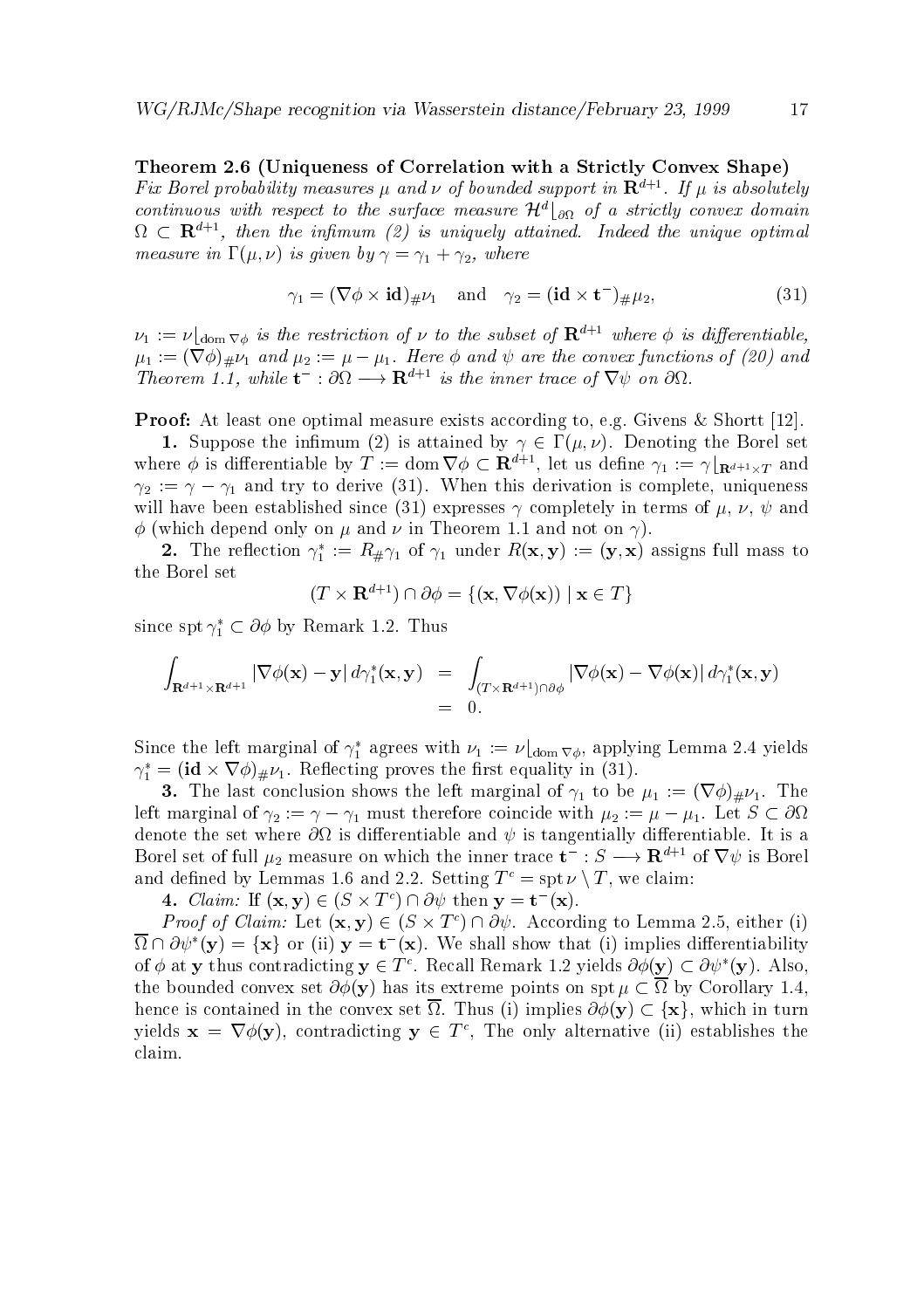The set of the species spin  $\mu$   $\simeq$   $\sigma$   $\tau$  . Vector  $\sigma$  asserts  $\sigma$ 

$$
\int_{\mathbf{R}^{d+1}\times T^c} |\mathbf{t}^-(\mathbf{x}) - \mathbf{y}| d\gamma_2(\mathbf{x}, \mathbf{y}) = \int_{(S\times T^c) \cap \partial \psi} |\mathbf{t}^-(\mathbf{x}) - \mathbf{y}| d\gamma_2(\mathbf{x}, \mathbf{y}) \tag{32}
$$

where the second equality follows from claim  $\mathbf{f}$  follows from claim  $\mathbf{f}$  for  $\mathbf{f}$  $\mathcal{L}$  is a set of  $\mathcal{L}$  and  $\mathcal{L}$  is the set of  $\mathcal{L}$  is the set of  $\mathcal{L}$ 

$$
\int_{\mathbf{R}^{d+1}\times T} |\mathbf{t}^{-}(\mathbf{x}) - \mathbf{y}| d\gamma_2(\mathbf{x}, \mathbf{y}) = 0.
$$
\n(34)

the contract of the contract of the contract of the contract of the contract of the contract of the contract o

Summing (55) and (54) allows us to conclude  $\gamma_2 = (\textbf{Id} \times \textbf{t}) \# \mu_2$  from Lemma 2.4. This establishes  $(31)$  and completes the proof of the theorem.  $\Box$ 

#### Pairs of Maps Between Strictly Convex Curves

The main goal of this section is to develop a (partial) regularity theory for the convex function  $f$  and boundary of  $f$  and boundary of - when  $f$  -  $f$  -  $f$  -  $f$  -  $f$  -  $f$  -  $f$  -  $f$  -  $f$  -  $f$  -  $f$  -  $f$  -  $f$  -  $f$  -  $f$  -  $f$  -  $f$  -  $f$  -  $f$  -  $f$  -  $f$  -  $f$  -  $f$  -  $f$  -  $f$  -  $f$  -  $f$  -  $f$ measures satisfying the following hypotheses

**Denition 3.1** (Suitable Boundary Measures) Let  $\Omega$  and  $\Lambda \subset \mathbb{R}^{n+1}$  be bounded, strictly convex domains with Borel probability measures on and on - The pair of boundary measures  $(\mu, \nu)$  is said to be suitable if (i)  $\mu$  has no atoms and ii specifically denote the surface density of  $\mathcal{N}$  and  $\mathcal{N}$  and  $\mathcal{N}$  and  $\mathcal{N}$  and  $\mathcal{N}$ 

$$
\mu < \epsilon^{-1} \mathcal{H}^d \lfloor_{\partial \Omega} \quad \text{and} \quad \nu > \epsilon \mathcal{H}^d \lfloor_{\partial \Lambda} \tag{35}
$$

hold for some  $\epsilon > 0$ , and (iv) the uniform convexity of  $\Omega \subset \mathbf{R}^{n+1}$ .

If in addition, the above hypotheses remain satisfied when the roles of  $\mu \leftrightarrow \nu$  and  $\Omega \leftrightarrow \Lambda$  are interchanged, we say the pair  $(\mu, \nu)$  is symmetrically suitable.

Our first task is to establish tangential differentiability of  $\psi$  not only almost everywhere, but everywhere along  $\mathcal{O}\Omega\subset\mathbf{R}^{n\times n}$ . In the plane this follows from the next proposition (through Corollary  $4.4$ ). The more complicated argument in higher dimensions  $d > 1$  is postponed until Section 4. Since we know this result will be established-to state Theorem \$ the culmination of the proceed to state Theorem \$ the culmination of the present — in all dimensions. It asserts that the outer and inner traces of  $\nabla \psi$  on  $\partial \Omega$  yield a pair of continuous maps  $\mathbf{t}^+$  and  $\mathbf{t}^ |_{\{ \mathbf{x} \in \partial \Omega | \mathbf{t}^- \neq \mathbf{t}^+ \}}$  covering the support of the optimal measure. Two concluding examples demonstrate the necessity of both maps. In these examples- non tangential dierentiability of must fail

Proposition 5.2 (Tmages Surely Parallel Normal) Let  $\Omega$ ,  $\Lambda \subset \mathbb{R}^2$  be bounded, strictly convex distinctive with suitable measures with an one one on one one on and  $\sim$ convex function is any normal to is any normal to definition of the second to the second control of the second  $\mathbf{y}_o, \mathbf{y} \in \partial \psi(\mathbf{x}_o)$ , then  $\mathbf{y}_o - \mathbf{y}$  is parallel to  $\mathbf{n}_o$ .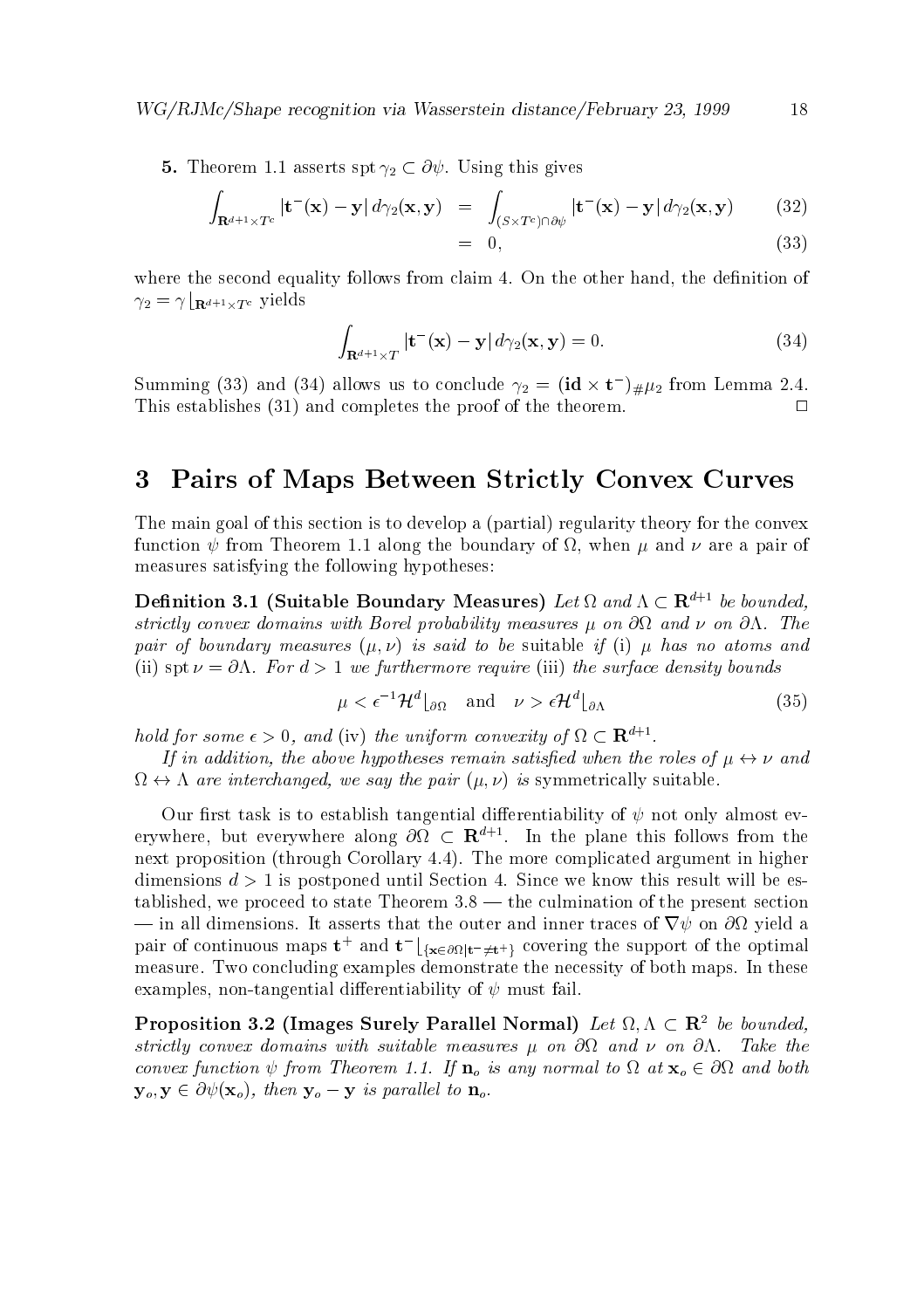empty-ben whose extreme points and the convex set where  $\gamma$  is a convex set whose extreme points and the convex set of lie on  $\partial \Lambda = \operatorname{spt} \nu$  by Corollary 1.4. Thus  $\partial \psi(\mathbf{x}_o) \subset \overline{\Lambda}$ .

 $\alpha$  . Claim if y  $\alpha$  is a unique  $\alpha$  unique that  $\alpha$  unique that  $\alpha$  unique  $\alpha$  is a unique  $\alpha$  of  $\alpha$  $\mathcal{F}$  are constructed in the  $\mathcal{F}$  and  $\mathcal{F}$  are  $\mathcal{F}$  . In the constructed in the set of  $\mathcal{F}$  and  $\mathcal{F}$ 

*Proof of Claim:* Assume  $\mathbf{n}_o \neq \mathbf{0}$  (since otherwise the proposition holds trivially) and decline the ray L intersection L intersection L intersection L intersection L intersection L intersection L and convert and convex-segment y  $\mu$  ,  $\mu$  ,  $\mu$  ,  $\mu$  in  $\mu$  in  $\mu$  in  $\mu$  in  $\mu$  in  $\mu$  in  $\mu$  in  $\mu$  in  $\mu$  in  $\mu$  in  $\mu$  in  $\mu$  in  $\mu$  in  $\mu$  in  $\mu$  in  $\mu$  in  $\mu$  in  $\mu$  in  $\mu$  in  $\mu$  in  $\mu$  in endpoint  $\mathcal{N}$  , and the limit of points y limit of points  $\mathcal{N}$  , and  $\mathcal{N}$  and  $\mathcal{N}$  are contracted in the limit of points  $\mathcal{N}$  and  $\mathcal{N}$ Convexity of implies y y no by Rockafellar - Theorem - so <sup>y</sup> no is the only point where L intersects  $\partial \Lambda$ . This proves a unique  $\lambda > 0$  exists.

 $S$  for a specific  $y$  is a that  $y$  is a that  $s$  that  $y$  is a that  $y$  is a that  $y$  is a that  $y$  is a that  $y$  is a that  $y$  is a that  $y$  is a that  $y$  is a that  $y$  is a that  $y$  is a that  $y$  is a that  $y$  is a th supplied solely by the solely by  $\alpha$  is an observed the Lemma . Indicated the  $\alpha$  is a non-terminal  $\alpha$ subset of  $\Omega$  if  $\partial \psi$  (y<sub>1</sub>) by Remark 1.2 and Corollary 1.4, so let  $\mathbf{x}_1 \in \partial \varphi(\mathbf{y}_1)$ . Then  $y \perp$  and the monotonicity of  $y \perp$ 

$$
\lambda(\mathbf{x}_1 - \mathbf{x}_o) \cdot \mathbf{n}_o = (\mathbf{x}_1 - \mathbf{x}_o) \cdot (\mathbf{y}_1 - \mathbf{y}) \ge 0.
$$

The strict convexity of  $\mathbf{r}$  and  $\mathbf{r}$  because of  $\mathbf{r}$  and  $\mathbf{r}$ proof of Claim 

We assume that  $\mathbf{v}_I$  is two distinct points two distinct points  $\mathbf{v}_I$  ,  $\mathbf{v}_I$ since otherwise the proposition holds trivially. We shall complete the proof of the proposition by showing

*Claim:* The segment  $[\mathbf{y}_o, \mathbf{y}] := \{s\mathbf{y}_o + (1-s)\mathbf{y} \mid s \in [0,1]\}$  is parallel to  $\mathbf{n}_o$ .

*Proof of Claim:* The entire segment  $[\mathbf{y}_o, \mathbf{y}]$  lies in the convex sets  $\partial \psi(\mathbf{x}_o) \subset \overline{\Lambda}$ .  $\mathcal{S}$  is strictly convex-segment-dimensional convex-segment-dimensional convex-segment-dimensional convex-segment-dimensional convex-segment-dimensional convex-segment-dimensional convex-segment-dimensional convex-segm in the interior of the interior of the interior of the interior  $\mathbf{v}$  and  $\mathbf{v}$  is a symplectic function of  $\mathbf{v}$ deduce from Claim 1 that there exists a unique  $\lambda(s) > 0$  such that  $y(s) + \lambda(s) n_o \in \partial \Lambda$ and

$$
\partial \phi(\mathbf{y}(s) + \lambda(s)\mathbf{n}_o) = \{\mathbf{x}_o\}.
$$
\n(36)

The uniqueness of social values of  $\mathcal{U} \setminus \mathcal{V}$  is continuous-social continuous-social continuous-social continuous-social continuous-social continuous-social continuous-social continuous-social continuous-social con

$$
A := \{ \mathbf{y}(s) + \lambda(s)\mathbf{n}_o \mid s \in [0,1] \} \subset \partial\Omega
$$

is a connected closed arc on the boundary of  $\Omega$ . Either its endpoints  $y_o + \lambda(0) n_o$  and  $\mathcal{N}$  in which case the coincide-claim will follow-will follow-will follow-will follow-will follow-will follow-will follow-will follow-will follow-will follow-will follow-will follow-will follow-will follow-will follow open subset of  $\partial \Lambda = \operatorname{spt} \nu$  in which case  $\nu[A] > 0$ .

We preclude the latter possibility by considering any minimizer  $\gamma \in \Gamma(\mu, \nu)$  for (2) (which exists by lower semicontinuity and compactness; see e.g. Givens  $\&$  Shortt [12]). Since spt  $\gamma \subset \mathcal{O}\varphi$  from Remark 1.2, (50) yields

$$
(\mathbf{R}^2 \times A) \cap \operatorname{spt} \gamma \subset {\mathbf{x}_o} \times A
$$
,

hence

$$
\nu[A] = \int_{\mathbf{R}^2 \times A} d\gamma \le \int_{\{\mathbf{x}_o\} \times \mathbf{R}^2} d\gamma = \mu[\{\mathbf{x}_o\}] = 0.
$$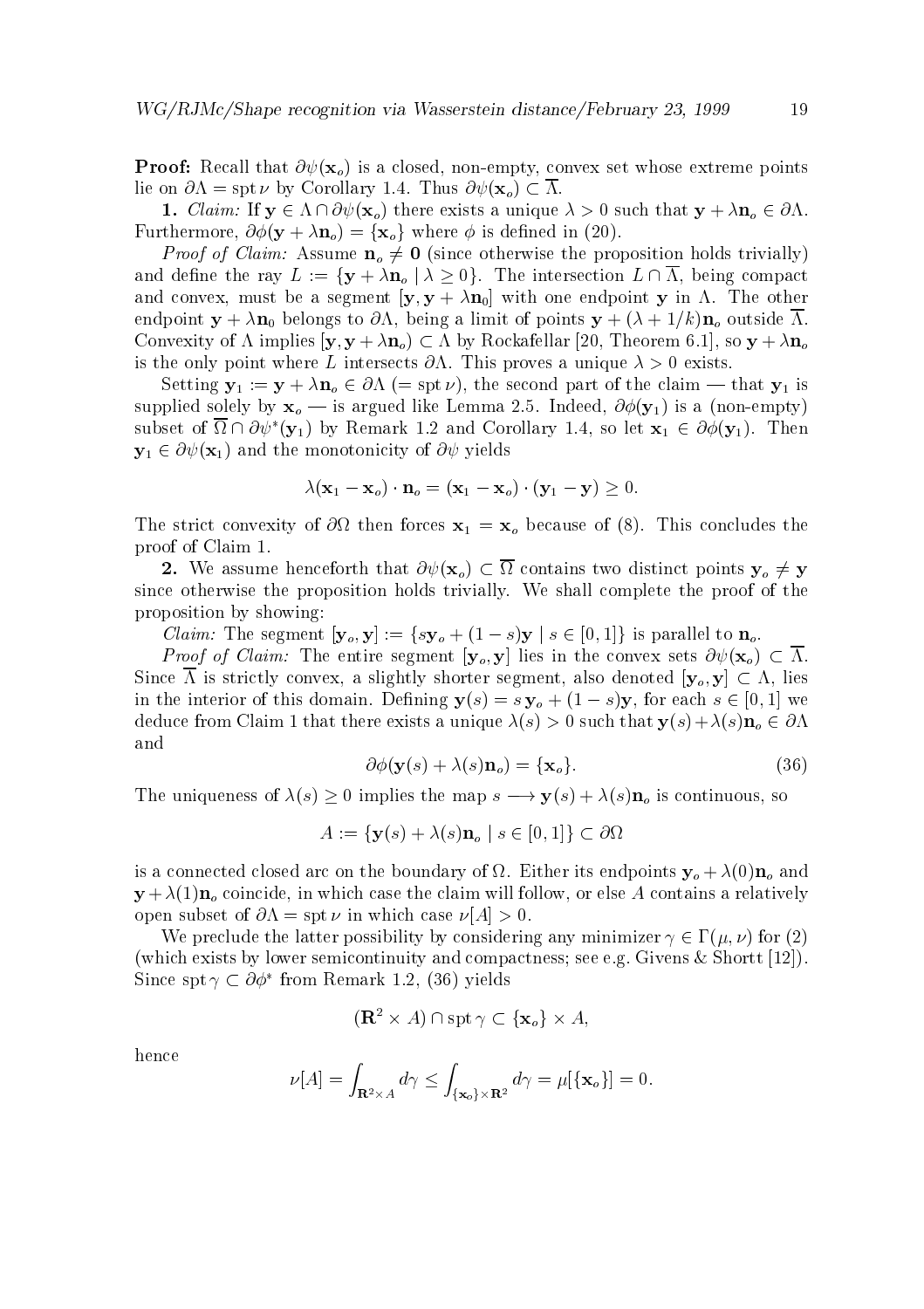Thus A must degenerate to a single point  $A = \{y_o + \lambda(0)\mathbf{n}_o\} = \{y + \lambda(1)\mathbf{n}_o\}$  so  $\Box$  $y \sim 1$  , and the proof of the proof of the proof of the conclusion  $y \sim 1$  , and the conclusion  $y \sim 1$ 

An elementary lemma neips to distingish  $\mathbf{t}^+(\mathbf{x})$  from  $\mathbf{t}^-(\mathbf{x})$  without refering to  $\psi$ :

Lemma Take distinct points y y- on the boundary of <sup>a</sup> strictly convex aomain  $\Lambda \subset \mathbb{R}^{n+1}$ . Every outer unit normal  $\mathbf{q}_1$  to  $\partial \Lambda$  at  $\mathbf{y}_1$  satisfies  $\mathbf{q}_1 \cdot (\mathbf{y}_1 - \mathbf{y}_2) > 0$ . Similarly each q- N y- satis es q- y y- -

 $\begin{array}{ccc} \text{(1)} & \text{(1)} & \text{(2)} & \text{(3)} & \text{(4)} \end{array}$  ${\bf q}$  ,  ${\bf q}$  ,  ${\bf q}$  ,  ${\bf q}$  and  ${\bf q}$  are all strict convexity of the strict inequality under  ${\bf q}$  and  ${\bf q}$  $\tau$  , y-  $\gamma$  , y-rst desired in and  $\gamma$  and  $\gamma$  are the set of the set of the set of the set of  $\gamma$  and  $\gamma$  and  $\gamma$ The second desired inequality follows by relabling symmetry after interchanging the indices  $1 \leftrightarrow 2$ .

For the next proposition- we recall the notation y y- for line segments - and that extreme points of  $\partial \psi(\mathbf{x})$  must lie on  $\partial \Lambda = \text{spt } \nu$  in view of Corollary 1.4.

**Proposition 5.4 (Trichotomy)** Let  $\alpha$ ,  $\Lambda \subset \mathbb{R}^{n+1}$  be bounded, strictly convex abmains with suitable measures on and on -Take the convex function as in Theorem -- For each x exactly one of the fol lowing three statements holds  $\lambda$  , and  $\lambda$  for some pair of  $\lambda$  , and  $\lambda$  and  $\lambda$  and  $\lambda$  and  $\lambda$  and  $\lambda$  and  $\lambda$  and  $\lambda$   $\lambda$  and  $\lambda$  and  $\lambda$  and  $\lambda$  and  $\lambda$  and  $\lambda$  and  $\lambda$  and  $\lambda$  and  $\lambda$  and  $\lambda$  and  $\lambda$  and  $\lambda$  and  $\lambda$  and i x fyg with n q for al l pairs <sup>n</sup> N x and q N y or

ii x y y- in which case is dierentiable at x and n x q but n x q- for al lqi N yi i -

Proof Recall that x is a non empty compact convex set which lies in a line parallel to no  $U$  is a set of the non-set of the set of  $\mathcal{N}$  and  $\mathcal{N}$  is a set of the set of the set of the set of the set of the set of the set of the set of the set of the set of the set of the set of the set o either of a segment parallel to no or a single point  $\mathcal{U} = \{ \mathbf{y} \mid \mathbf{y} \in \mathbb{R}^n : \mathbf{y} \in \mathbb{R}^n : \mathbf{y} \in \mathbb{R}^n : \mathbf{y} \in \mathbb{R}^n \}$ points y y y y corollary corollary corollary corollary corollary corollary corollary corollary corollary corollary

 Assume rst that y y-- so neither o nor i holds Now Proposition implies that every outward unit normal normal n  $\mathbf{N}$  must be parallel to  $\mathbf{N}$  must be parallel to y-formal number of  $\mathbf{N}$  must be parallel to y-formal number of  $\mathbf{N}$  must be parallel to y-formal number of means there is only one supporting hyperplane to at x In other words- x is a point of dierentiability for  $\mathcal{U}$  and y-form  $\mathcal{U}$  and y-form  $\mathcal{U}$  and  $\mathcal{U}$  and  $\mathcal{U}$ is an outward normal rather than an inward normal. Lemma 3.3 then concludes the  $\mathbf{p}$  to the three  $\mathbf{p}$  ,  $\mathbf{q}$  is that no allowed in case is the interest in case in case  $\mathbf{q}$  ,  $\mathbf{q}$ 

Suppose y and the other hand the other hand the other hand in the other hand the other hand in the other hand i We must show that one of the mutually exclusive claims (o) or (i) is satisfied. Choose any construction in the line  $\alpha$  and decrease the convex in the line L interaction in the convex of the convex intersection  $L \cap \overline{\Lambda}$  consists of either a segment  $[\mathbf{y}_0, \mathbf{y}_1]$  with endpoints on  $\partial \Lambda$  or the single point  $y + z = 0$  . The point  $y + z = 0$ 

If the line intersects intersects intersects intersects intersects in the convex of  $\mathbf{r}$ interior  $\Lambda$  by a hyperplane: there exists a unit vector  $\mathbf{q} \in \mathbf{R}^{d+1}$  and  $s \in \mathbf{R}$  such that

$$
\mathbf{q} \cdot \mathbf{y} \ge s \qquad \text{for all } \mathbf{y} \in L,\tag{37}
$$

$$
\mathbf{q} \cdot \mathbf{y} < s \qquad \text{for all } \mathbf{y} \in \Lambda. \tag{38}
$$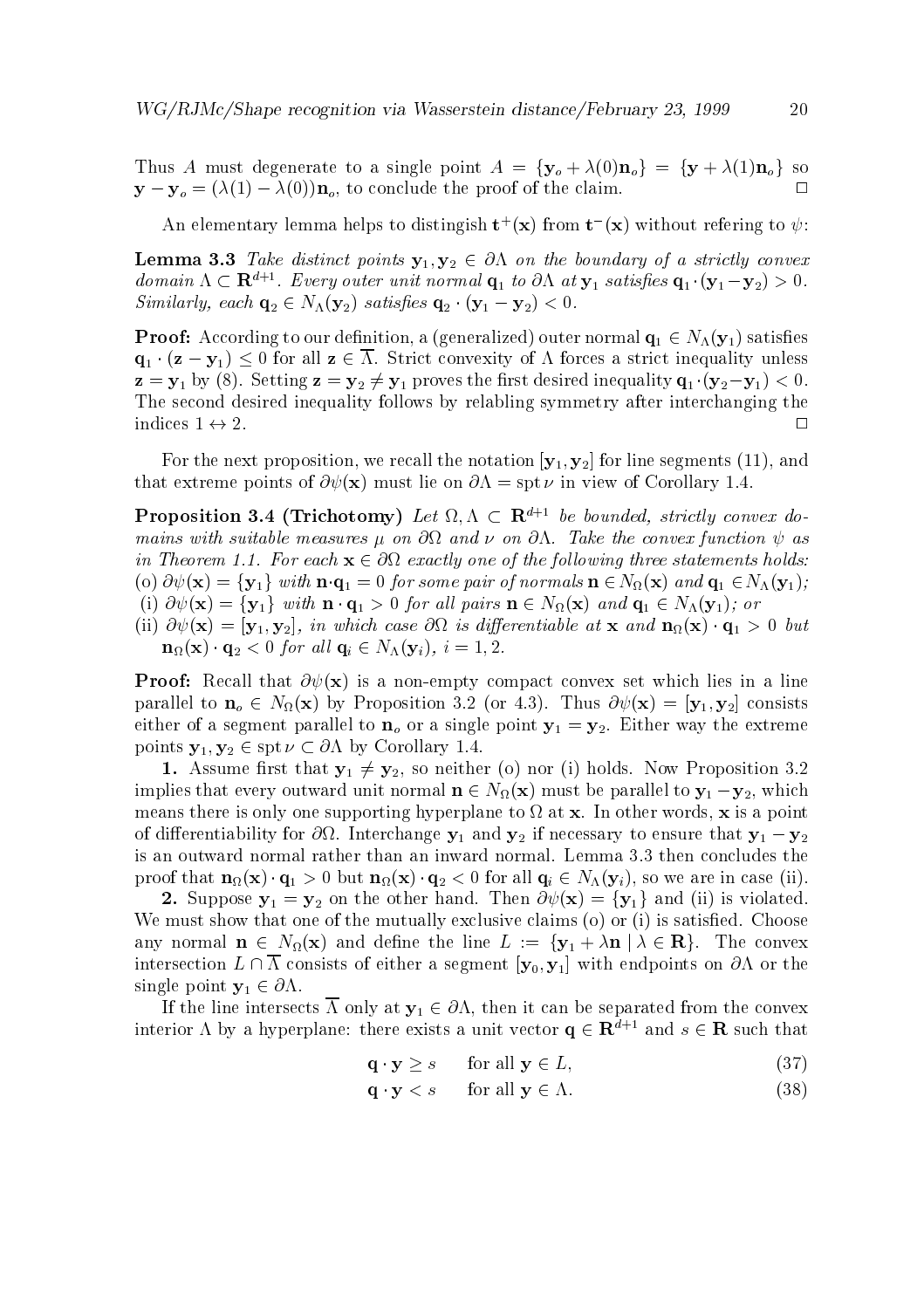Obviously s q y- so we deduce q N y from Furthermore- substituting  $\mathcal{N}$  , which is the property of the state  $\mathcal{N}$  as well as the state of the contract of the contract of the contract of the contract of the contract of the contract of the contract of the contract of the contract o verified.

The other possibility is <sup>L</sup> y y with y y In this case we need to prove y is parallel to n rather than an rather than an antiparallel to derive a contradictionsuppose  $y_1 = y_0 - \lambda n$  with  $\lambda > 0$ . Since  $y_0 \in sp(\nu)$  we have  $\mathcal{O} \varphi(y_0) \subset \mathcal{U} \cap \mathcal{O} \psi$  (y<sub>0</sub>) nonempty- where is de
ned in Remark Therefore- take x with xy and observe monotonicity yields

$$
\lambda(\mathbf{x}_0 - \mathbf{x}) \cdot \mathbf{n} = (\mathbf{x}_0 - \mathbf{x}) \cdot (\mathbf{y}_0 - \mathbf{y}_1) \ge 0.
$$

The strict convexity of  $\Omega$  forces  $\mathbf{x}_0 = \mathbf{x}$  as in (8). But then  $\mathbf{y}_0 \in \partial \psi(\mathbf{x})$  contradicts our hypothesis is the fyg Thus we have proved that y with y with y with y the state of the state of the state o Lemma , we show that the strong  $\mathcal{A}$  is all  $\mathcal{A}$  is all  $\mathcal{A}$  is all  $\mathcal{A}$  is a shown of  $\mathcal{A}$ the proof that (i) holds.  $\square$ 

Observe that  $\psi$  is differentiable at **x** in each of the first two cases; in the last case y y-l- *it al a*lt the tangential to exist since the parties for the parties fails particles the particles of  $\alpha$  from the left and the right  $\alpha$  do not coincide unless eigenvalues eigenvalues eigenvalues eigenvalues eigenvalues eigenvalues eigenvalues eigenvalues eigenvalues eigenvalues eigenvalues eigenvalues eigenvalues eige

Denition Twin Maps Given and as in Proposition - we decompose the sets such that  $\alpha$  is such that of  $\alpha$  is such that of  $\alpha$  is such that of  $\alpha$ if it is an order in the extreme in the extreme in the extreme in the extreme in the extreme in the extreme in  $O \psi(\mathbf{X})$  of the proposition to define an outer map  $\mathbf{t}^+$  :  $O \Omega^+ \longrightarrow O \Lambda^-$  and inner map  $\mathbf{t}$  :  $S_2 \longrightarrow$  ON by  $\mathbf{t}$  ( $\mathbf{x}$ ) :=  $\mathbf{y}_1$  and  $\mathbf{t}$  ( $\mathbf{x}$ ) :=  $\mathbf{y}_2$ . It is convenient to extend the definition of  $\mathbf{t}-\mathbf{t}\circ \mathbf{O}\mathbf{M}$  by setting  $\mathbf{t}-(\mathbf{X}) := \mathbf{t}^+(\mathbf{X})$  for  $\mathbf{X}\in\mathcal{S}_0\cup\mathcal{S}_1$ .

— Inverse Maps Islam and the boundary measures in the boundary measures in the symmetric lynes of the boundary suitable, then the analogous construction starting from  $(20)$  yields a decomposition  $\mathcal{O}\Lambda = I_0 \cup I_1 \cup I_2$  and maps  $S^{\pm}$  :  $\mathcal{O}\Lambda \longrightarrow \mathcal{O}\Lambda$  such that  $\mathcal{O}\phi(\mathbf{y}) = |S^+(y), S^-(y)|$  while (0)  $y \in I_0$  if  $s'(y) = s'(y)$  and  $q \cdot n = 0$  for some  $q \in N_A(y)$  and  $n \in N_B(s'(y))$ ; (1)  $y \in I_1$  if  $s'(y) = s'(y)$  and  $q \cdot n > 0$  for all  $q \in N_\Lambda(y)$  and  $n \in N_\Omega(s'(y))$ ; and (ii)  $y \in I_2$  if  $s' (y) \neq s' (y)$ , in which case on is aifferentiable at y and  $n_A(y) \cdot n' > 0$ *but*  $\mathbf{n}_{\Lambda}(\mathbf{y}) \cdot \mathbf{n} \leq 0$  for all  $\mathbf{n} \in N_{\Omega}(\mathbf{s} \mid \mathbf{y}))$ .

comparing these demonstration of Lemma and the discussion of Lemma  $\sim$  . The discussion of Lemma that **t** is the trace of  $\nabla \psi|_{\Omega^c}$  on  $\partial \Omega$  and **t** the boundary trace of  $\nabla \psi|_{\Omega}$ . Similarly,  $\mathbf{s}^+$  and  $\mathbf{s}^-$  are the outer and inner traces respectively of  $\nabla\phi$  on  $\partial\Lambda$ , where  $\phi$  is defined by  $(20)$ . The next proposition explores continuity properties of these four maps.

Proposition Twin Homeomorphisms Given bounded strictly convex do mains  $\Omega, \Lambda \subset \mathbf{R}^{d+1}$  with suitable measures  $\mu$  on  $\partial\Omega$  and  $\nu$  on  $\partial\Lambda$  define the maps  $\mathbf{t}^{\top}, \mathbf{t}^-$  and decomposition  $\sigma s t = S_0 \cup S_1 \cup S_2$  as in Depinition 3.5. Then (1) the map  $t^* : \sigma_{\Omega} \longrightarrow \sigma_{\Omega}$  is continuous;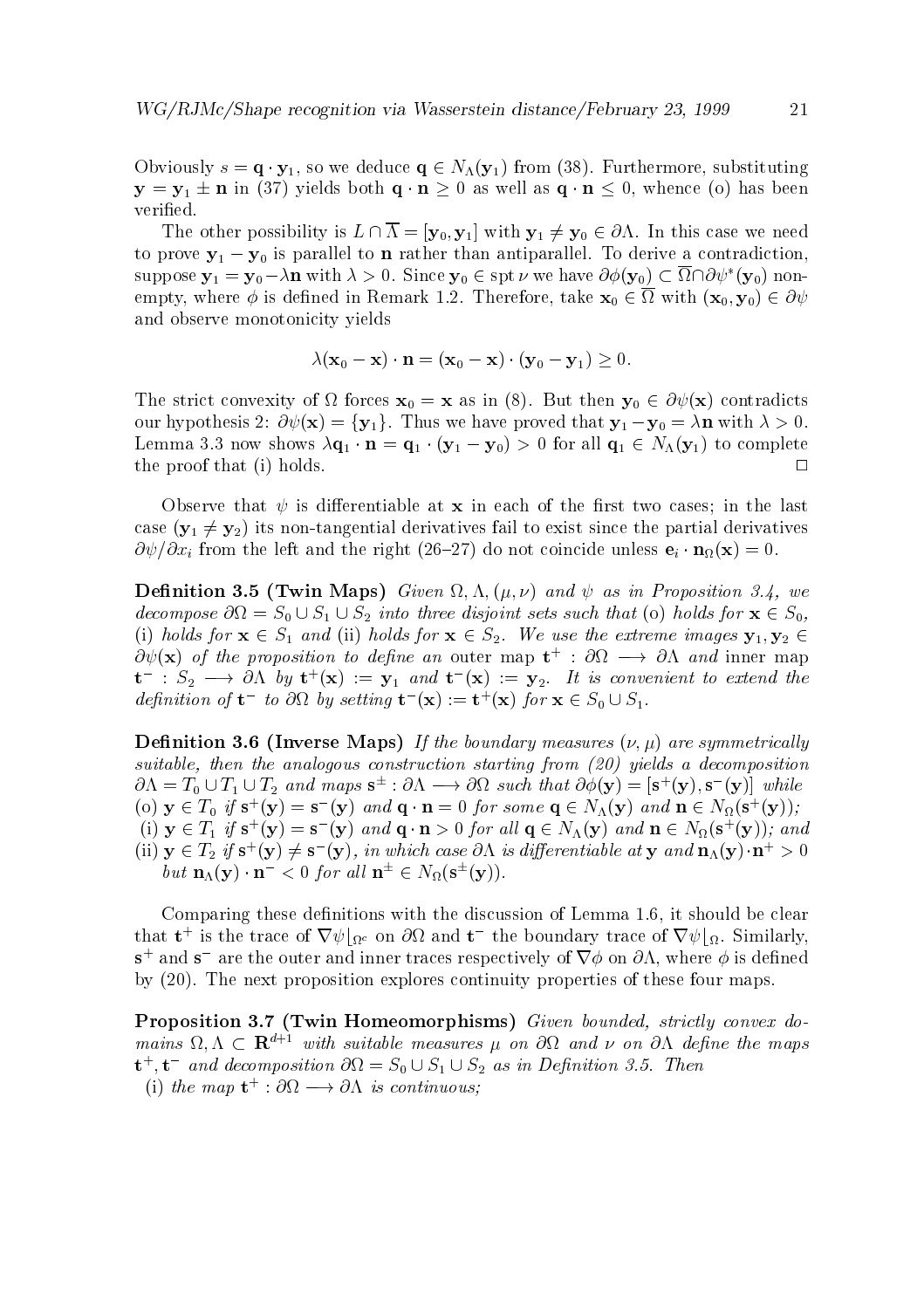is a set set set of  $\alpha$  and  $\alpha$  and  $\alpha$  s and  $\alpha$  sets S and S and S and S and S and S and S and S and S and S and S and S and S and S and S and S and S and S and S and S and S and S and S and S and S and S and S and (iii) the map  $t \to s_0 \cup s_2 \longrightarrow o \Lambda$  is continuous. Furthermore, if the measures  $(\mu, \nu)$  are symmetrically suitable then (iv)  $\mathbf{t}^+ : \partial \Omega \longrightarrow \partial \Lambda$  is a nomeomorphism with inverse map  $\mathbf{s}^+ = (\mathbf{t}^+)$  ; and (v)  $\mathbf{t}$  :  $S_i \longrightarrow I_i$  is a homeomorphism with inverse map  $\mathbf{s}$   $\mid_{T_i}$  for  $i = 2, 0$ . Here  $S^{\dagger}$ ,  $S^{\dagger}$  and the decomposition  $\partial \Lambda = I_0 \cup I_1 \cup I_2$  are defined in Definition 5.0.

Proof Let and denote the convex functions of De
nition - and Remark Strict convexity of the domains yields

$$
\partial \Lambda \cap \partial \psi(\mathbf{x}) = \{ \mathbf{t}^+(\mathbf{x}), \mathbf{t}^-(\mathbf{x}) \} \quad \text{for} \quad \mathbf{x} \in \partial \Omega, \text{ while} \tag{39}
$$

$$
\partial\Omega \cap \partial\phi(\mathbf{y}) = \{\mathbf{s}^+(\mathbf{y}), \mathbf{s}^-(\mathbf{y})\} \quad \text{for} \quad \mathbf{y} \in \partial\Lambda \tag{40}
$$

if  $(\mu, \nu)$  are symmetrically suitable.

(1) Continuity of **t** . Take any sequence of points  $\mathbf{x}_k$   $\in$  ost and set  $\mathbf{y}_k$   $=$  $\mathbf{t}^+( \mathbf{x}_k)$ . The definition 3.5 of  $\mathbf{t}^+$  shows there exist a correponding sequence of normals nk qk N xk N yk such that nk qk Compactness of - and the unit sphere  $S$  -ensure that a subsequence, also denoted  $\mathbf{x}_k$ , can be extracted for which  $(\mathbf{x}_k, \mathbf{y}_k, \mathbf{n}_k, \mathbf{q}_k)$  converge to limits denoted  $(\mathbf{x}, \mathbf{y}, \mathbf{n}, \mathbf{q}) \in \partial\Omega \times \partial\Lambda \times \mathbf{S}^d \times \mathbf{S}^d$ respectively. It follows that  $(\mathbf{n},\mathbf{q})\in N_\Omega(\mathbf{x})\times N_\Lambda(\mathbf{y}).$  Since  $(\mathbf{x}_k,\mathbf{t}^\top(\mathbf{x}_k))$  belong to the closed set  $\partial \psi$ , we have  $(\mathbf{x}, \mathbf{y}) \in \partial \psi$  as well. Now  $\mathbf{y} \in \partial \Lambda \cap \partial \psi(\mathbf{x})$  implies  $\mathbf{y} = \mathbf{t}^{-1}(\mathbf{x})$ by (59). Since  $\mathbf{n} \cdot \mathbf{q} \geq 0$  we know that  $\mathbf{y} = \mathbf{t} \cdot (\mathbf{x})$ . This concludes the demonstration of continuity:  $\mathbf{t}^{\top}(\mathbf{x}_k) \rightarrow \mathbf{y} = \mathbf{t}^{\top}(\mathbf{x})$  whenever  $\mathbf{x}_k \rightarrow \mathbf{x}$ .

(ii) Compactness of  $S_0$ . Start with a sequence  $\mathbf{x}_k \in S_0 \subset \omega_{\Omega}$  and set  $\mathbf{y}_k = \mathbf{t}^+( \mathbf{x}_k)$ . The de
nition of S yields <sup>a</sup> sequence of normals nk qk N xk N yk with  ${\bf n}_k\cdot{\bf q}_k\ =\ {\tt 0.} \ \ \ {\tt Kepler}$  the argument in (1) above and using continuity of  ${\bf t}$  , we extract a convergent subsequence  $(x_k, y_k, \mathbf{n}_k, \mathbf{q}_k) \rightarrow (x, v(x), \mathbf{n}, \mathbf{q}) \in \omega_{\Omega} \times \omega_{\Omega} \times$  $N_{\Omega}({\bf x})\times N_{\Lambda}({\bf t}^{\top}({\bf x})).$  This time  ${\bf n}\cdot {\bf q}=\min {\bf n}_k\cdot {\bf q}_k=0,$  which proves that  ${\bf x}\in S_0.$ Thus S is compact

(iii) Compactness of  $S_0 \cup S_2$  and continuity of  $\mathbf{t}$ . Take any sequence of points  $\mathbf{x}_k \in$  $S_0 \cup S_2$  and mimic the preceding proofs, this time setting  $y_k = t^-(x_k)$ . The definition of t-yields a sequence of normals  $(\mathbf{n}_k, \mathbf{q}_k) \in N_{\Omega}(\mathbf{x}_k) \times N_{\Lambda}(\mathbf{y}_k)$  satisfying  $\mathbf{n}_k \cdot \mathbf{q}_k \leq 0$ .  $\Gamma$  , we denote a convergent subsequence  $\Lambda$  ,  $\Lambda$   $\Lambda$  ,  $\Lambda$  and  $\Lambda$  ,  $\Lambda$  ,  $\Gamma$  ,  $\Lambda$  ,  $\Gamma$  ,  $\Lambda$  ,  $\Gamma$  ,  $\Lambda$  ,  $\Gamma$  ,  $\Lambda$  ,  $\Gamma$  ,  $\Lambda$  ,  $\Gamma$  ,  $\Gamma$  ,  $\Lambda$  ,  $\Gamma$  ,  $\Gamma$  ,  $\Lambda$  ,  $\Gamma$  ,  $\Gamma$  ,  $\Gamma$  ,  $\Gamma$  $N_{\Lambda}(y)$  as in (1) above. Noting that  $(x, y) \in O\psi$  follows from  $(x_k, t_-(x_k)) \in O\psi$ , we conclude  $y = t^-(x)$  from (59). Finally, since  $n_k \cdot q_k \leq 0$  either  $n \cdot q < 0$ , in which case  $\mathbf{x} \in S_2$  and  $\mathbf{y} = \mathbf{t}$  (x); or  $\mathbf{n} \cdot \mathbf{q} = 0$ , in which case  $\mathbf{x} \in S_0$  and  $\mathbf{y} = \mathbf{t}$  (x)  $= \mathbf{t}$  (x). Either way- the limit point x S S- demonstrates that S S- is compact- while  ${\bf x}_k \to {\bf x}$  implies  ${\bf u} \cdot ({\bf x}_k) \to {\bf y}={\bf u} \cdot ({\bf x})$  so  ${\bf u}$  is continuous.

(iv)  $\mathbf{t}^+$  :  $\partial\Omega$   $\longrightarrow$   $\partial\Omega$  is a nomeomorphism. We have already proved  $\mathbf{t}^+$  is con $t$ inuous, and since the hypotheses are symmetrical under interchange of  $(x, \mu, \psi, t^-)$ with  $(\Lambda, \nu, \varphi, s^+)$  we also have continuity of  $s^+$ :  $\partial \Lambda \longrightarrow \partial \Omega$ . If we can prove that  $\mathbf{s}$  (t  $(\mathbf{x})$ )  $=$   $\mathbf{x}$  on  $\sigma\Omega$  then we will have shown t is one-to-one and continuously invertible while  $s^+$  maps onto  $\partial\Omega$ . By symmetry,  $t^+(s^+(y)) = y$  on  $\partial\Omega$  and it follows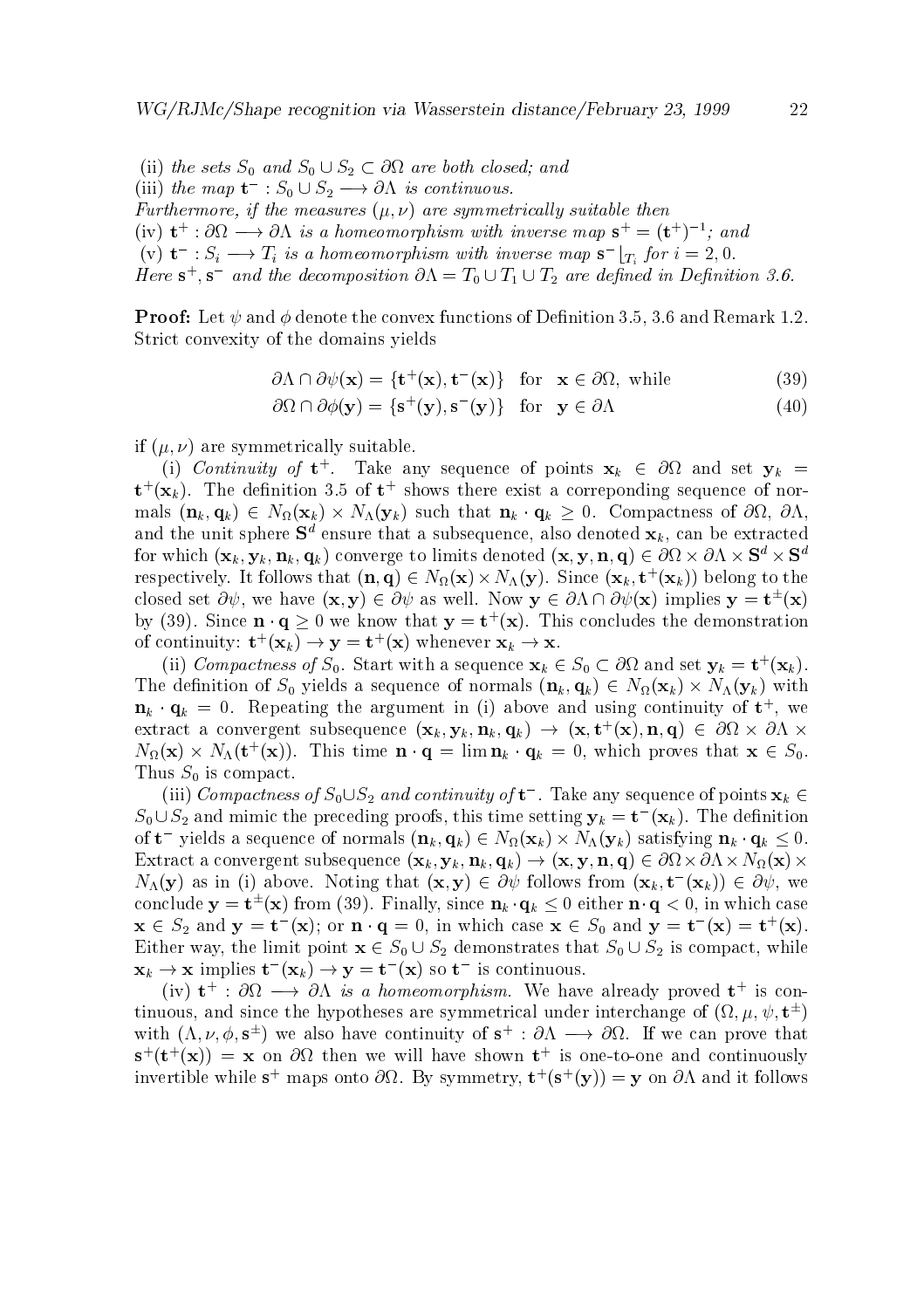that  $t^* : \omega \iota \longrightarrow \omega \Lambda$  is a bijection with inverse  $s^*$ . Establishing (iv) is thus reduced to verifying the following claim

 $U \left( \boldsymbol{\alpha} \right) = \mathbf{x}$  for all  $\mathbf{x} \in \partial \Omega$ .

*Proof of Claim:* Fix  $\mathbf{x} \in \mathcal{O}\Omega = \operatorname{spt} \mu$  and set  $\mathbf{y} = \mathbf{t}^+(\mathbf{x})$ . From Definition 5.5, y is unique characterized among points in  $\partial \Lambda \cap \partial \psi(\mathbf{x})$  by the existence of  $\mathbf{n} \in N_{\Omega}(\mathbf{x})$ and  $\mathbf{q} \in N_{\Lambda}(\mathbf{y})$  such that  $\mathbf{n} \cdot \mathbf{q} \geq 0$ . Since  $\mathbf{x} \in \text{spf}$  we conclude  $\mathbf{y} \in \partial \varphi$  ( $\mathbf{x}$ ) from Remark 1.2. I mus  $\mathbf{x} \in \mathcal{O}(1 + \mathcal{O}(\mathcal{Y}))$  so  $\mathbf{x} = \mathbf{s}$  (y) by (40). Since  $\mathbf{n} \cdot \mathbf{q} \geq 0$  we conclude  ${\bf x} = {\bf s}^+({\bf y})$  to establish the claim.

(v)  $\mathbf{t} \to \mathbf{S}_i \to \mathbf{I}_i$  is a nomeomorphism for  $i = 0, 2$ . We have already shown continuity of  $\mathbf{t} \to \mathcal{S}_i \to \partial \Lambda$  and by symmetry  $\mathbf{s} \to \mathbf{t}_i \to \partial \Omega$ . The result will be established by the next claim, which implies  $\mathbf{t}^{-} [S_i]$  is one-to-one and its continuous inverse s- maps Ti onto Si By symmetry- it follows that t- maps Si onto Ti and hence is a homeomorphism

Claim:  $\mathbf{t} \cdot (\mathbf{x}) \in I_i$  and  $\mathbf{s} \cdot (\mathbf{t} \cdot (\mathbf{x})) = \mathbf{x}$  whenever  $\mathbf{x} \in S_i$  for  $i = 2, 0$ .

*Proof of Claim:* Fix  $\mathbf{x} \in S_i$  and set  $\mathbf{y} = \mathbf{t}$  (x). For  $i = 2, 0, \mathbf{y}$  is characterized uniquely among points in the existence of  $\mathbb{R}^n$  and  $\mathbb{R}^n$  and  $\mathbb{R}^n$  and  $\mathbb{R}^n$  and  $\mathbb{R}^n$ such that  $\eta$  or  $\eta$  is the specific to Definition of  $\eta$  ,  $\eta$  ,  $\eta$  and  $\eta$  we conclude  $\eta$  $y \in U\mathcal{Q}$  (X) from Remark 1.2. Now  $x \in U\Omega + U\mathcal{Q}(y)$  so  $x = s$  (y) by (40). Since  $\mathbf{n} \cdot \mathbf{q} \leq 0$  we conclude  $\mathbf{x} = \mathbf{s}$  (y) and  $\mathbf{y} \in T_0 \cup T_2$ . If  $\mathbf{x} \in S_0$  then  $\mathbf{n} \cdot \mathbf{q} = 0$  and  $\mathbf{y} \in T_0$ , while if  $\mathbf{x} \in S_2$  then  $\mathbf{n} \cdot \mathbf{q} \leq 0$  and  $\mathbf{y} \in I_2$ . This concludes the proof that  $\mathbf{x} = \mathbf{s}^-(\mathbf{y})$  $\Box$ and  $y = t$   $(x) \in I_i$  for  $i = 2, 0$ .

The next theorem collects together and summarizes our results.

Theorem Twin Homeomorphisms Optimize Fix bounded strictly convex aomains  $\Omega, \Lambda \subseteq \mathbf{R}^{n+1}$  with suitable measures  $\mu$  on  $\partial \Omega$  and  $\nu$  on  $\partial \Lambda$  (Definition 3.1). Then the graphs of a pair of continuous maps  $t^* : \partial \Omega \longrightarrow \partial \Lambda$  and  $t^* : S_2 \longrightarrow I_2$ contain the support of all minimizers  $\gamma \in \Gamma(\mu, \nu)$  for (2):

$$
\{(\mathbf{x}, \mathbf{t}^+(\mathbf{x}))\}_{\mathbf{x}\in \text{spt }\mu} \quad \subset \quad \text{spt }\gamma \quad \subset \quad \{(\mathbf{x}, \mathbf{t}^+(\mathbf{x}))\}_{\mathbf{x}\in \partial\Omega} \cup \{(\mathbf{x}, \mathbf{t}^-(\mathbf{x}))\}_{\mathbf{x}\in S_2} \tag{41}
$$
\n
$$
(= \partial \psi \cap (\partial \Omega \times \partial \Lambda)).
$$

Here  $\psi$  is from Theorem 1.1,  $S_2 = O\Omega \setminus \text{dom } V\psi$ ,  $I_2 \subset O\Lambda$ , and  $\mathbf{t}^+ = \mathbf{t}^-$  on  $S_2 \setminus S_2$ , whereas  $\mathbf{t} \cdot (\mathbf{x}) - \mathbf{t} \cdot (\mathbf{x}) \neq \mathbf{0}$  is an outward normal for  $\phi_{\mathbf{M}}$  at  $\mathbf{x}$  whenever  $\mathbf{x} \in S_2$ . Furthermore,  $\mathbf{t}^-$  and  $\mathbf{t}^-_{-\overline{S}_2}$  are homeomorphisms if  $(\mu,\nu)$  are symmetrically suitable.

Proof Take from Theorem - so that any minimizer of is supported on the closed set  $\partial \psi \cap (\partial \Omega \times \partial \Lambda)$ . Define  $\mathfrak{t}^- : \partial \Omega \longrightarrow \partial \Lambda$  and  $S_2 \subset \partial \Omega$  using Definition 5.5. The alternatives in Proposition in Proposition in Proposition in Proposition in  $\mathcal{S}_\mathcal{A}$ points  $\mathbf{x} \in \partial \Omega$  where  $\psi$  is not dimerentiable, and that  $\mathbf{t}^+(\mathbf{x}) \neq \mathbf{t}^-(\mathbf{x})$  for  $\mathbf{x} \in S_2$ while  $\mathbf{t}^+ = \mathbf{t}^-$  elsewhere. From Proposition 5.2,  $\mathbf{t}^+ (\mathbf{x}) = \mathbf{t}^- (\mathbf{x})$  is normal to  $\partial \Omega$  at  $\mathbf{x} \in \mathcal{D}_2$ ; it is an outward normal by Lemma 3.3. Continuity of  $\mathbf{t}^+$  and  $\mathbf{t}^ \vert \overline{\xi}^-$  follow Sfrom Proposition 5.7(1)–(10); one may take  $T_2 = t_-(5_2)$  in which case  $T_2 = t_-(5_2)$ follows from compactness of S-  $\sim$   $\Delta$   $\sim$   $\sim$  the measures are symmetrically suitable suitable symmetrically suitable symmetrically suitable symmetrically suitable symmetrically suitable symmetrically suitable symmet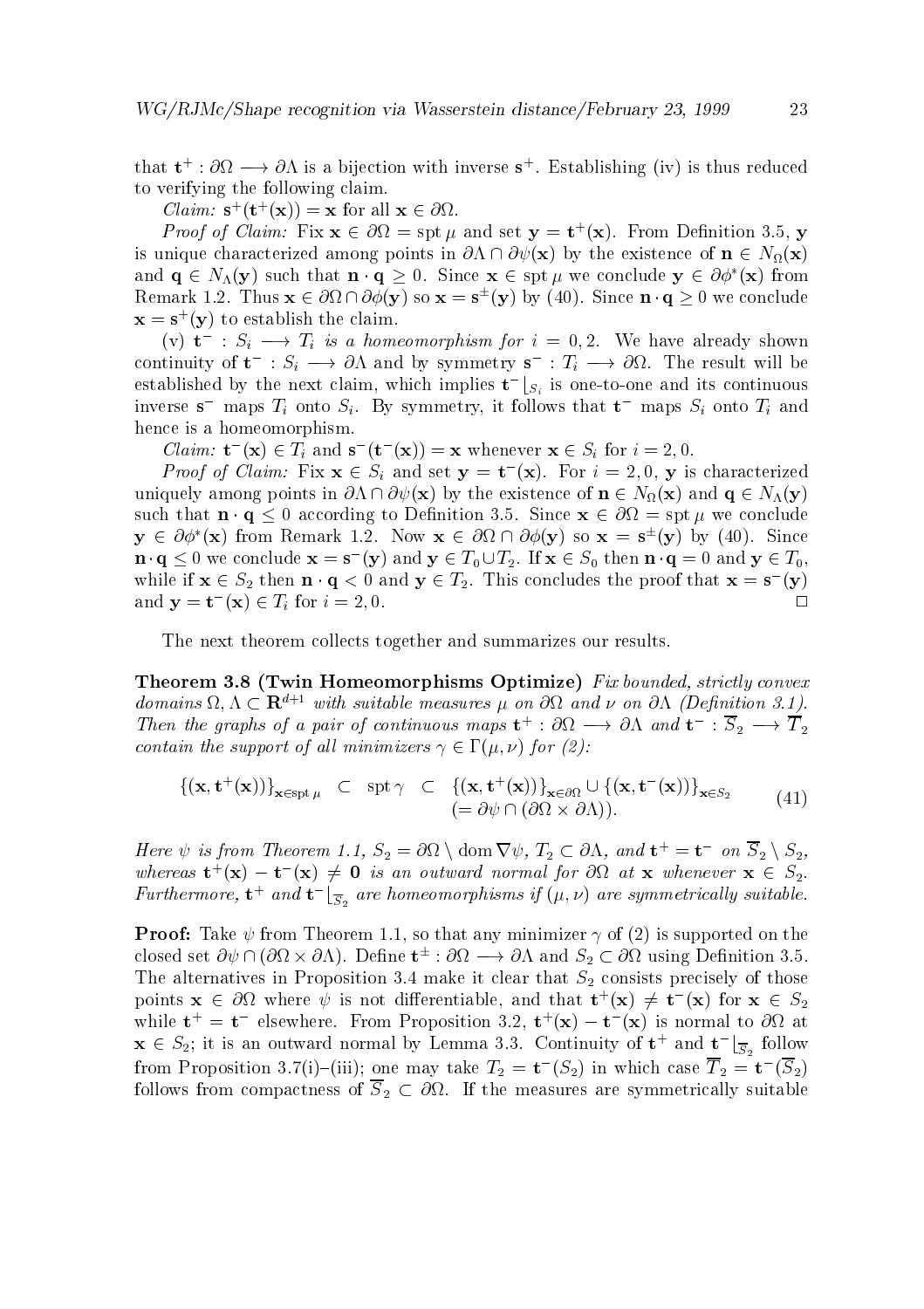then Proposition  $3.7(1V)$  shows the to be a nomeomorphism, while  $(11)$ ,  $(111)$  and  $(V)$ combine to show  $t \to s_0 \cup s_2 \longrightarrow t_0 \cup t_2$  is a nomeomorphism of the closed set S S-  S- It remains only to verify the next two claims to establish and the theorem

1. Clarm:  $\sigma \psi \sqcup (\sigma \iota \times \sigma \iota) = \{(\mathbf{x}, \mathbf{t} \mid (\mathbf{x})) \mid \mathbf{x} \in \sigma \iota \iota \} \cup \{(\mathbf{x}, \mathbf{t} \mid (\mathbf{x})) \mid \mathbf{x} \in \sigma \iota \iota \iota$ 

*Proof of Clarine*. If  $\mathbf{x} \in \partial \Omega$  then  $\partial \psi(\mathbf{x}) = [\mathbf{t}^{\top}(\mathbf{x}), \mathbf{t}^{\top}(\mathbf{x})]$  from Definition 5.5, while the extreme points **t**  $(X)$  he on  $\partial \Lambda$  according to Corollary 1.4. Thus  $(X, t | X)$   $\in$  $\mathcal{O}\psi \sqcup (\mathcal{O}\Omega \times \mathcal{O}\Lambda)$ , so the graphs of both  $\mathbf{t}^+$  and  $\mathbf{t}^-$  are contained in  $\mathcal{O}\psi \sqcup (\mathcal{O}\Omega \times \mathcal{O}\Lambda)$ .  $\mathcal{L}$  if  $\mathcal{L}$  , then strict convexity of  $\mathcal{L}$  for  $\mathcal{L}$  for  $\mathcal{L}$  $y \in \partial \Lambda$  to be an extreme point of  $\partial \psi(x)$ . This means  $y = \mathbf{t}^-(x)$ . If  $\mathbf{x} \in \partial \Omega \setminus \mathcal{S}_2$ then  $\mathbf{t}$   $(\mathbf{x}) = \mathbf{t}^{\top}(\mathbf{x}) = \mathbf{y}$  so  $(\mathbf{x}, \mathbf{y}) \in graph(\mathbf{t}^{\top})$ ; otherwise  $\mathbf{x} \in \mathcal{S}_2$  so  $(\mathbf{x}, \mathbf{y})$  belongs either to  $graph(t^+)$  or  $graph(t^-[s_2])$  . This shows the union of the two graphs contains  $\partial \psi \cap (\partial \Omega \times \partial \Lambda)$  thereby completing the claim.

**4.** Claim: If  $\mathbf{x} \in \text{spt } \mu$  then  $(\mathbf{x}, \mathbf{t} | (\mathbf{x})) \in \text{spt } \gamma$  when  $\gamma \in \Gamma(\mu, \nu)$  minimizes (2).

*Proof of Claim:* Fix  $x \in spt \mu$  and let  $\gamma$  minimize (2). Since  $\gamma$  is compactly supported one can lind  $y \in \text{spt} \nu$  with  $(x, y) \in \text{spt} \gamma \subset \sigma \psi$ . Then either  $y = v^+(x)$  or else  $\mathbf{x} \in S_2$  by Claim 1. In the first case we have  $(\mathbf{x}, \mathbf{t} \cdot (\mathbf{x})) \in \text{spt} \, \gamma$  and are done, so therefore as summer form which is different to proposition is different to we know the second contract of  $\leq \kappa_{\Delta}$  )  $(\mathbf{x}, \mathbf{t}^{\top}(\mathbf{x})) \in \partial \mathcal{W}$ , and  $\mathcal{W}$  is tangentially differentiable along  $\partial \Omega$  (c.f. Corollary 4.4). Thus Lemma 2.5 yields (1)  $\Omega \cap \mathcal{O}\psi$  ( $\mathbf{t}^+(\mathbf{x})$ ) = { $\mathbf{x}$ } since  $\mathbf{t}^+(\mathbf{x}) \neq \mathbf{t}^-(\mathbf{x})$  on  $S_2$ . On the other hand, since  $\mathbf{t}^+(x) \in \partial \Lambda = \text{spt } \nu$ , one can lind  $\mathbf{z} \in \text{spt } \mu \subset \partial \Omega$  such that  $(z, t^+(x)) \in \text{spt } \gamma \subset \partial \psi$ . Then (1) forces  $z = x$  to establish the claim and the theorem.  $\Box$ 

**Remark 5.9 (Continuous Extension of t-)** If it has a C  $\epsilon$  smooth boundary, then  $a$  continuous map **t** . Or  $\alpha$  is the can be achieve to be the point at the opposite end of the segment  $L \cap \Lambda = [\mathbf{t}^* (\mathbf{x}), \mathbf{t} (\mathbf{x})]$  where the line  $L := \{ \mathbf{t}^* (\mathbf{x}) + \lambda \mathbf{n}_\Omega(\mathbf{x}) \mid \lambda \in \mathbf{R} \}$  $unround$   $\mathbf{t}$   $\mathbf{x}$  intersects the compact convex set  $\Lambda$ . Then  $\mathbf{t}$  coincides with  $\mathbf{t}-on$  $\omega_0$  ,  $\omega_2$ , though we av not expect that  $\mathbf v$  will remain one-to-one throughout  $\omega_2$ .

 $\mathcal{A}$  . Another Viewer State  $\mathcal{A}$  , and any neighbourhood U  $\mathcal{A}$  and  $\mathcal{A}$ of  ${\bf x}_o$ , the restriction of  $\gamma$  to  $U\times {\bf R}^{n+1}$  is concentrated on the graph of  ${\bf t}^+:\sigma_\lambda t\longrightarrow\sigma_\Lambda$ . Indeed,  $(41)$  yields

$$
\gamma[\{(\mathbf{x}, \mathbf{t}^+(\mathbf{x})) \mid \mathbf{x} \in U\}] = \mu[U].\tag{42}
$$

On the other hand, if the measures  $(\mu, \nu)$  are symmetrically suitable, we can deduce  $\mathbf{t}^+(S_2) \subset I_1$  by applying Lemma 2.5 and Corollary 4.4 to each  $\mathbf{x} \in S_2$  and  $\mathbf{y} \equiv \mathbf{t}^+( \mathbf{x}).$ Since  $\mathbf{t}$  is a nomeomorphism with inverse  $\mathbf{s}^+$  :  $\partial \Lambda \longrightarrow \partial \Omega$  we have

$$
\{(\mathbf{x}, \mathbf{t}^+(\mathbf{x})) \mid \mathbf{x} \in \mathbf{B}(\mathbf{x}_o, r) \cap \partial \Omega\} = \{(\mathbf{s}^+(\mathbf{y}), \mathbf{y}) \mid \mathbf{y} \in \mathbf{t}^+(\mathbf{B}(\mathbf{x}_o, r)) \subset \partial \Lambda\}.
$$
 (43)

Now if  $\mathbf{x}_o \in S_2$ , then  $\mathbf{t}^+( \mathbf{x}_o) \in I_1$  so taking  $r > 0$  very small ensures  $\mathbf{t}^+( \mathbf{B}(\mathbf{x}_0,r))$  is disjoint from T - there exists rate is not that the exists rate in the exists rate in the exists rate in the e -

$$
\gamma[\{(\mathbf{x}, \mathbf{t}^+(\mathbf{x})) \mid \mathbf{x} \in \mathbf{B}(\mathbf{x}_0, r) \cap \partial \Omega\}] = \begin{cases} \mu[\mathbf{B}(\mathbf{x}_o, r)] & \text{if } \mathbf{x}_o \in S_1 \\ \nu[\mathbf{t}^+(\mathbf{B}(\mathbf{x}_o, r))] & \text{if } \mathbf{x}_o \in S_2 \end{cases} (44)
$$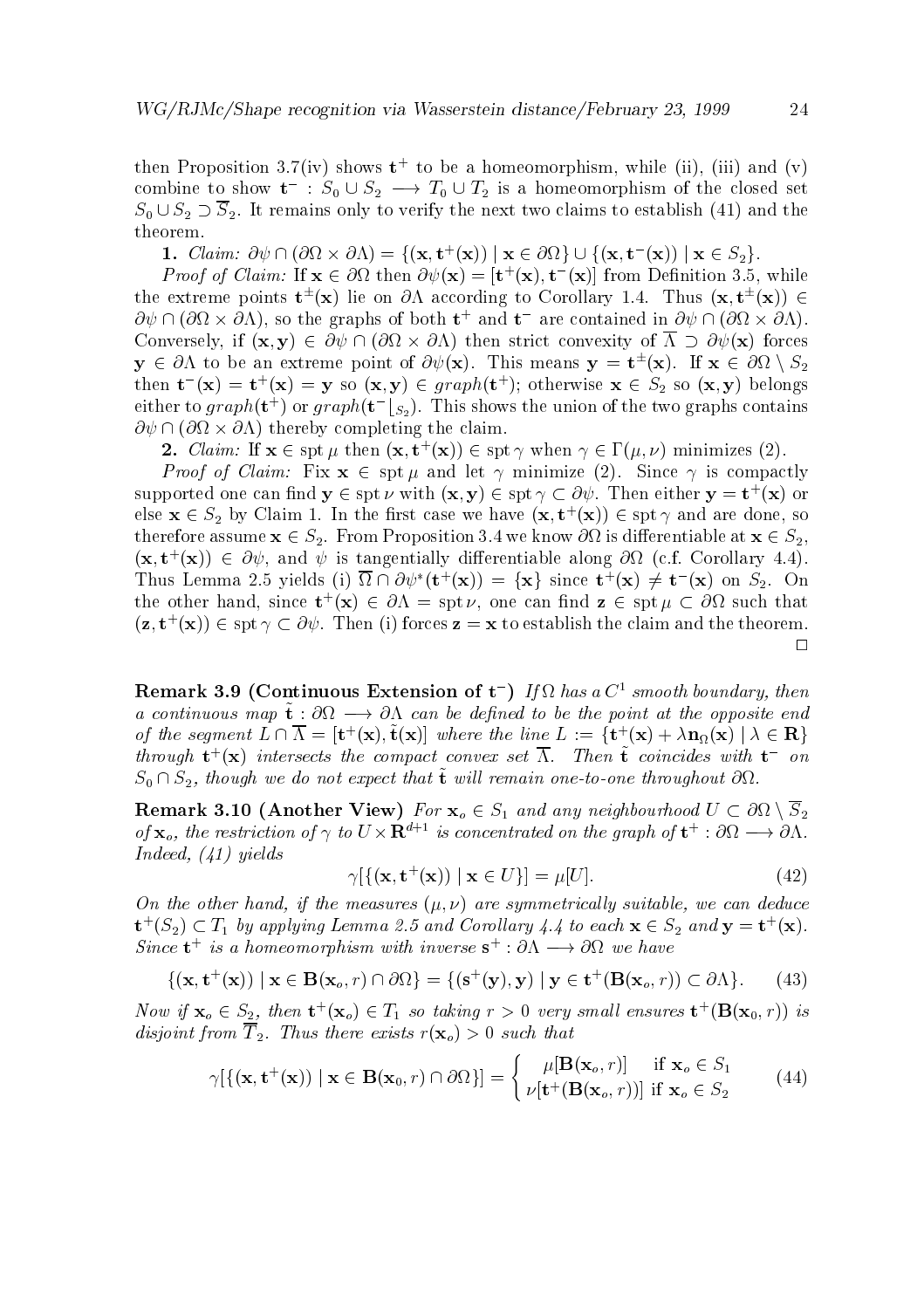holds for  $0 < r < r(\mathbf{x}_o)$ , where the first equality follows from  $U = \mathbf{B}(\mathbf{x}_o, r) \cap \partial\Omega$  in (42) and the second from  $U = \mathbf{t}^{\top}(\mathbf{B}(\mathbf{x}_o, r))$  in (42-43) and the symmetry  $\mu \leftrightarrow \nu$ . Note that the mass  $\gamma$  assigns to the graph of  $\mathbf{t}^+$  near  $\mathbf{x}_o^+$  is unambiguous in either case-over a limit is a limiting version of called a site shown to hold at a-re-over  $\sim$   $\sim$   $\sim$   $\sim$   $\sim$ 

$$
\lim_{\mathbf{r}\to 0} \frac{\gamma[\{(\mathbf{x}, \mathbf{t}^+(\mathbf{x})) \mid \mathbf{x} \in \mathbf{B}(\mathbf{x}_0, r) \cap \partial\Omega\}]}{\mu[\mathbf{B}(\mathbf{x}_0, r)]} = 1.
$$
\n(45)

This provides another approach to the uniqueness of in Theorem --

remarks and the minimizers in the minimizer of minimizers of  $\mathbb{R}^n$  , is uniqueness of  $\mathbb{R}^n$ whenever  $\mu$  is absolutely continuous with respect to  $\boldsymbol{\pi}$   $_{\partial\Omega}$ . For symmetricatly suitable measures that the total three contributions in the total term of the total term of the total term of the term o

$$
\gamma_1 = (\mathbf{id} \times \mathbf{t}^+)_\# \mu_1 \quad \text{and} \quad \gamma_2 = (\mathbf{id} \times \mathbf{t}^-)_\# \mu_2,\tag{46}
$$

where  $\mu_1 := (\mathbf{t}^{\top})^{-1} {}_\# \nu_1$ ,  $\mu_2 := \mu - \mu_1$ , and we have defined the restriction  $\nu_1 := \nu \lfloor_{T_2^c}$ of  $\nu$  to  $I_2 := \partial \Lambda \setminus t$  ( $S_2$ ) and extended t- by setting  $t$  (**x**) :=  $t^+(x)$  for  $x \in \partial \Omega \setminus S_2$ .  $\mu_1$  boo man  $\mu_2$  can be replaced by  $\mu_2$  [ $S_2$  and  $(\pi \vee \theta)$  if  $\omega$  also neplace  $\mu_1$  by  $\mu_1$  +  $\mu_2$  [ $S_2$ ].

The two maps  $t$  and  $t$  -provide just enough hexibility to allow the optimum  $(z)$ to be attained. Indeed, for convex sets,  $t^+(x)$  serves as the primary destination accepting as much mass as is compatible with  $\nu$  — while  ${\bf t}-$  acts as a kind of auxiliary or over#ow map We interpret this second map as providing the necessary slack in a few key places to permit much of the mass of  $\mu$  to be transported onto  $\partial\Lambda$  extremely efficiently. The following two examples show our conclusions are sharp in the sense that the support of the optimal measure cannot be contained in the graph of a single map. The second example differs from the first in that its two triangular shapes may be taken to be arbitrarily close to each other

**Example 5.12 (Reflected Triangles)** Let  $\Omega$  be the interior of the triangle  $\Delta I J K$ with vertices  $I := (-a, 1), J := (0, 0),$  and  $K := (a, 1),$  and  $K$  its reflection  $\Delta I$  J K in the xaxis Fig-distribution of the strictly convex does not to strictly convex does not be a strictly convex mains, these two triangles can be approximated arbitrarily well by strictly convex shapes formed by joining the same old vertices, this time with circular arcs of very small curvature  $\epsilon > 0$  instead of straight lines (Fig. 4(0)). Let  $\Omega$  and  $\Lambda \subset \mathbf{R}^*$  denote these slightly perturbed strictly convex domains- For al l x on the sides IJ JK and all **y** on the sides  $\overline{I'J'} \cup \overline{J'K'}$  of the original triangles we have

$$
\mathbf{n}_{\Omega^*}(\mathbf{x}) \cdot \mathbf{n}_{\Lambda^*}(\mathbf{y}) \le -\frac{a^2 - 4}{a^2 + 4},\tag{47}
$$

excluding the vertices where outward unit normals are not uniquely de ned- Also

$$
\mathcal{H}^1 \left[ \overline{IJ} \cup \overline{JK} \right] = \mathcal{H}^1 \left[ \overline{I'J'} \cup \overline{J'K'} \right] = 2\sqrt{a^2 + 4} \tag{48}
$$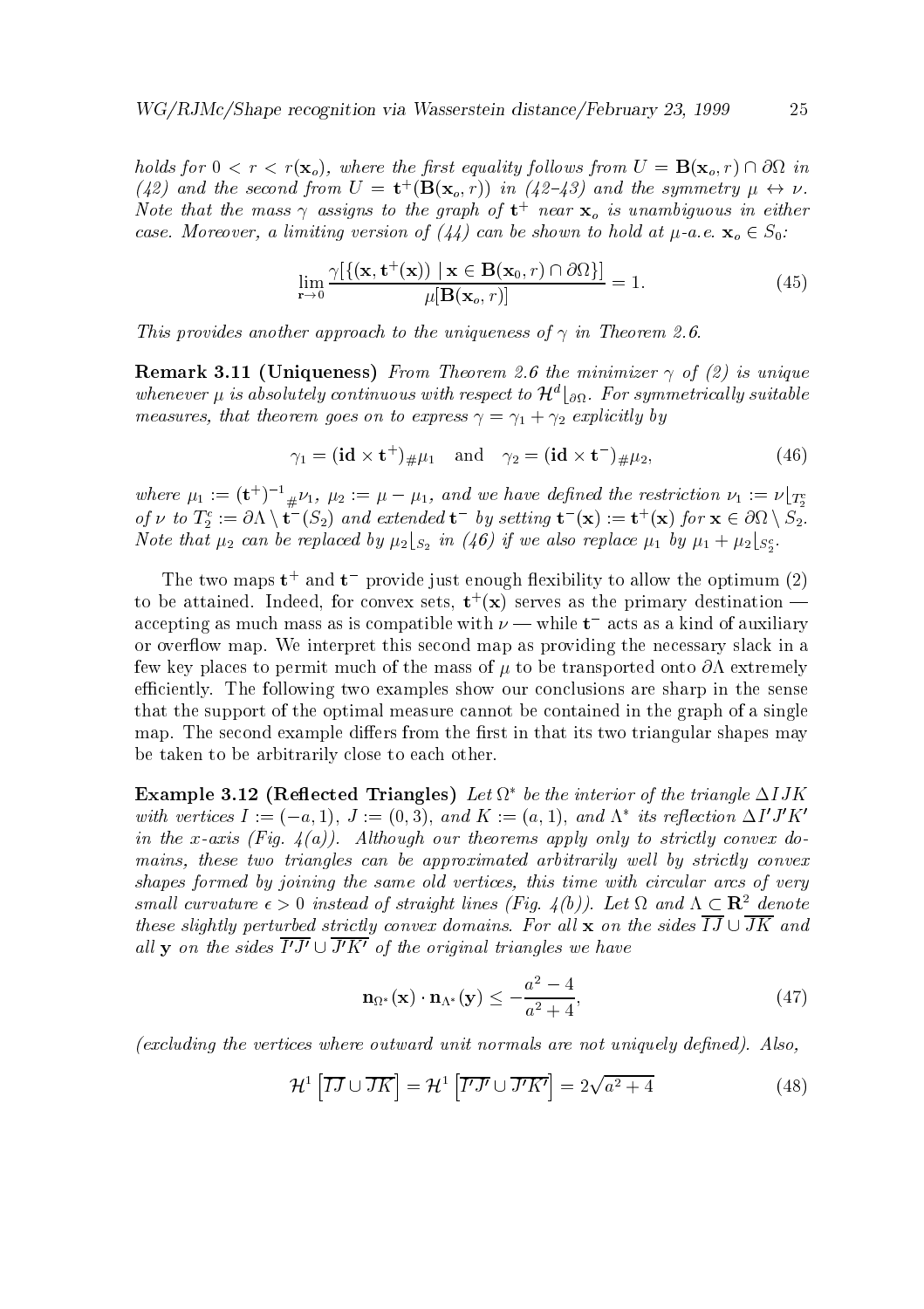and

$$
\mathcal{H}^1\left[\overline{IK}\right] = 2a.\tag{49}
$$

Now fix  $a > 2$  and  $0 < \delta < (\sqrt{a^2 + 4} - a)/2$ . Taking the perturbation  $\epsilon > 0$  small enough,  $(47)-(49)$  imply that we can find an arc  $A \subset \partial\Omega$  and its reflection  $A' \subset \partial\Lambda$ on the boundaries of the perturbed domains such that

$$
\mathbf{n}_{\Omega}(\mathbf{x}) \cdot \mathbf{n}_{\Lambda}(\mathbf{y}) < 0 \tag{50}
$$

for all  $\mathbf{x} \in A$  and all  $\mathbf{y} \in A$ . We may assume in addition that

$$
\mathcal{H}^{1}[A] = \mathcal{H}^{1}[A'] > 2\sqrt{a^{2} + 4} - \delta,
$$
\n(51)

and

$$
\mathcal{H}^1[\partial\Omega] = \mathcal{H}^1[\partial\Lambda] < 2\sqrt{a^2 + 4} + 2a + 2\delta. \tag{52}
$$

Combining  $(51)$  and  $(52)$  we have

$$
\mathcal{H}^1[A] > \mathcal{H}^1[\partial \Lambda \setminus A']\tag{53}
$$

**F** matty, tet  $\mu = H^{\scriptscriptstyle{\text{I}}}$  |  $_{\partial\Omega}$  and  $\nu = H^{\scriptscriptstyle{\text{I}}}$  |  $_{\partial\Lambda}$  measure arclength around the boundaries of and in the optimal measure the optimal measure in the optimal measure in the optimal measure in the optimal me supported on the graph of a single function- Assume on the contrary spt is contained in the graph of a single map  $t$  from Ost into OA. From (41), the homeomorphism  $t$ has us graph in  $\text{spt} \, \gamma$  so we must have  $\mathbf{t} = \mathbf{t}^*$  . In light of (50) and Definition 3.5 we

$$
\mathbf{t}^+[A] \subset \partial \Lambda \setminus A',
$$
 and so

$$
\mathcal{H}^1[A] \leq \mathcal{H}^1[\partial \Lambda \setminus A'],
$$

 $\mathbf{r}$  is at a variance with  $\mathbf{r}$  in this example no optimal measurement in this example no optimal measurement in this example  $\mathbf{r}$ for  $(2)$  is supported on the graph of a single function.

Example Triangles which Dier Only Slightly Take a pair of isosceles triangles  $\Delta LMN$  and  $\Delta L'M'N'$  with different side lengths but the same perimeter; e.g. the first triangle shorter and squatter than the second:  $|LN| \ge |L|N|$  in Fig. 5. Again our theorems apply only to strictly convex shapes, but a slight rounding of corners and edges will make the triangles smooth and strictly convex without changing their geometry significantly interesting in the perturbation is kept very small like the perturbation is kept v  $respect to the differences in side lengths, while reflection symmetry around a vertical$ axis is preserved. Let  $\Omega$  and  $\Lambda \subset \mathbf{R}^-$  denote these perturbed domains, rescaled if necessary to maintain the same (e.g. unit) tength of perimeter. Lake  $\mu~=~{\cal H}^+|_{\partial\Omega}$ and  $\nu = |n^-\rangle_{\partial\Lambda}$  to measure arclength around their boundaries. By Theorems 2.0 and - the optimal measure is unique in and its support contains the graph of a nomeomorphism  $\mathbf{t}^+ : \mathcal{O}\Omega \to \mathcal{O}\Lambda$  while being contained in the union of that graph

26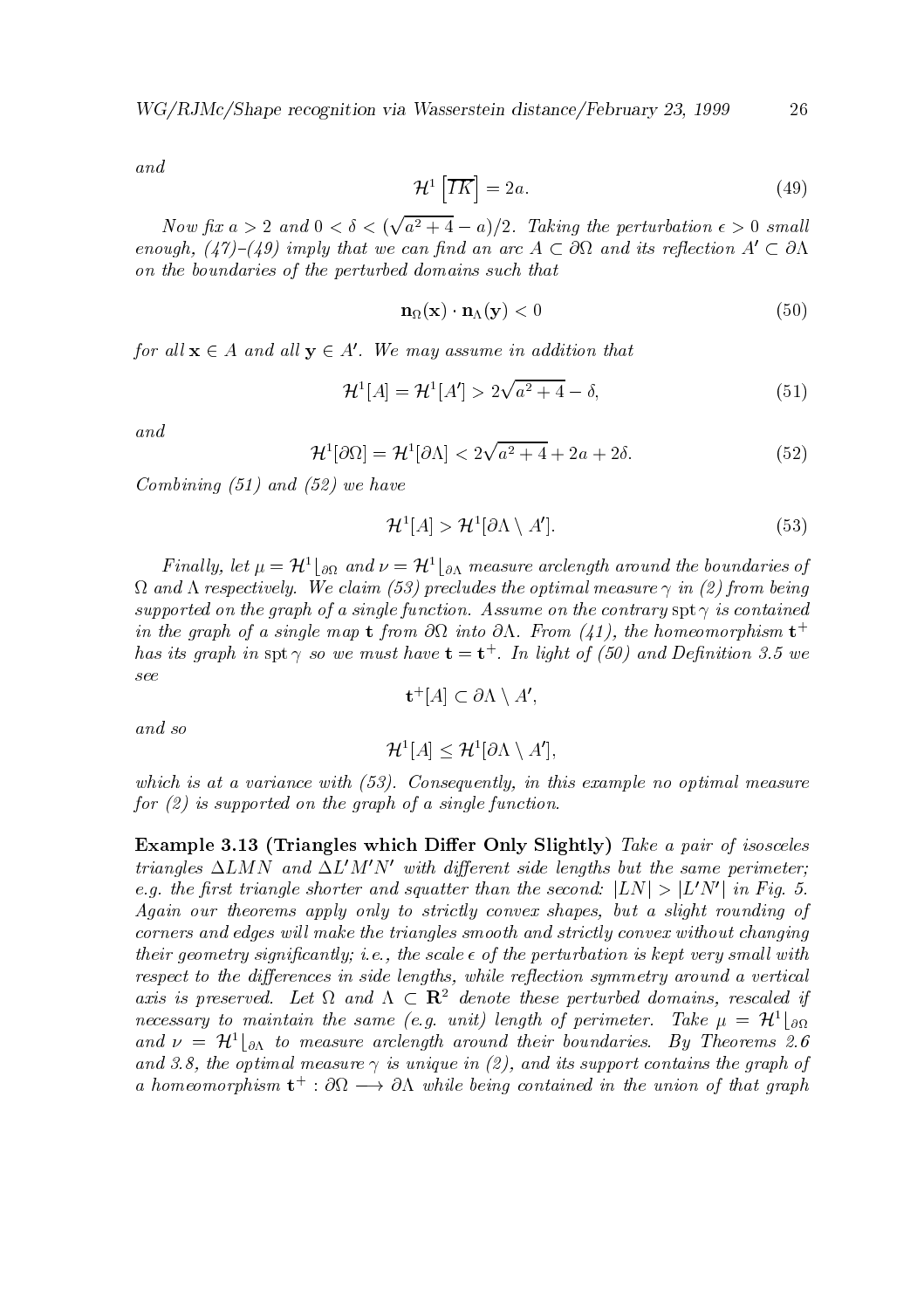with the graph of a secona nomeomorphism  $\mathbf{t} \to \mathbf{S}_2 \subset \mathbf{O}\Omega \longrightarrow \mathbf{I}_2 \subset \mathbf{O}\Lambda$ . The next claim demonstrates that the second homeomorphism is necessary; it implies that both graphs in  $(41)$  carry positive mass.

URRIM: In this example,  $\{(\mathbf{X}, \mathbf{U} \mid \mathbf{X})) \mid \mathbf{X} \in \partial \Omega\}$  is a strict subset of  $\text{Spt } \gamma$ .

Proof of Claim: Since  $\partial\Omega = \text{spt }\mu$ , non-strict containment is asserted by (41). To derive a contradiction, suppose strict containment faus, i.e.  $\text{spt} \gamma = \text{graph}(V)$ . Then the homeomorphism  ${\bf t}^+$  must preserve arclengths because  $\nu = {\bf t}_\# \mu$  follows from and Lemma - it gives an architecture and the construction of  $\alpha$  or  $\alpha$  and  $\alpha$  by  $\alpha$  $D$  and the middles of the bases of the perturbed triangles by  $D$  and  $D$  and  $D$  and  $D$  and  $D$  and  $D$  and  $D$  and  $D$  and  $D$  and  $D$  and  $D$  and  $D$  and  $D$  and  $D$  and  $D$  and  $D$  and  $D$  and  $D$  and  $D$  and  $D$  an  $\mathbf{y}_0\ \in\ \mathit{O}\Lambda\,$  respectively, we next use symmetry to establish that  $\mathbf{y}_0\ =\ \mathbf{t}^+(\mathbf{x}_0)$ . Indeed,  ${\bf t}^+( {\bf x}_0)$  and  ${\bf t}^-( {\bf x}_0)$  are the only two points paired with  ${\bf x}_0$  in  ${\rm spt}$   $\gamma$ . By Lemma 5.2 they lie in a vertical lines with a vertical line can only be this line symmetry and symmetry and so either  $\mathbf{t}^+(\mathbf{x}_0) = \mathbf{y}_0$  or  $\mathbf{t}^+(\mathbf{x}_0) = M$  . But the tatter possibility is precluded since  $\mathbf{t}^+$ was defined so  $\mathbf{n}_{\Omega}(\mathbf{x}) \cdot \mathbf{n}_{\Lambda}(\mathbf{t} \cdot (\mathbf{x})) \geq 0$ .

Having shown  $\mathbf{t}^+$  to be arclength parameterization of ON starting from  $\mathbf{t}^+(\mathbf{x}_0)=\mathbf{y}_0$ , take two points  $\mathbf{x}_1$  and  $\mathbf{x}_2$  on Ost near iv positioned so that  $\mathbf{y}_0$ iv  $+ \epsilon < |\mathbf{x}_0 \mathbf{x}_1| <$  $|\mathbf{x}_0\mathbf{x}_2| < |\mathbf{x}_0\mathbf{x}| - \epsilon$  as in Fig. 5. The first inequality forces  $\mathbf{y}_i := \mathbf{t}^+(\mathbf{x}_i)$  to the between In and M- on ON since  ${\mathbf t}^+$  is length preserving. The  $\epsilon$  s keep the  ${\mathbf x}_i$  and  ${\mathbf y}_i$   $(i=0,2)$ away from the smoothed corners N and N' (the scale  $\epsilon$  of the rounding and smoothing being too smal l to be detectable in Fig- - Apart from corrections which become negligible for very small ly to the right while you was what when you will be a small while you will be a small up to this violates the left-but this violates the monotonicity in the monotonicity is specifically the monotonic  $\Box$ from Theorem -- This contradiction establishes the claim-

#### ContinuousMaps BetweenConvex Hypersurfaces  $\overline{\mathbf{4}}$

This final section contains the proof of tangential differentiability when  $d > 1$  for the convex function  $\psi$  of Theorem 1.1 and suitable measures  $\mu$  and  $\nu$  on  ${\bf R}^{n+1}.$  The hypotheses (Definition 3.1) and conclusions should be compared with Caffarelli's theory which applies in a distinct though related setting  $[5][6]$ . The key result is Proposition - which shows that as long as has monotone support- then the images in  $\partial \Lambda = \text{spt } \nu$  of each  $\mathbf{x}_o \in \text{spt } \mu$  will be collinear: they parallel the outer normals no  $N$  . The  $N$  MHz  $N$  MHz  $N$  MHz  $N$  MHz  $N$  MHz  $N$  MHz  $N$  MHz  $N$  MHz  $N$  MHz  $N$  MHz  $N$  MHz  $N$  MHz  $N$  MHz  $N$  MHz  $N$  MHz  $N$  MHz  $N$  MHz  $N$  MHz  $N$  MHz  $N$  MHz  $N$  MHz  $N$  MHz  $N$  MHz  $N$  MHz  $N$  MHz that the bounds (35) and the uniform convexity of  $\Omega$  are invoked. As a preliminary lemma shows- the polar dual cone de
ned below is a useful construction for probing the constraints imposed by monotonicity on the area of  $\partial \Lambda \cap \partial \psi(\mathbf{x}_o)$ .

**Denition 4.1 (Polar Dual)** Given  $Y \subset \mathbb{R}^{n+1}$  we define its polar dual cone  $Y = \partial y$  $Y := \{ \mathbf{X} \in \mathbf{R}^n : \mathbf{X} \cdot \mathbf{y} \leq 0 \text{ for all } \mathbf{y} \in Y \}$ .

In the sequel we often take  $Y$  to be the cone

$$
Y(\theta) := \{ \hspace{1mm} \mathbf{y} \in \mathbf{R}^{d+1} \hspace{1mm} \vert \hspace{1mm} \mathbf{y} \cdot \mathbf{e}_1 < -\vert \mathbf{y} \vert \cos \theta \hspace{1mm} \}
$$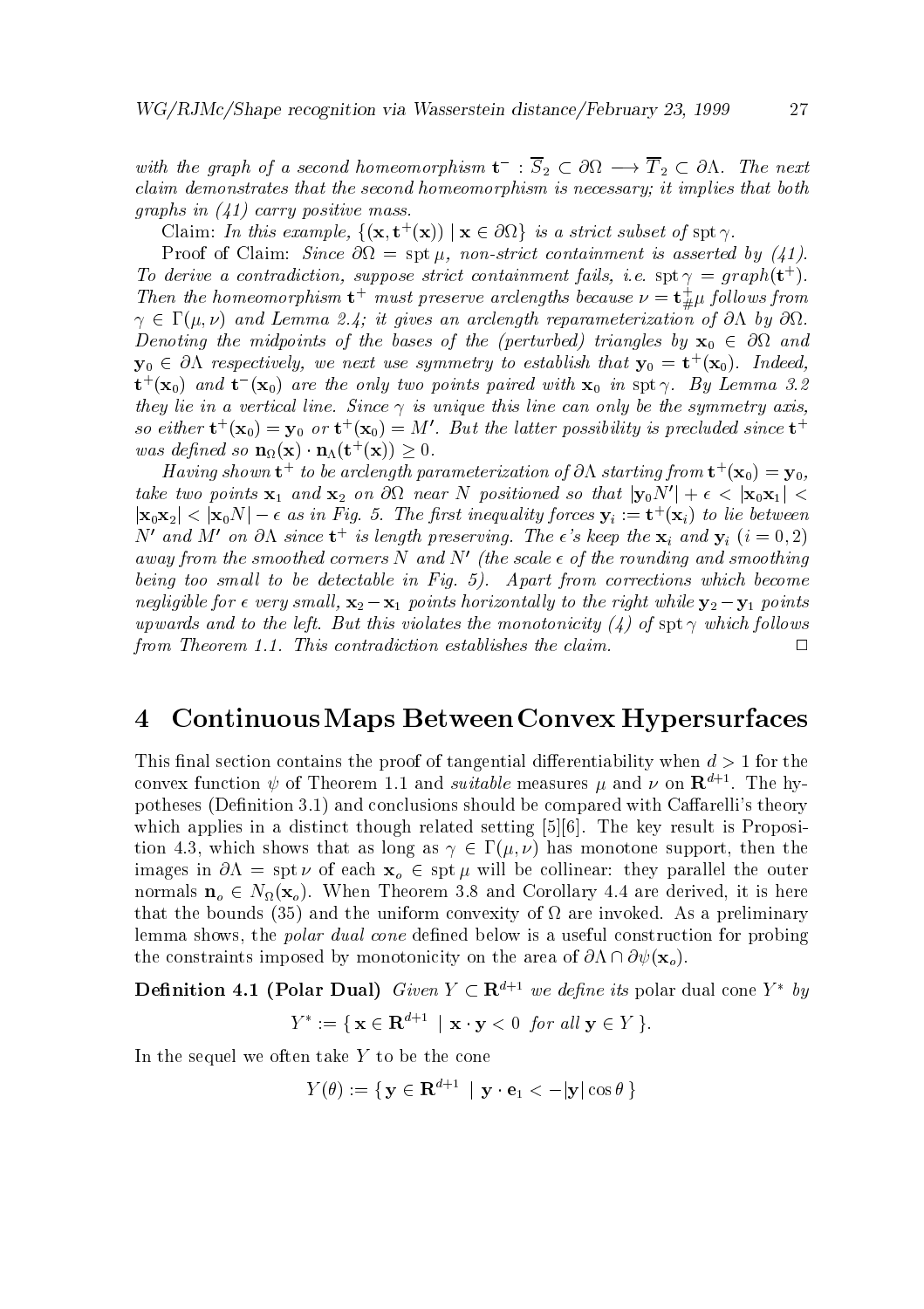$W \cup I \cup W$ C $\cup$  shape recognition via Wasserstein distance/February 20, 1999

where  $e_1 := (1,0,\dots,0) \in \mathbf{R}^{n+1}$ . One then readily checks that for  $\theta \in (0,\frac{1}{2})$ ,

$$
Y(\theta)^* = \{ \mathbf{x} \in \mathbf{R}^{d+1} \mid 0 < |\mathbf{x}| \sin \theta \le \mathbf{x} \cdot \mathbf{e}_1 \}. \tag{54}
$$

**Lemma 4.2** Choose any  $Y \subset \mathbb{R}^{n+1}$  and a monotone set  $M \subset \mathbb{R}^{n+1} \times \mathbb{R}^{n+1}$ . For each  $\mathbf{x}_o \in \mathbf{R}^{n+1}$  ine set  $|\mathbf{x}_o + Y| \times |M(\mathbf{x}_o) + Y|$  will be associate from M.

**Proof:** Assume on the contrary that there exist  $\mathbf{x} \in T$ ,  $\mathbf{y} \in T$  and  $(\mathbf{x}_o, \mathbf{y}_o) \in M$ such that

$$
(\mathbf{x}_o + \mathbf{x}, \mathbf{y}_o + \mathbf{y}) \in M.
$$

Since  $(x_o, y_o)$  also belongs to M, monotonicity (4) yields  $x \cdot y \geq 0$ . But then  $x \in Y$ and  $\alpha$  y  $\alpha$  is the contradict Definition  $\alpha$  and  $\alpha$  concluding the proof of the proof of the lemma  $\alpha$ 

Proposition 4.5 (Timages Still Parallel Normal II  $a > 1$ ) Let  $\Omega, \Lambda \subset \mathbf{R}^{n+1}$  be bounded, strictly convex domains with Borel probability measures  $\mu$  on  $\partial\Omega$  and  $\nu$ on **cost se** is uniformly constructed which is united to the set of the set of the set of the set of the set of t

$$
\mu < \epsilon^{-1} \mathcal{H}^d \vert_{\partial \Omega} \quad \text{and} \quad \nu > \epsilon \mathcal{H}^d \vert_{\partial \Lambda} \tag{55}
$$

holds for some - Suppose a joint measure with marginals and has support contained in a monotone set  $M \subseteq \mathbf{R}^{n+1} \times \Lambda$ . If  $\mathbf{n}_o \in \mathbf{R}^{n+1}$  is any normal of  $\Omega$  at  $\mathbf{x}_o \in \partial\Omega$  and both  $\mathbf{y}_o, \mathbf{y} \in M(\mathbf{x}_o)$ , then  $\mathbf{y}_o - \mathbf{y}$  must be parallel to  $\mathbf{n}_o$ .

**Proof:** It costs no generality to replace the monotone set  $M$  in the proposition by a maximal monotone set which contains it; i.e. a set  $M \subset \mathbf{R}^{d+1} \times \overline{\Lambda}$  which cannot be enlarged without violating monotonicity (4). This assures convexity of  $M(\mathbf{x}) :=$  $\{y \in \mathbf{R}^n : |(x, y) \in M\}$  by e.g. Alberti & Ambrosio [2, Proposition 1.2].

Take no notes to the second to at at at  $T$  at  $\alpha$  at  $\alpha$   $\alpha$   $\alpha$  and  $\alpha$  and  $\alpha$  are contrary-seconding if Lemma A $\mu$  shows  $\mu$  and  $\mu$  function  $\mu$  function  $\mu$  function  $\mu$  function  $\mu$  function  $\mu$  $\mathsf{U}$  in particular-value  $\mathsf{I}$  in the angle of  $\mathsf{I}$  in the angle  $\mathsf{I}$ at  ${\bf x}_o$  (and coincides with  ${\bf n}_o$  unless differentiability of  $\sigma\Omega$  fails). Let  $\theta\in (0,\frac{\pi}{2})$  and y y y supported on M-S yields and M-S yields are the most contributed on  $\sim$  , and the support of  $\sim$ 

$$
\nu[M(\mathbf{0}) + Y] = \gamma[Y^{*c} \times (M(\mathbf{0}) + Y)]
$$
  
\n
$$
\leq \mu[Y^{*c}].
$$
\n(56)

This combines with  $(55)$  to show the ratio of surface areas

$$
\rho(\theta) := \frac{\mathcal{H}^d \lfloor \partial \Omega [Y^{*c}(\theta)]}{\mathcal{H}^d \lfloor \partial \Lambda [M(\mathbf{0}) + Y(\theta)]}
$$
(57)

remains bounded away from zero:  $\rho(\theta) > \epsilon^2 > 0$ .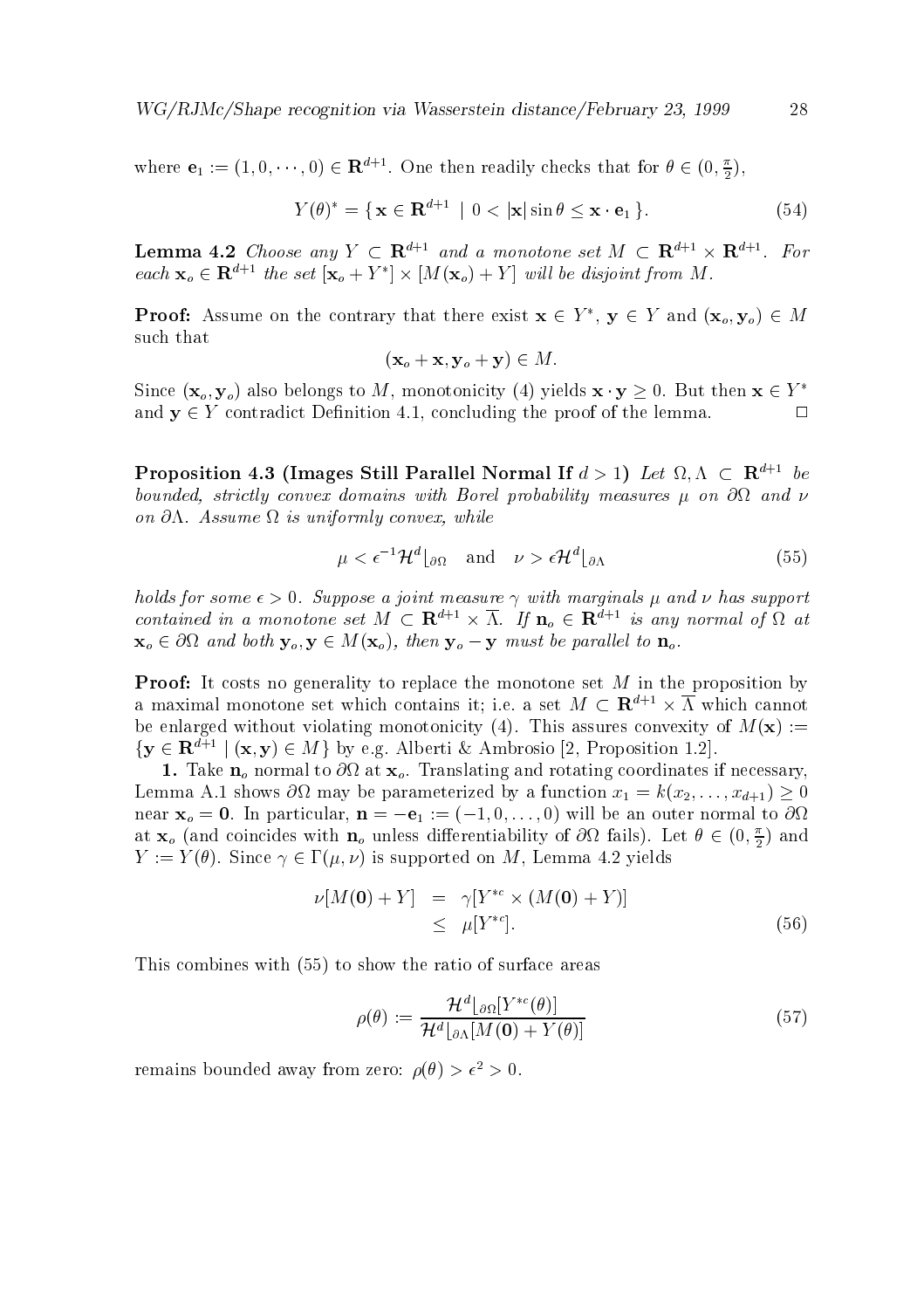**2.** Let  $\pi : \mathbf{R}^{\dagger} \to \mathbf{R}^{\dagger}$  denote the orthogonal projection

$$
\pi(x_1, x_2, \cdots, x_{d+1}) = (x_2, \cdots, x_{d+1})
$$

and let  $\mathbf{y}_o, \mathbf{y}_1 \in M(\mathbf{U}) \subset \Lambda$ . Our goal is to show that for small  $\theta$ , the bound  $\rho(\theta) > \epsilon^ \mathcal{W}(U)$  and  $\mathcal{W}(U)$  are proof that if the proof that  $\mathcal{W}(U)$  is parallel to not the proof to normalize that  $\mathcal{W}(U)$  and  $\mathcal{W}(U)$  are parallel to normalize that  $\mathcal{W}(U)$  and  $\mathcal{W}(U)$  are proof to normaliz

 $\mathcal{Y}$  if wo introduced the contradictionstrict convexity shorterly  $\alpha$  shorter segment-construction segment-construction  $Q$   $Q$   $Q$   $Q$   $Q$ inside  $\Lambda$ . Denote the distance from this segment to the boundary by

$$
\delta := \inf_{\mathbf{y},\mathbf{z}} \{ |\mathbf{y} - \mathbf{z}| \mid \mathbf{y} \in [\mathbf{y}_o, \mathbf{y}_1], \mathbf{z} \in \partial \Lambda \}. \tag{58}
$$

To parametrize the bottom of  $\partial \Lambda$  define the convex function  $\mu : \mathbf{R}^* \to \mathbf{R} \cup \{+\infty\}$  by

$$
h(\mathbf{p}) = \inf_{\mathbf{y}} \{ \mathbf{e}_1 \cdot \mathbf{y} \,\mid\, \mathbf{y} \in \overline{\Lambda}, \;\; \pi(\mathbf{y}) = \mathbf{p} \in \mathbf{R}^d \}.
$$

 $\sim$  . Observe from the distance from p to the sequence from  $\sim$  1.0 MHz  $\sim$  1.1 m than  $\sim$  since the since  $\sim$  $(h(\mathbf{p}), \mathbf{p}) \in M(\mathbf{0}) + Y.$ 

*Proof of Claim:* To begin note that the function  $f(\lambda, \tau) = \lambda/\sqrt{\lambda^2 + \tau^2}$  increases  $z = \begin{bmatrix} 1 & 1 & 1 \\ 1 & 1 & 1 \end{bmatrix}$  $Y(\theta)$  precisely when

$$
f(z_1, |\pi(\mathbf{z})|) < -\cos\theta \text{ and } \mathbf{z} \neq \mathbf{0}.
$$
 (59)

Now if  $\mathbf{y} \in [\mathbf{y}_o, \mathbf{y}_1]$  and

$$
|\mathbf{p} - \pi(\mathbf{y})| < \delta \sin \theta \tag{60}
$$

then z  $\alpha$  , and belongs to  $\alpha$  ,  $\beta$  ,  $\beta$  is the cost of the cone  $\alpha$  is the cone  $\alpha$  and  $\alpha$  is the cone  $\alpha$  . The definition of  $\delta$  and (60) yield

$$
\mathbf{y} + \mathbf{z} \in \mathbf{B}(\mathbf{y}, \delta) \subset \Lambda. \tag{61}
$$

 $\mathcal{P} \subset \mathcal{P}$  ,  $\mathcal{P} \subset \mathcal{P}$  ,  $\mathcal{P} \subset \mathcal{P}$  ,  $\mathcal{P} \subset \mathcal{P}$  ,  $\mathcal{P} \subset \mathcal{P}$  ,  $\mathcal{P} \subset \mathcal{P}$  ,  $\mathcal{P} \subset \mathcal{P}$  ,  $\mathcal{P} \subset \mathcal{P}$  ,  $\mathcal{P} \subset \mathcal{P}$  ,  $\mathcal{P} \subset \mathcal{P}$  ,  $\mathcal{P} \subset \mathcal{P}$  ,  $\mathcal{P} \subset \mathcal$ 

$$
f(h(\mathbf{p}) - y_1, |\mathbf{p} - \pi(\mathbf{y})|) \leq f(z_1, |\pi(\mathbf{z})|)
$$

where we have a set of  $\mathcal{Y} = \{y \in \mathcal{Y} \mid y \in \mathcal{Y} \mid y \in \mathcal{Y}\}$  and  $\mathcal{Y} = \{y \in \mathcal{Y} \mid y \in \mathcal{Y}\}$  $(h(\mathbf{p}), \mathbf{p}) \in \mathbf{y} + Y$  establishes the claim.

 $\mathcal{L}$  . The property is the property of the property of  $\mathcal{L}$  ,  $\mathcal{L}$  ,  $\mathcal{L}$  ,  $\mathcal{L}$  ,  $\mathcal{L}$  ,  $\mathcal{L}$  ,  $\mathcal{L}$  ,  $\mathcal{L}$  ,  $\mathcal{L}$  ,  $\mathcal{L}$  ,  $\mathcal{L}$  ,  $\mathcal{L}$  ,  $\mathcal{L}$  ,  $\mathcal{L}$  ,  $\mathcal{L}$ 

 $P$ ring sequence such that  $P$  is the contract that  $P$  is a such that the sequence such that  $P$ 

$$
(\lambda_n, \mathbf{p}) \in \overline{\Lambda}
$$
 and  $h(\mathbf{p}) = \lim_{n \to +\infty} \lambda_n$ .

We have  $(h(\mathbf{p}), \mathbf{p}) \in \Lambda$  and  $(h(\mathbf{p}), \mathbf{p}) \in \Lambda$  does not occur since otherwise the latter yields  $(h(\mathbf{p}) - r, \mathbf{p}) \in \Lambda$ , for some  $r > 0$  and contradicts the definition of  $h(\mathbf{p})$ .

component component component contracts of the component of the contracts of the contracts of the contracts of

$$
\{(h(\mathbf{p}), \mathbf{p})) \mid \mathbf{p} \in G\} \subset [M(\mathbf{0}) + Y] \cap \partial \Lambda,\tag{62}
$$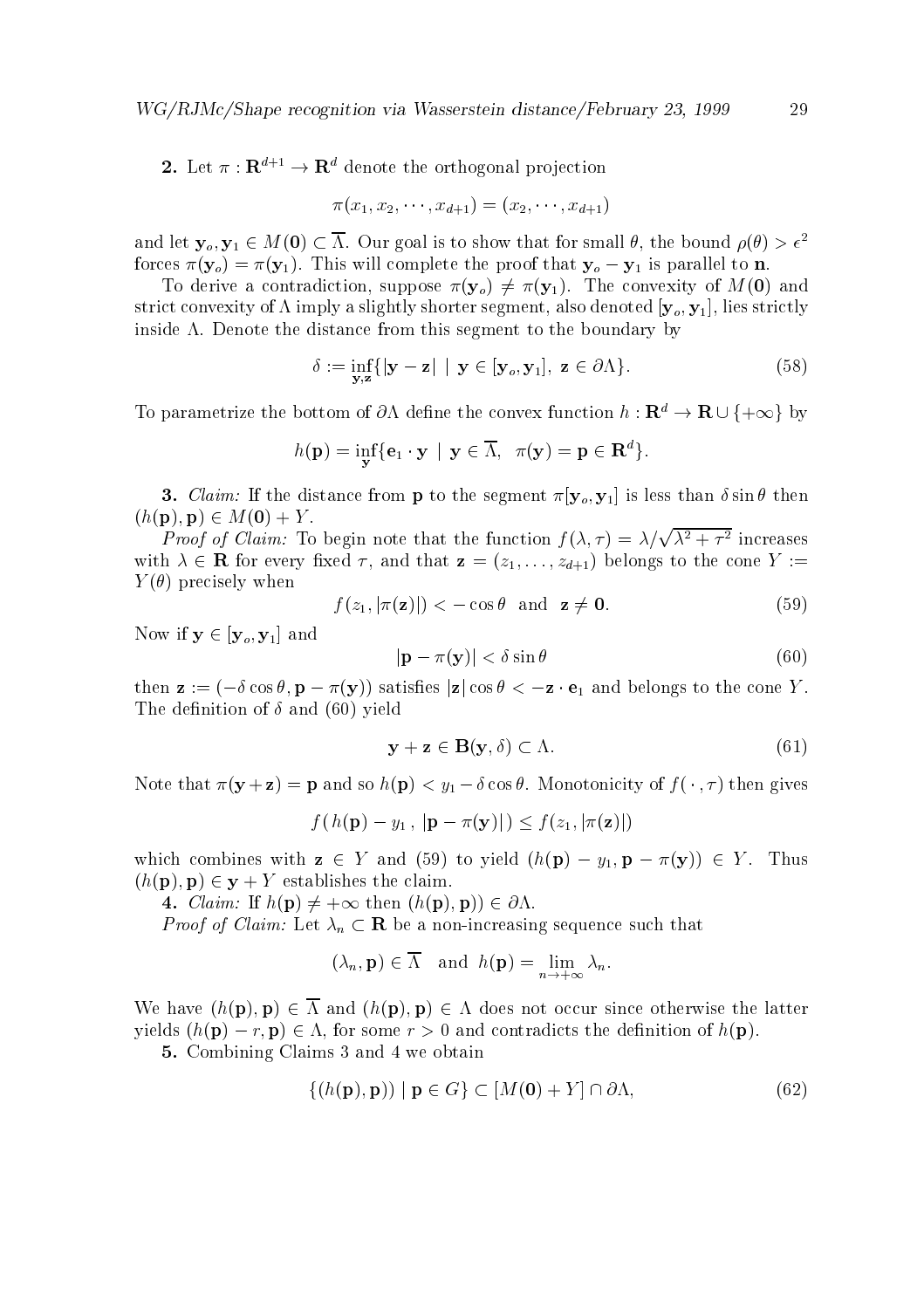$W \cup I \cup W$ C $\cup$  shape recognition via Wasserstein distance/February 20, 1999

where G is the set of all  $\mathbf{p} \in \mathbf{R}^n$  satisfying  $aisu(\mathbf{p}, \pi | \mathbf{y}_o, \mathbf{y}_1 |) < o \sin \theta$ . By the area formula

$$
\mathcal{H}^{d}[\{(h(\mathbf{p}), \mathbf{p})) \mid \mathbf{p} \in G\}] = \int_{G} \sqrt{1 + |\nabla h(\mathbf{p})|^2} \, d\mathcal{H}^{d}(\mathbf{p}) \ge \mathcal{H}^{d}[G]. \tag{63}
$$

Noting that G is the union of two half balls of  $R$  with radius  $\theta$  sin  $\theta$ , joined by the cylinder of the same radius centered on the axis yo y- we deduce that

$$
\mathcal{H}^{d}[G] = \omega_{d-1} \, \mathcal{H}^{1}[\pi[\mathbf{y}_{o}, \mathbf{y}_{1}]] \, (\delta \sin \theta)^{d-1} + \omega_{d} \, (\delta \sin \theta)^{d}, \tag{64}
$$

where  $\omega_d$  is the volume of the unit ball in  $\mathbf{R}^n$ . Using (02)–(04) we obtain the following lower bound for the area of  $[M(\mathbf{0}) + Y] \cap \partial \Lambda$ :

$$
\mathcal{H}^{d}[[M(\mathbf{0})+Y]\cap\partial\Lambda]\geq\omega_{d-1}|\pi(\mathbf{y}_o)-\pi(\mathbf{y}_1)|(\delta\sin\theta)^{d-1}.\tag{65}
$$

**O.** Our next goal is to bound the area of  $\partial \Omega \cap I$  by exploiting uniform convexity. remarks a such that the function  $\alpha$  , we have that the function  $\alpha$  if  $\alpha$  if  $\alpha$  if  $\alpha$  if  $\alpha$ parameterizing  $\partial\Omega$  near  $\mathbf{x}_o = \mathbf{0}$  satisfies

$$
k(\mathbf{p}) \ge |\mathbf{p}|^2 / R. \tag{66}
$$

Claim: For small enough  $\theta > 0$  one has  $\mathcal{O}(t+1)$  ( $\theta$ )  $\in \{K(\mathbf{p}), \mathbf{p}\}\cup \{\mathbf{p}\}\leq R$  tan  $\theta$ ).

*Proof of Claim:* Observe that  $\mathbf{x} = (x_1, \pi(\mathbf{x})) \in Y \setminus \{0\}$  if and only if  $x_1 <$  $\left| \mathcal{U}(X) \right|$  tan $\sigma$ . Thus any  $X \in \mathcal{U} \cup \mathcal{U}$  satisfies

$$
|\mathbf{p}|^2/R \leq k(\mathbf{p}) \leq \mathbf{x} \cdot \mathbf{e}_1 \leq |\mathbf{p}| \tan \theta
$$

where p  $\mathcal{X} = \mathcal{X}$  and Remarks A have been used One concludes just been used  $\mathcal{X} = \mathcal{X}$ For small - say o- this forces jpj and x to be small enough that <sup>x</sup> lies in the ball  $\alpha$  represents  $\alpha$  and  $\alpha$  is the contract the claim the claim  $\alpha$  to establish the contract of  $\alpha$ 

*t*. Recall that  $\kappa(\mathbf{p})$  is locally Lipschitz near the origin in  $\mathbf{R}$ . For  $0 < \sigma < \sigma_o$ , Claim 6 and the area formula yield

$$
\mathcal{H}^{d}[\partial\Omega \cap Y^{*c}] \le \int_{|\mathbf{p}| \le R \tan \theta} \sqrt{1 + |\nabla k(\mathbf{p})|^2} \, d\mathcal{H}^{d}(\mathbf{p}) \le L(\tan \theta)^d,\tag{67}
$$

where the constant L depends on  $R, \theta_o$  and  $\Omega$  but is independent of  $\theta$ .

**8.** Finally, the ratio  $\rho(\theta) > \epsilon^2 > 0$  of (57) can be bounded using (65) and (67):

$$
\rho(\theta) \leq \frac{L \tan \theta}{\omega_{d-1} |\pi(\mathbf{y}_o) - \pi(\mathbf{y}_1)| (\delta \cos \theta)^{d-1}}.
$$

 $\mathbf{y} = \left\{ \begin{array}{ccc} \mathbf{y} & \mathbf{y} & \mathbf{y} & \mathbf{y} & \mathbf{y} & \mathbf{y} & \mathbf{y} & \mathbf{y} & \mathbf{y} & \mathbf{y} & \mathbf{y} & \mathbf{y} & \mathbf{y} & \mathbf{y} & \mathbf{y} & \mathbf{y} & \mathbf{y} & \mathbf{y} & \mathbf{y} & \mathbf{y} & \mathbf{y} & \mathbf{y} & \mathbf{y} & \mathbf{y} & \mathbf{y} & \mathbf{y} & \mathbf{y} & \mathbf{y} & \mathbf{y}$ 

we conclude that  $\frac{1}{2}$  ,  $\frac{1}{2}$  is different to the first have been parallel to note that  $\frac{1}{2}$ at the proposition  $\sim$   $\mu$  and the proposition is completed Otherwise-Complete Otherwise-Complete Otherwisenew co ordinates obtained by rotating the e axis slightly from <sup>n</sup> toward no Since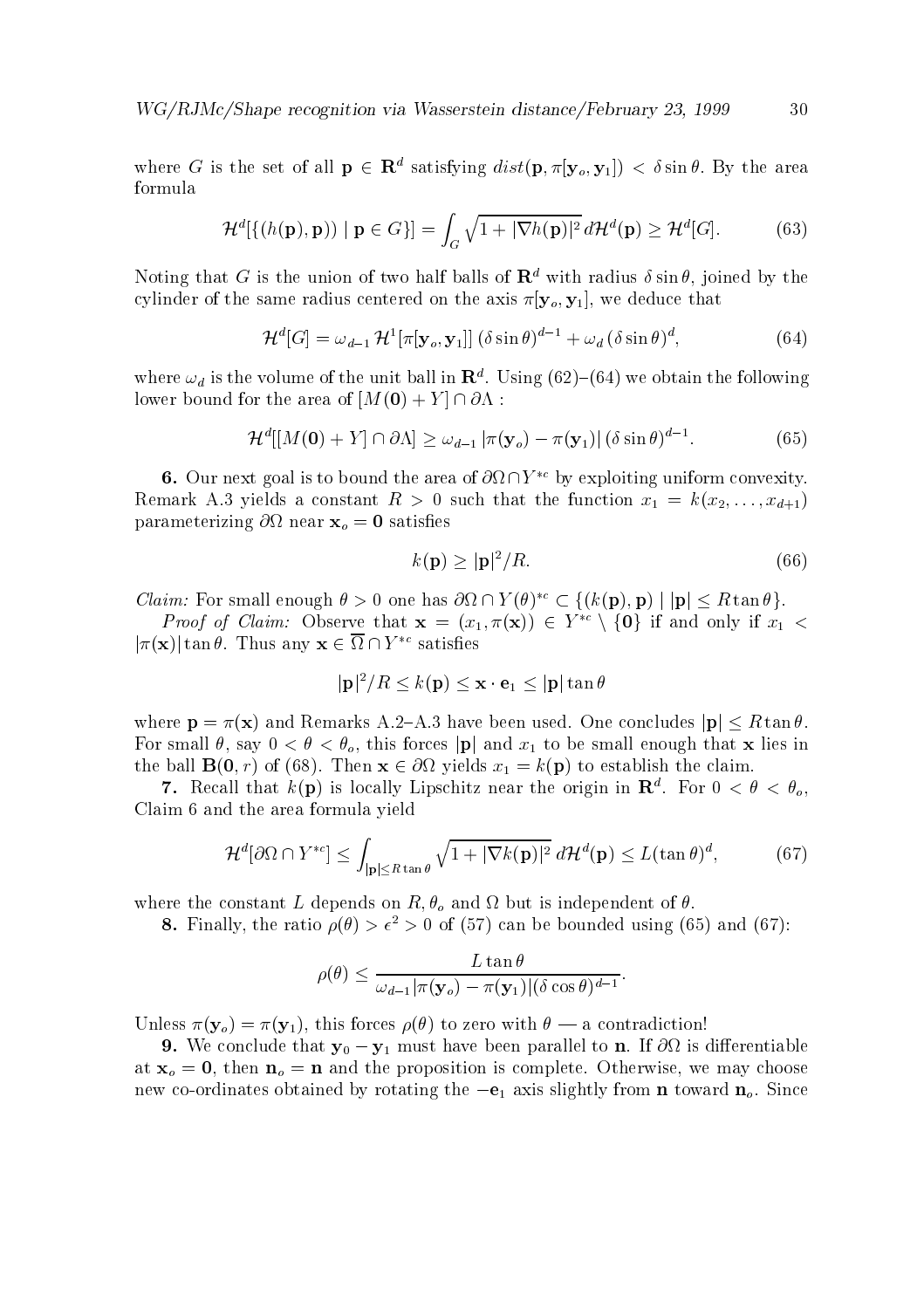the rotation is slight it is still possible to parameterize  $\partial\Omega$  locally using a Lipschitz function  $x_1 = \kappa(x_2, \ldots, x_{d+1})$  of the new co-ordinates. Moreover,  $\kappa \geq 0$  since both **n** and  $n_o$  are outer normals. Repeating arguments 2-8 yields  $y_0 - y_1$  parallel to both where the only conclusion is that  $\mu$  is the only conclusion left is that  $\mu$   $y$   $\mu$   $\rightarrow$   $\mu$  -for  $\mu$   $\mu$ parallel to all normals. This establishes the proposition.  $\Box$ 

To reinforce our interpretation of this proposition- we verify tangential dieren tiability as a corollary The examples discussed at the end of the previous section with  $t-\neq t$  give instances where non-tangential differentiability of  $\psi$  must fail.

restation and the set of the set of Proposition and the set  $\mathcal{S}_\mathcal{X}$  are set  $\mathcal{S}_\mathcal{X}$  . The set  $\mathcal{S}_\mathcal{X}$ tion 4.3 or 3.2 is the subdifferential of a convex function  $\psi : \mathbf{R}^{++} \longrightarrow \mathbf{R}$ , then  $\psi$  is tangential ly diepensymmetrial ly diepensymmetric and in the coordinates of Lemma A-  $\alpha$  and  $\alpha$ the particle is the particle of interesting  $\mu$  is the form  $\mu$  in the distribution of  $\mu$  is the distribution of  $\mu$ entiable at  $\mathbf{x}_o \in \partial \Omega$ , then the gradient  $\nabla \psi(\mathbf{x}_o)$  exists.

**Proof:** By Proposition 4.3 or 3.2 we know the convex set  $\partial \psi(\mathbf{x}_o)$  is contained in a line parallel to each  $\mathbf{n}_o \in N_{\Omega}(\mathbf{x}_o)$ . Unless  $N_{\Omega}(\mathbf{x}_o)$  consists of a single unit normal  $\mathbf{n}_{\Omega}(\mathbf{x}_o)$ , this line must degenerate to a point-bound-bound-bound-bound-bound-bound-bound-bound-bound-bound-bound-bound-bound-bound-bound-bound-bound-bound-bound-bound-bound-bound-bound-bound-bound-bound-bound-bound-bound-bound-boun dierentiable at xo-dierentiable at xo-done we are done Translating and the original weak were and choosing the coordinates of Lemma Andrew Architecture of Lemma Andrew American American American American American  $\mathcal{O}\psi(\mathbf{x}_o) \subset \{z + \lambda e_1 \mid \lambda \in \mathbf{R}\}\$  for some  $z \in \mathbf{R}^{n+1}$ . Choosing  $i \in \{2, 3, ..., a+1\}\$  in  $\lambda = 1$  , we complete the proof of  $\lambda$  , we consider the proof of  $\lambda$  . The proof of  $\lambda$ 

We close by speculating about Holder continuity of the homeomorphism t  $\mathbf{F}$  in Theorem II in Theorem S  $\mathbf{F}$  refers to the closed set of Proposition  $\mathbf{F}$ 

**Remark 4.5 (Holder Continuity)** For symmetrically suitable measures on  $R^+$ satisfying density bounds  $(6-7)$ , we conjecture that a more delicate monotonicity argument like that of Caffarelli and McCann  $\lceil \gamma \rceil$  should show the homeomorphism  ${\mathbf t}^+ : {\mathcal O}\Omega \setminus {\mathcal O}_0 \longrightarrow {\mathcal O}\Lambda \setminus {\mathcal I}_0$  to satisfy or-Holder estimates with exponent  $1/a$  tocally. For curves in the plane  $(a = 1)$ , this suggests  $t^{\alpha}$  is locally vi-Lipschitz outside of  $S_0 \subset O\Omega$ .

#### A Appendix on Convex Domains

This appendix recalls a standard construction for parameterizing the boundary of a convex domain  $\Omega \subset \mathbf{R}^{d+1}$  near any point  $\mathbf{x}_o \in \partial\Omega$  in suitable Cartesian coordinates as the graph of a convex function  $\mathbf{r}$  function  $\mathbf{r}$  and  $\mathbf{r}$  and  $\mathbf{r}$ 

Lemma A Boundary Parameterization Let xo lie on the boundary of a con vex aomain  $\Omega \subset \mathbf{R}^{n+1}$ . Translating  $\mathbf{x}_o \in O\Omega$  to the origin and rotating if necessary, one can find an open ball  $B(0, r)$  around  $x_o$  and a Lipschitz function  $k : \mathbf{R}^d \longrightarrow$  $[0, +\infty)$ , such that

$$
\Omega \cap \mathbf{B}(0, r) = \{ \mathbf{x} \in \mathbf{B}(0, r) \mid x_1 > k(x_2, \dots, x_{d+1}) \}.
$$
 (68)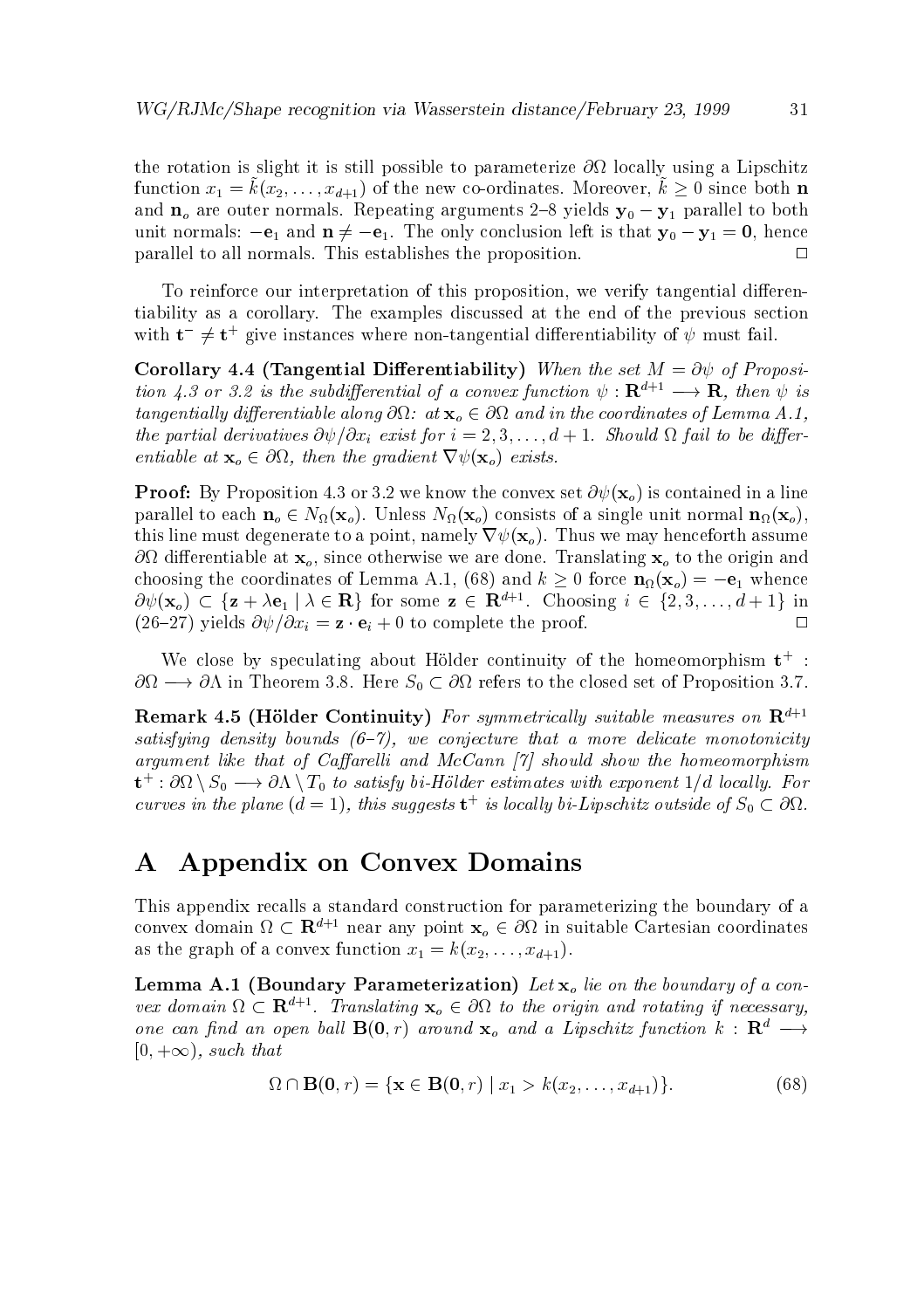**Proof:** Let  $f(\mathbf{x})$  denote the signed distance from  $\mathbf{x} \in \mathbb{R}^{d+1}$  to the boundary of  $\Omega$ :

$$
f(\mathbf{x}) := \begin{cases} \operatorname{dist}(\mathbf{x}, \partial \Omega) & \text{if } \mathbf{x} \notin \Omega \\ -\operatorname{dist}(\mathbf{x}, \partial \Omega) & \text{if } \mathbf{x} \in \Omega. \end{cases}
$$

. The function function function function function  $\mathcal{L}^{\text{max}}$  is a single-function function function function  $\mathcal{L}^{\text{max}}$  $f$  , we can also constant to the point of  $f$  and  $f$  and  $f$  and  $f$  and  $f$  of  $f$  of  $f$  of  $f$  of  $f$  of  $f$  of  $f$  of  $f$  of  $f$  or  $f$  or  $f$  or  $f$  or  $f$  or  $f$  or  $f$  or  $f$  or  $f$  or  $f$  or  $f$  or  $f$  or  $f$  or origin- and rotate co ordinates so that n lies along the negative x axis The compact convex set  $\partial f(\mathbf{x}_o)$  can be separated from the ball  $\mathbf{B}^{d+1}(\mathbf{0}, |\mathbf{n}|)$  by a hyperplane which. since it passes through n-1 can only be the planet  $\mathbb{P}_1$  , when  $\mathbb{P}_1$  in the plane  $\mathbb{P}_2$  (1-0) decay for the half is a space  $\mathcal{J} \setminus \mathcal{I}$  is a decreasing  $\mathcal{J} \setminus \mathcal{I}$  is a decreasing  $\mathcal{I} \setminus \mathcal{I}$ function of  $x_1$  on a neighbourhood  $D^{n+1}(0,T)$  of  $x_0 = 0$ . Taking  $r > 0$  smaller if necessary- Clarkes non smooth version of the implicit function theorem - x%  yields a Lipschitz function k on  $\mathbf{R}^d$  vanishing at the origin such that  $f(k(\mathbf{p}), \mathbf{p}) = 0$ for jpj  $r$  , and  $r$  it follows that it follows that  $\alpha$  it follows that  $\alpha$  is that  $\alpha$  is the serve  $\alpha$ that on  $\mathbf{B}^{d+1}(\mathbf{0},r)$  strict monotonicity forces  $f(x_1,\mathbf{p})$  to take the opposite sign from  $\Box$  $x \mapsto \mathbf{r}$  ,  $\mathbf{r}$  ,  $\mathbf{r}$  ,  $\mathbf{r}$  ,  $\mathbf{r}$  ,  $\mathbf{r}$  ,  $\mathbf{r}$  ,  $\mathbf{r}$  ,  $\mathbf{r}$  ,  $\mathbf{r}$  ,  $\mathbf{r}$  ,  $\mathbf{r}$  ,  $\mathbf{r}$  ,  $\mathbf{r}$  ,  $\mathbf{r}$  ,  $\mathbf{r}$  ,  $\mathbf{r}$  ,  $\mathbf{r}$  ,  $\mathbf{r}$  ,  $\mathbf{r}$ 

Remark A Retaining the coordinates of the lemma we see that the convex function

$$
k(\mathbf{p}) := \inf \{ \lambda \in \mathbf{R} \mid (\lambda, \mathbf{p}) \in \overline{\Omega} \}
$$
\n(69)

also satisfies (08). INOW  $\kappa : \mathbf{R}^* \longrightarrow 0, +\infty$  out remains Lipschitz near  $\mathbf{0} \in \mathbf{R}^*$ .

**Remark A.5** (Uniform Convexity) If  $\Omega \subset \mathbb{R}^{n+1}$  is uniformly convex the function  $\kappa$  of (08–09) satisfies  $\kappa(x_2,\ldots,x_{d+1})\geq (x_2+\ldots+x_{d+1})/2K$  on  ${\bf R}^n$ , where the constant R is from De nition - and independent of xo - Equivalence of this condition to uniform convexity is deduced from  $|\mathbf{X}|^2/R > R - \sqrt{R^2 - |\mathbf{X}|^2} > |\mathbf{X}|^2/2R$ .

#### References

- $\blacksquare$  and structure of singular sets of convex functions  $\blacksquare$ Partial Dierential Equations - %"%
- [2] G. Alberti and L. Ambrosio. A geometrical approach to monotone functions in  $\bf{n}$  . To appear in *math.*  $\bf{Z}$ . (1998).
- [3] Y. Brenier. Décomposition polaire et réarrangement monotone des champs de vecteurs C-mathematics C-mathematics C-math-based on the control of the control of the control of the control o
- Y Brenier Polar factorization and monotone rearrangement of vector valued functions Comm- Pure Appl- Math- - %" %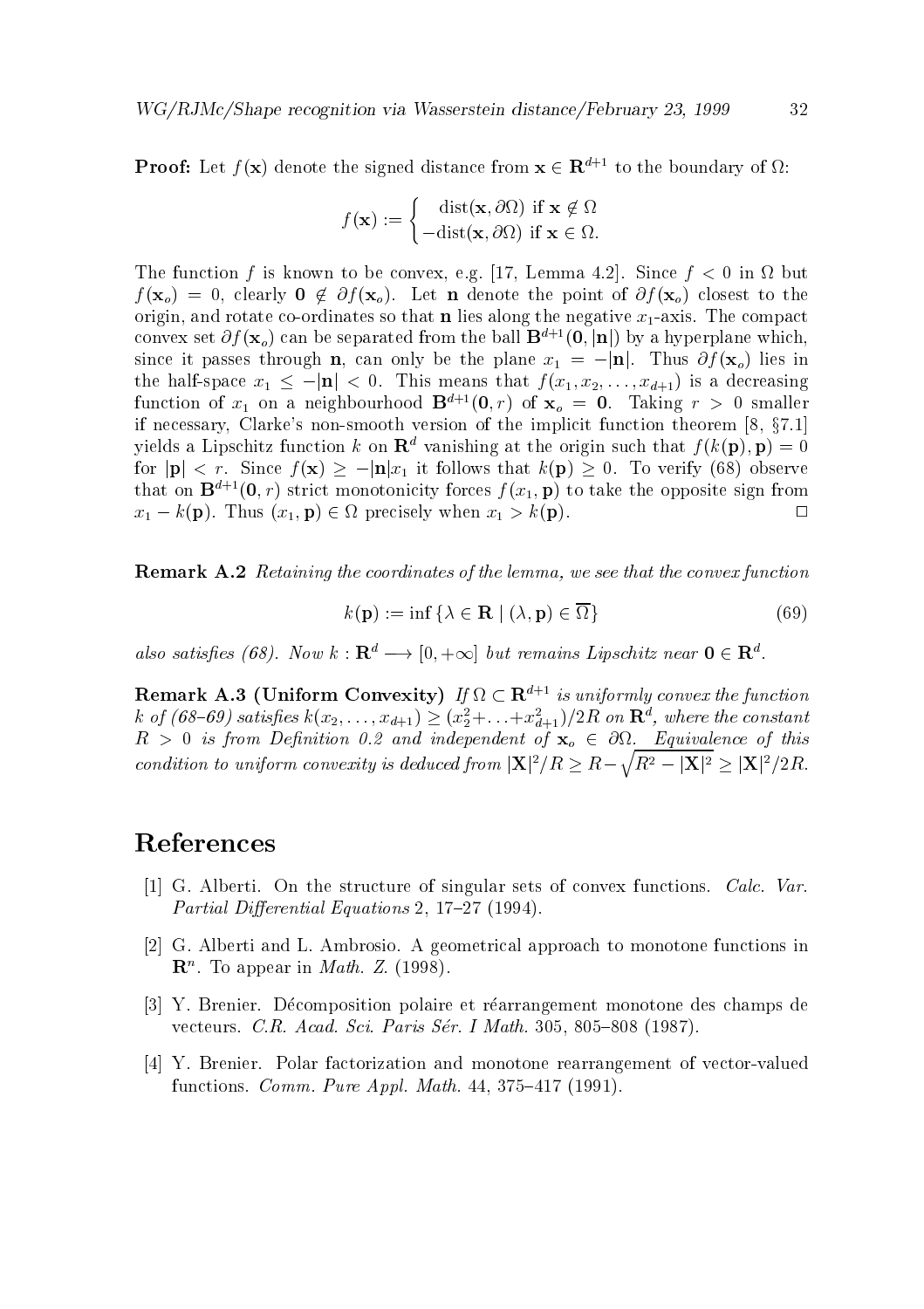- La Carelli Carelli The regularity of mappings with a convex potential J- convex potential J- (1999) Math- Soc- - "
- [6] L.A. Caffarelli. Boundary regularity of maps with convex potentials II.  $Ann.$ of Math- - "
- [7] L.A. Caffarelli and R.J. McCann. Free boundary problems in optimal transport. In preparation.
- FH Clarke Optimization and nonsmooth analysis Wiley- New York-
- [9] D.S. Fry. *Shape recognition using metrics on the space of shapes*. PhD thesis. Harvard University-
- W Gangbo An elementary proof of the polar factorization of vector valued functions Architecture Architecture Architecture Architecture Architecture Architecture Architecture Architect
- [11] W. Gangbo and R.J. McCann. The geometry of optimal transportation.  $Acta$  $\mathcal{M}$  and  $\mathcal{M}$  are the set of  $\mathcal{M}$  and  $\mathcal{M}$  are the set of  $\mathcal{M}$
- [12] C.R. Givens and R.M. Shortt. A class of Wasserstein metrics for probability distribution and Michigan Mathematics Michigan Mathematics Michigan Mathematics Michigan Mathematics Michigan M
- ich album and the translocation of masses  $\alpha$  the translocation of  $\alpha$ URSS N-S- %- "
- $[14]$  L.V. Kantorovich and G.S. Rubinstein. On a functional space and certain extremum problems Doklar N-S-SSSR N-S-SSR N-S-SSR N-S-SSR N-S-SSR N-S-SSR N-S-SSR N-S-SSR N-S-SSR N-S-SSR N-S-S
- ity the construction of marginal problems for marginal problems  $\mathbb{R}^{n}$  . It will construct the set Gebiete %- "
- RJ McCann Existence and uniqueness of monotone measure preserving maps Duke Math- J- - "
- [17] R.J. McCann. Equilibrium shapes for planar crystals in an external field. To appear in Commence in Commence and the communication of the communication of the communication of the communication of the communication of the communication of the communication of the communication of the communication o
- [18] D. Mumford. Mathematical theories of shape: Do they model perception. In Geometric methods of computer vision- vol % of the Proceedings of the Society for Photo Optical Instrumention Engineers- Bellingham- - pp "
- ST Rachev The Monge Kantorovich mass transference problem and its stochas tic applications the probability of the probability of the probability of the probability of the probability of the probability of the probability of the probability of the probability of the probability of the probability
- RT Rockafellar Convex analysis Princeton University Press- Princeton- %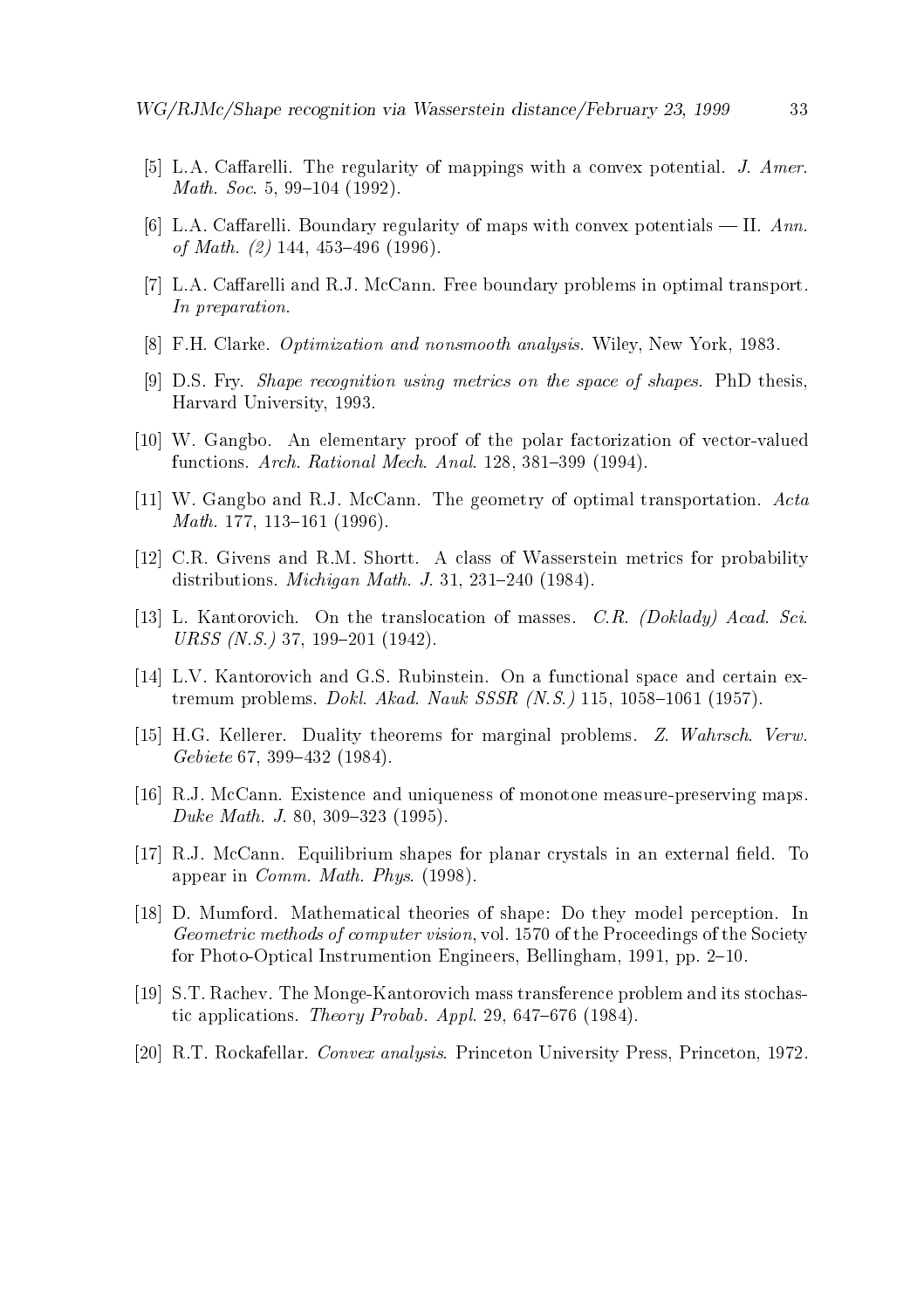- [21] L. Rüschendorf and S.T. Rachev. A characterization of random variables with  $\min$ iminimum  $L$ -aistance. J. *Multivariate Anal.* 32, 48–54 (1990).
- [22] T.L. Seethoff and R.C. Shiflett. Doubly stochastic measures with prescribed support 2- Wahrsch- Verwalten von Gebiete Schriften und der Schriften und der Schriften und der Schriften und
- [23] C. Smith and M. Knott. On the optimal transportation of distributions.  $J$ . Optim-Apple-produced-computer of the state of the state of the state of the state of the state of the state of the state of the state of the state of the state of the state of the state of the state of the state of the sta
- [24] L.N. Wasserstein. Markov processes over denumerable products of spaces describing large systems of automata. Problems of Information Transmission 5,  $47 - 52$  (1969).
- [25] L. Zajíček. On the differentiability of convex functions in finite and infinite dimensional spaces Czechoslovak Math- J- - " %